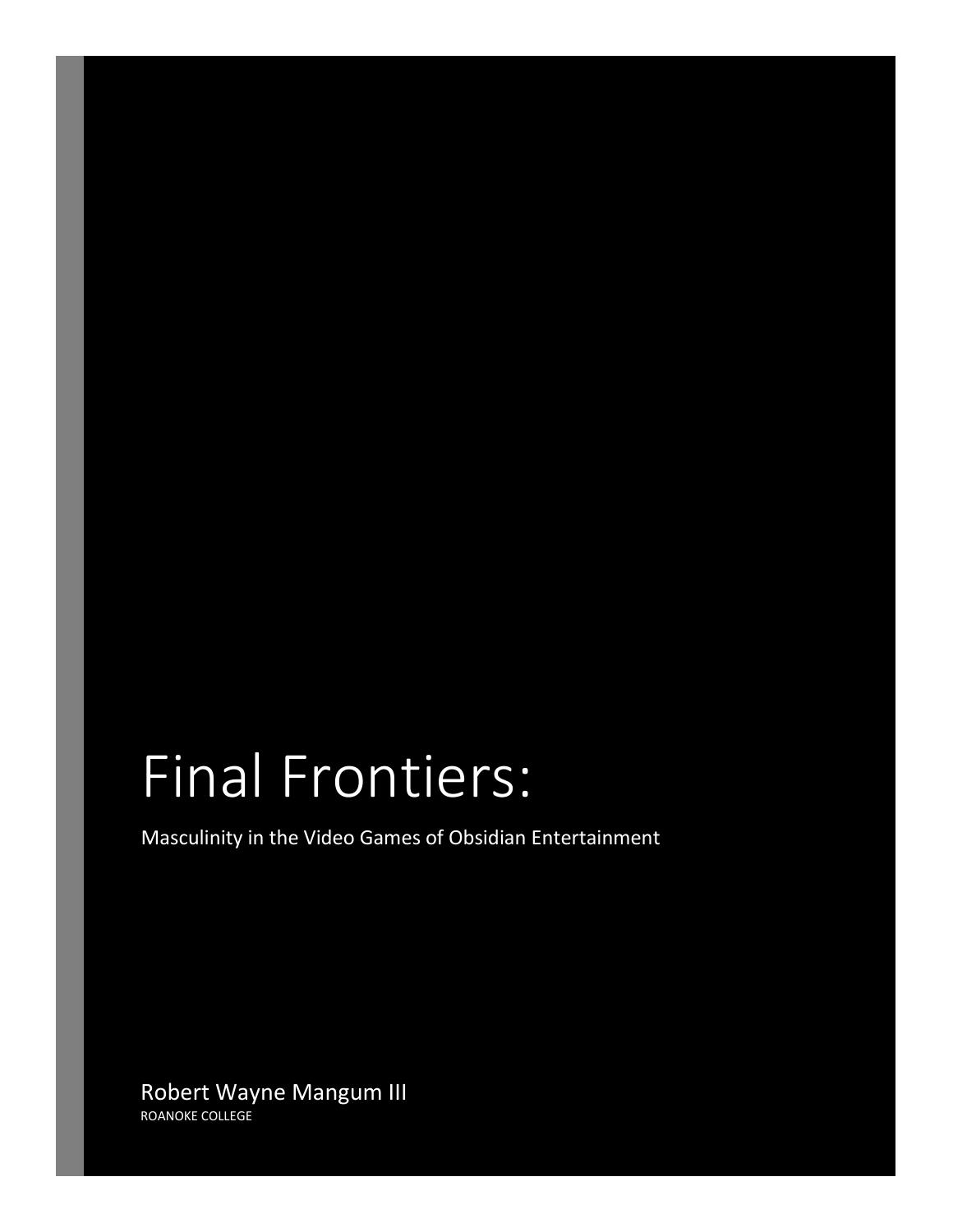#### **1. Introduction and Background**

As someone who is quite enthusiastic about video games, I am well aware of the heavy dude-centric culture surrounding them. The culture is aware of feminist critique leveled against the medium, which it reduces to jokes and memes. For example, mocking the notion that games appeal to a male fantasy (Adam). This sort of culture never sat well with me, but I could not put my finger on why until I took a May Intensive Learning course on Hollywood screen violence. Then I realized that video games—like television and movies—are just part of countless media which tell similar, often violent stories, about masculinity. This project builds on what I learned in that class as I dive deeper into three video games to inspect the narratives of violence that may be present, how they speak on masculinity, and whether there are any opportunities to subvert these stories.

In *Walden* Thoreau writes: "A stereotyped but unconscious despair is concealed even under what are called the games and amusements of mankind… It appears as if men had deliberately chosen the common mode of living because they preferred it to any other. Yet they honestly think there is no choice left" (9, 10). Though *Walden* does not decry traditional masculinity here—in fact, Thoreau's writings helped form the basis for the self-sufficient man his rhetoric rings true as we think about masculinity. Escapist media hide the messages that often create the very despair from which we attempt escape.

George Gerbner's cultivation theory states that the messages in media—he spoke specifically on television—influence worldviews, and are so common that oftentimes we fail to even notice them. This makes media "a significant source of general values, ideologies, and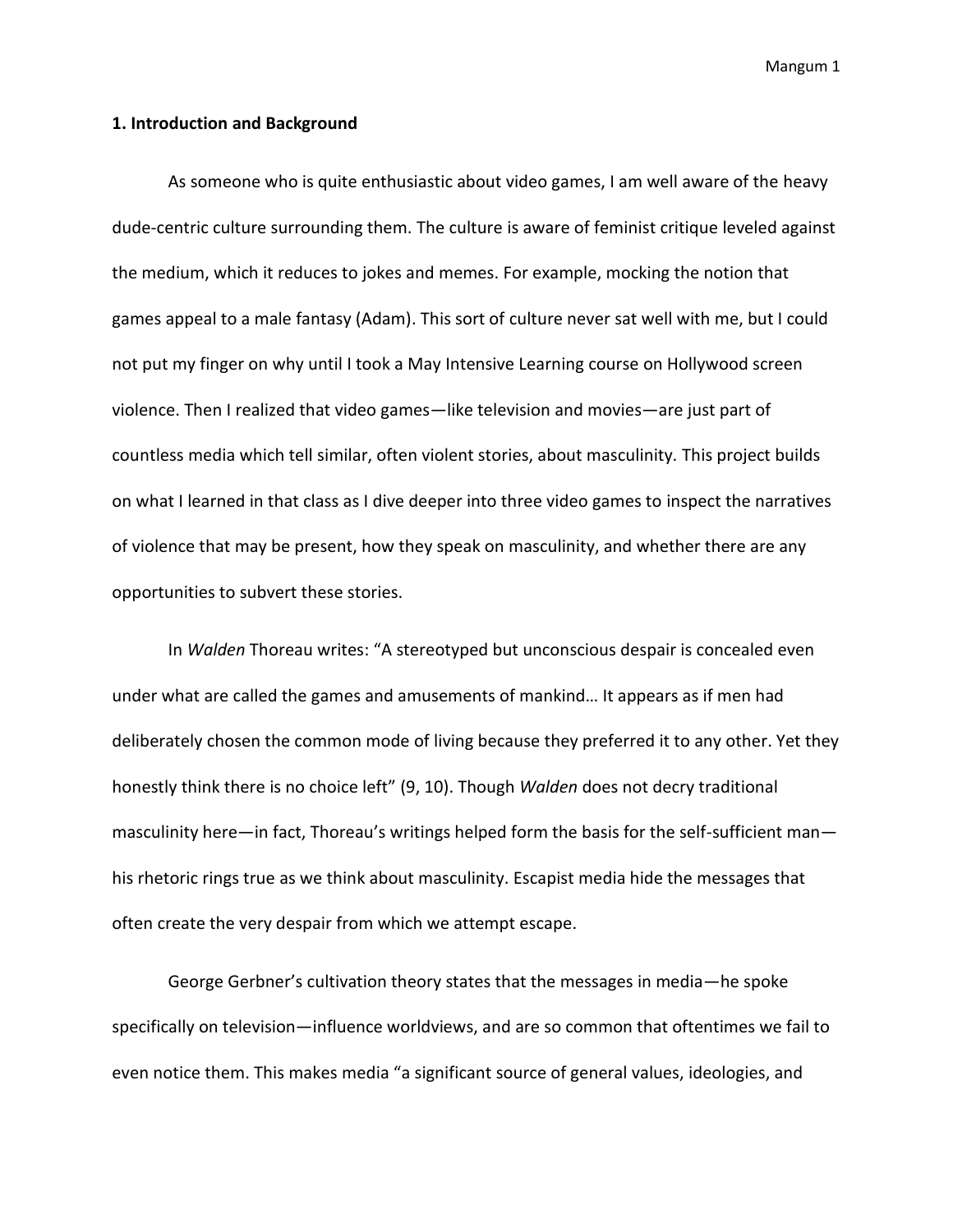perspectives as well as specific assumptions, beliefs, and images" (Gerbner 185). That is not to say that media are the sole influencers of thought, but they work in tandem with other sources to mainstream dominant attitudes (Gerbner 183). With this in mind, it is important to analyze the 'games and amusements' of both mankind and the  $21<sup>st</sup>$  century: video games. They are a dominant force in media, with *Red Dead Redemption 2* boasting the highest-grossing opening weekend in entertainment history (Huang).

Using Cultivation Theory as a framework, it becomes apparent that media mainstreams what is referred to as traditional masculinity. Television shows depict a nuclear family where the father is detached physically and emotionally from his own children (Feasey). Advertising repackages images of men as great warriors for the modern audience alienated from such traditions (Katz). Although these beliefs already existed in society before media, the entertainment juggernaut spreads and ingrains it into popular consciousness.

Traditional masculinity is made from a variety of individual parts, and while men do not by nature exhibit these norms, society often expects and especially encourages it through media (Katz). Conventional aspects of masculinity include a lack of emotion, self-reliance, sexual conquest of females, dominance, and aggression (Burk et al.) (Levant et al.). In short, an ideal man should be able to stand on his own, surviving out in the woods and even resolving all his emotional trauma within himself. Traits like self-reliance are not inherently destructive, but taken together and to a logical extreme, consequences can become disastrous. Typical stock figures that embody these traits are the body-builder, warrior, and bad-boy rapper (Katz). At the same time, the gamer, often imagined as alienated from the masculine mainstream, embodies the same values. Here "masculine self-esteem and social capital are built through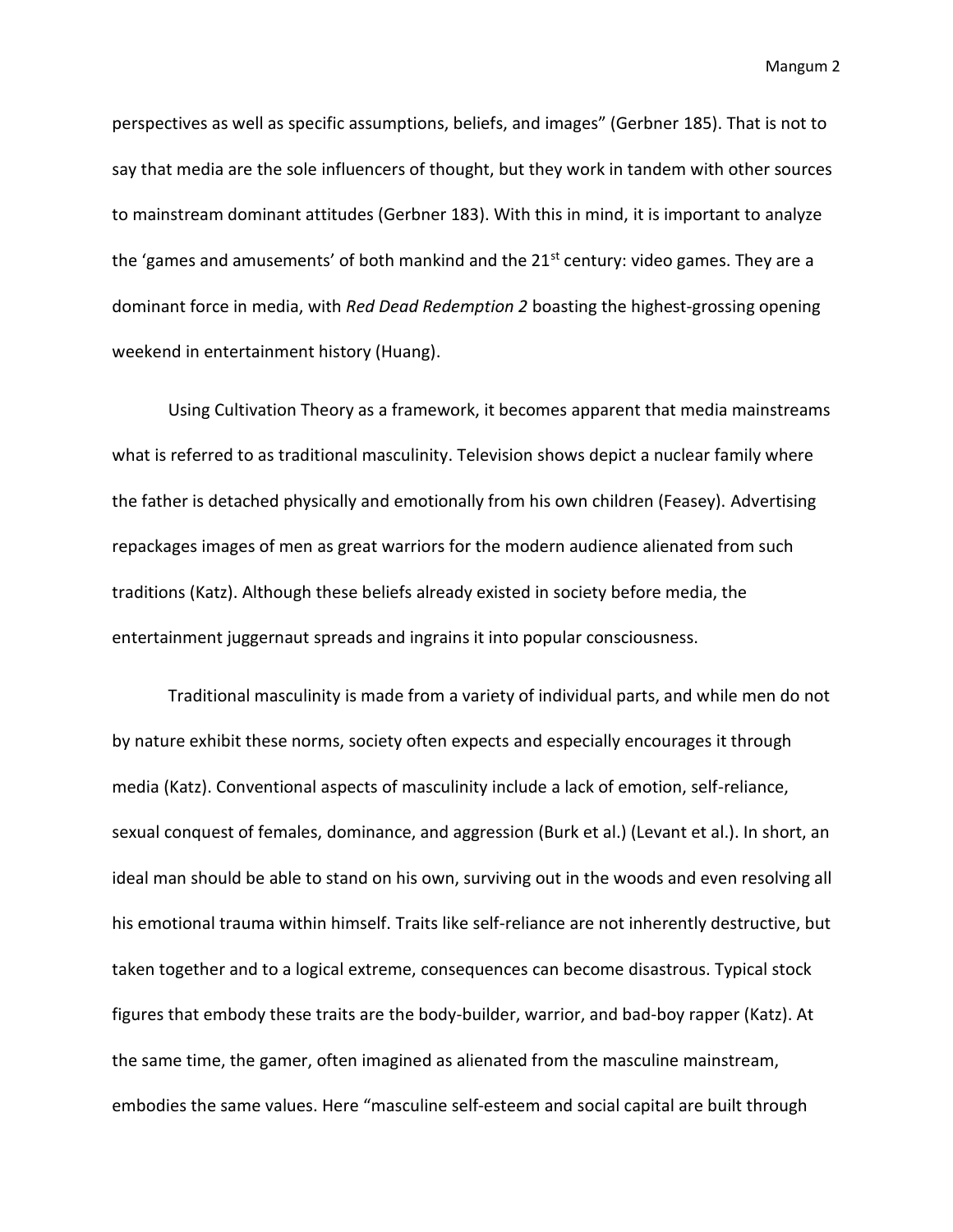specialized technical knowledge and skills, rather than through mainstream indices of masculinity such as athletic or heterosexual prowess" (Salter 250). Masculinity is redefined into a realm of intellectual domination that puts emphasis on the rational and logical (Salter 248). Instead of providing an alternative to traditional norms of masculinity, this 'geek masculinity' merely recontextualizes traditionally masculine traits and trappings into a technocratic field of dominance.

This project will primarily focus on two traits which are intrinsically linked: dominance and aggression. Dominance represents control and attempting to maintain oneself at the top of the hierarchy. Dominance broadly pertains to the belief that men should control finances, lead groups, and make important decisions (Levant et al.). It is represented through subordinating women via hegemonic masculinity, such as men commonly occupying powerful roles (Connell and Messerschmidt). Dominance can also manifest in intimate partner violence towards women (Moore et al.) (Smith et al.). For a gamer, dominance may involve unlocking every achievement in a video game.

Aggression, on the other hand, is a method of dominance. Aggression is the tendency to lash out or confront perceived affronts. Men who exhibit higher levels of masculinity are generally more aggressive (Weisbuch et al.). There are several different methods of aggression in masculinity. Sexual aggression sees men exerting control over women (Moore et al.) (Smith et al.), while it also includes getting into fights if one is challenged (Burk et al.). During Gamergate, which will later be discussed in greater detail, it manifested in targeted harassment (Salter 252). Dominance and aggression work together as catalysts for sexual violence, but they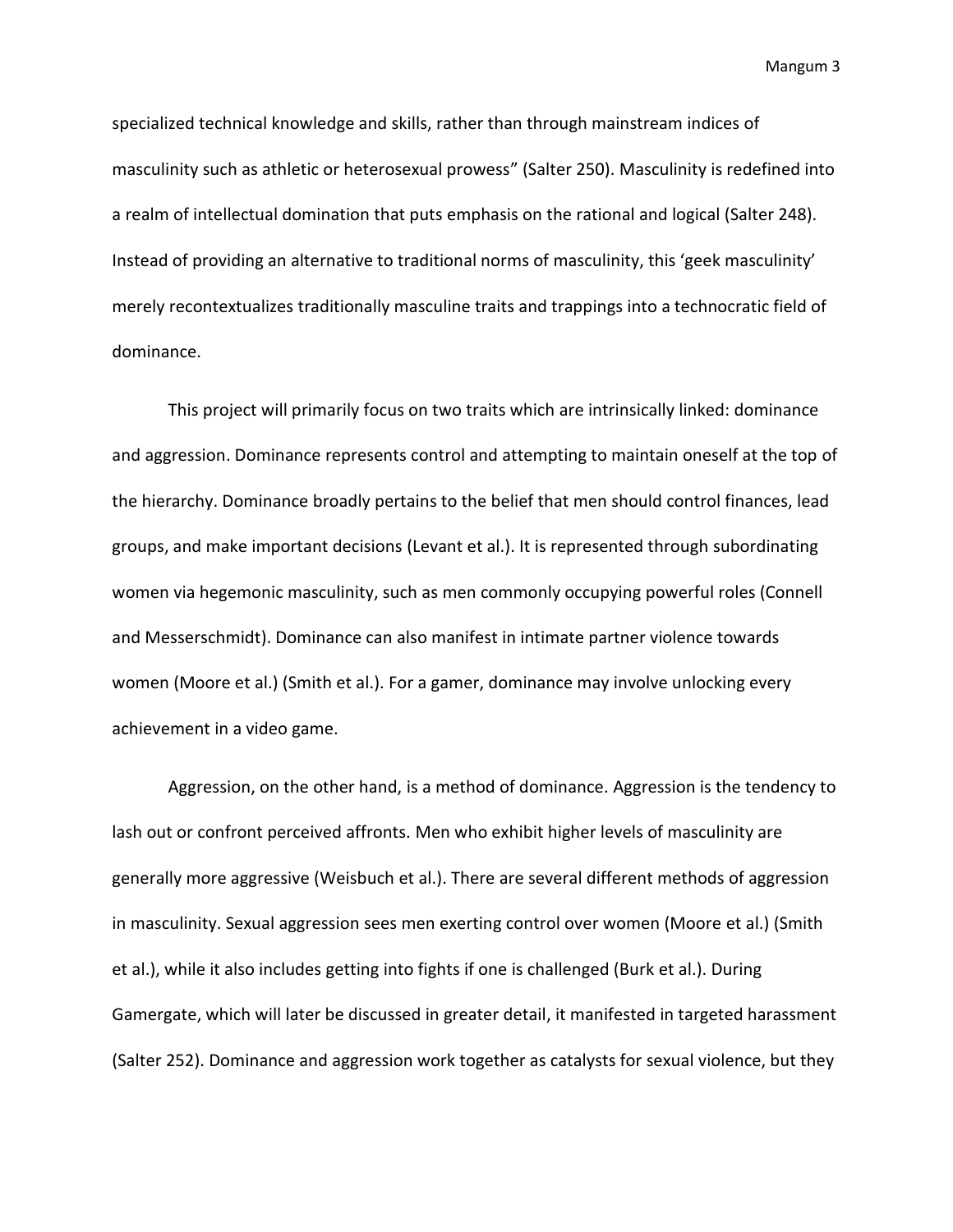also come together as paternalism (Burk et al.). Protecting one's family—often their women—is more socially acceptable but still builds on the belief that men are in charge and violent.

Media narratives reinforce the cultural perceptions of masculinity. Through repeated usage archetypical motifs develop. Walter Wink describes another violent myth, this time an archetypical one present in multiple world religions. Called the Myth of Redemptive Violence, this postulates a divine being—oftentimes male—obliterating an entity of evil. From this dead being the deity creates a new world, one populated by humans. The myth teaches that humans are naturally born from conflict, and that it is hardwired into their very existence. It also preaches the necessity of violence and conflict to create a new order; "It is the ideology of conquest, the original religion of the status quo" (Wink 5). Redemptive Violence represents the fundamental narrative of good and evil, a narrative with no room or reason for compromise, in which the only consequences for death and destruction are new life.

Second is the quintessential American myth of Regeneration Through Violence, outlined by Richard Slotkin in his works. The hero is a frontiersman, someone caught on the boundary between the metropolitan city and the wilderness, occupied by Native Americans. The hero crosses into 'savage' territory and regresses, where he fights the Native Americans (Slotkin, *Gunfighter Nation* 14). His victory sees him become "in the process a reflection or a double of his dark opponent" (Slotkin *The Myth of Regeneration Through Violence* 563). Through using the Natives' strategies against them, the hero is regenerated. Slotkin explains that this myth was partially constructed by the United States' elite to redirect aggression outward and prevent the possibility of class warfare within the nation (*Gunfighter Nation* 20, 21).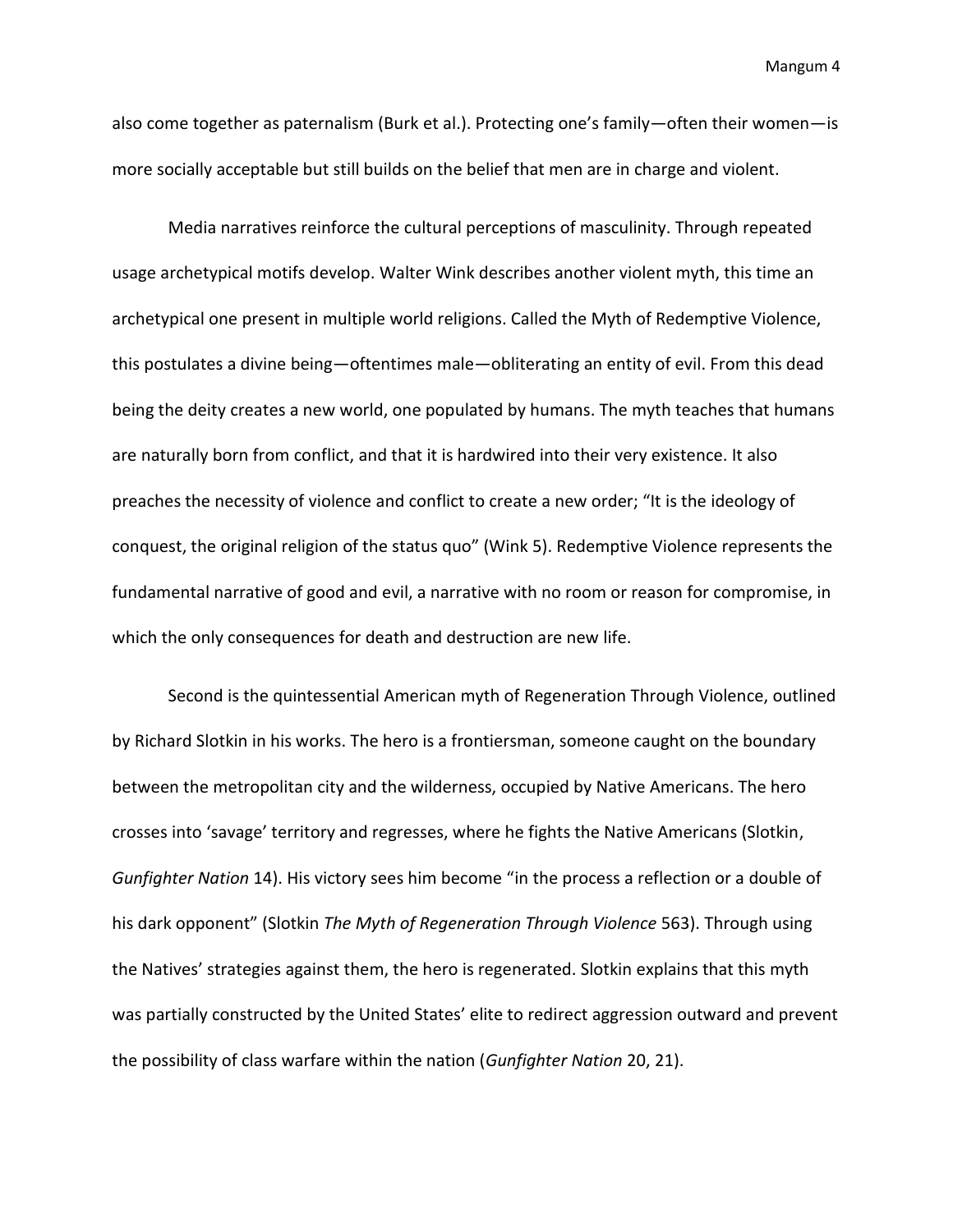The marriage of these two mythologies—both the descent of man into violence at the edge of civilization, and the necessity of violence to remake the world anew—is a fundamental aspect of American media. They both feed into the American construction of masculinity. The belief that violence is "genetically programmed male behavior" (Katz) finds both its origin here (man is made from the destroyed) and its disastrous consequences. The violent and dominant actions of men cease to be viewed as dangerous, and are instead transformative and beautiful, as they enter into and birth new worlds in their destruction. Analyzing this narrative and its media depictions, especially video games, is vitally important. Research has often asked whether there is a causal relationship between video games and violence, but just as necessary is the study of video games' commentary on masculinity. The presence of violence itself needs to be analyzed, to determine whether there are non-masculine alternatives to it or whether the player is merely stuck repeating archetypical myths. In addition, if violence *is* included, it is vital to look at the context of it, whether it is beneficial or destructive.

For a project aiming to analyze the narrative repercussions of the violence within gameplay, Gordon Calleja's framework for video game analysis—the Player-Involvement model—is most productive. Calleja outlines six matrices for narrative engagement, which map the various ways the player affects the game space and story, and vice versa. First, Kinesthetic involvement is the potential for action within the game world. This is the fundamental act of movement, shooting, fighting. Second, Spatial involvement is the act of engaging and relating to the game world itself, such as exploring an abandoned building. Third, Affective involvement relates to the game's effect on the player's thoughts and mood. Fourth is Ludic involvement, which is the player's engagement with the game rules, especially in relationship to achieving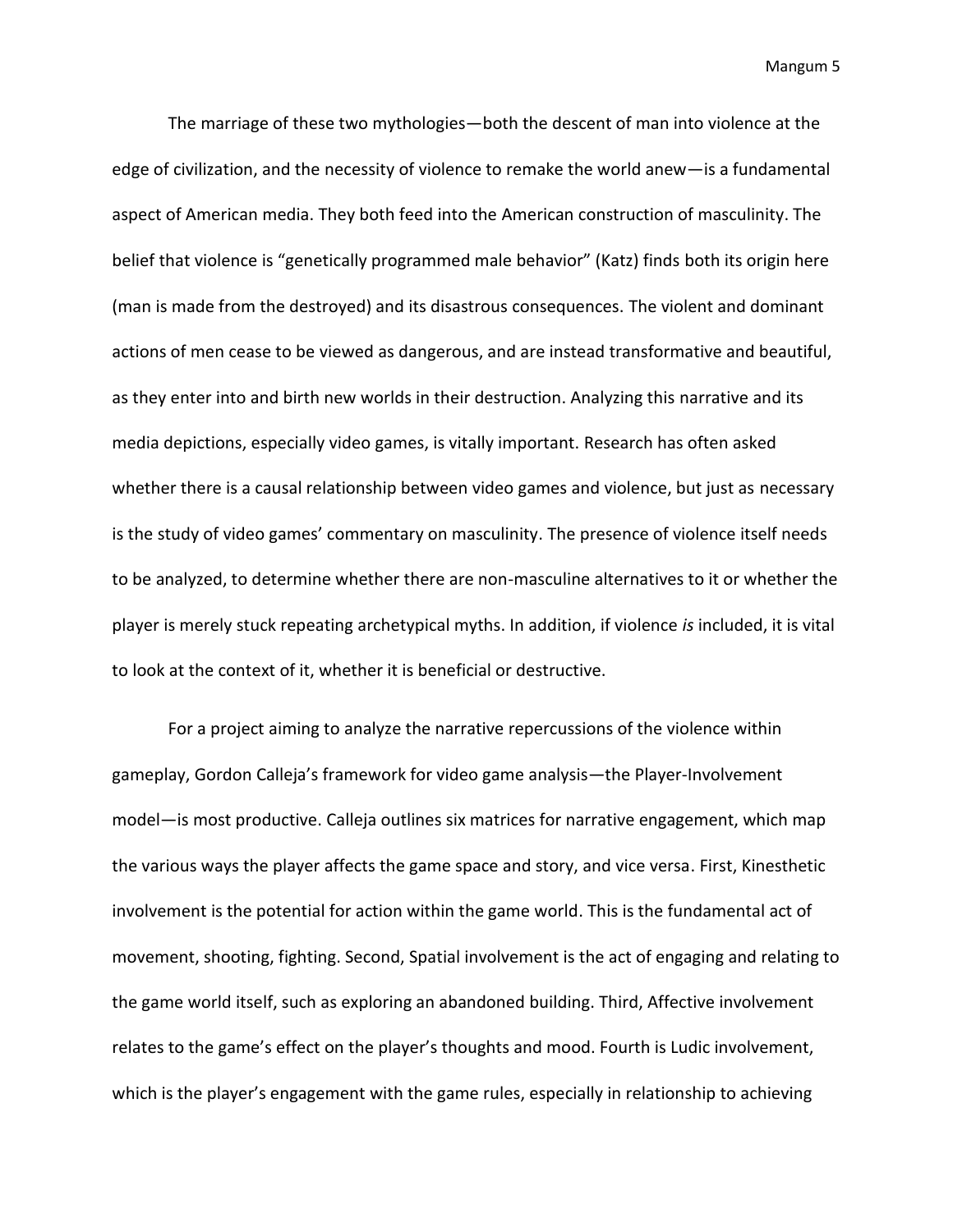their goals. For example, the player may want to go through a certain door, which only opens if they complete a specific quest. Fifth is Scripted involvement, which is the player's engagement with the story as written by the developers, which may be interwoven into objects and the game world. Finally, there is Shared involvement. This relates to the experience with other player inhabitants of the game world but, due to the fact that these three games are singleplayer, this dimension is primarily irrelevant.

For this paper I have specifically chosen to look at the games made by Obsidian Entertainment. The company is well known for making Role-Playing games—RPGs—with a heavy focus on narrative. Players are often given a choice in controlling the story in RPGs, which means they are potentially equipped to change these myths. The three games I am analyzing are *Star Wars: Knights of the Old Republic II: The Sith Lords, Fallout: New Vegas,* and *The Outer Worlds*. These games span from 2003 to 2019, and therefore coincide with changes both in American politics and within gaming subculture, especially the notorious Gamergate, wherein several high-profile women in the gaming subculture were subjected to sexist attacks. All three of these games have Metacritic scores of over 80, and are therefore considered to represent 'good' RPGs. Importantly, these games draw heavily on the frontier symbolism of western mythology, from *Star Wars*' struggles at the edges of civilized space to *Fallout: New Vegas* and *The Outer Worlds* incredibly blatant symbolism. This situates them firmly within the context of American violent myths. Through these games this paper seeks to find whether Thoreau was incorrect, and man does have a choice to break away from the stories that society has led him to believe are the only way.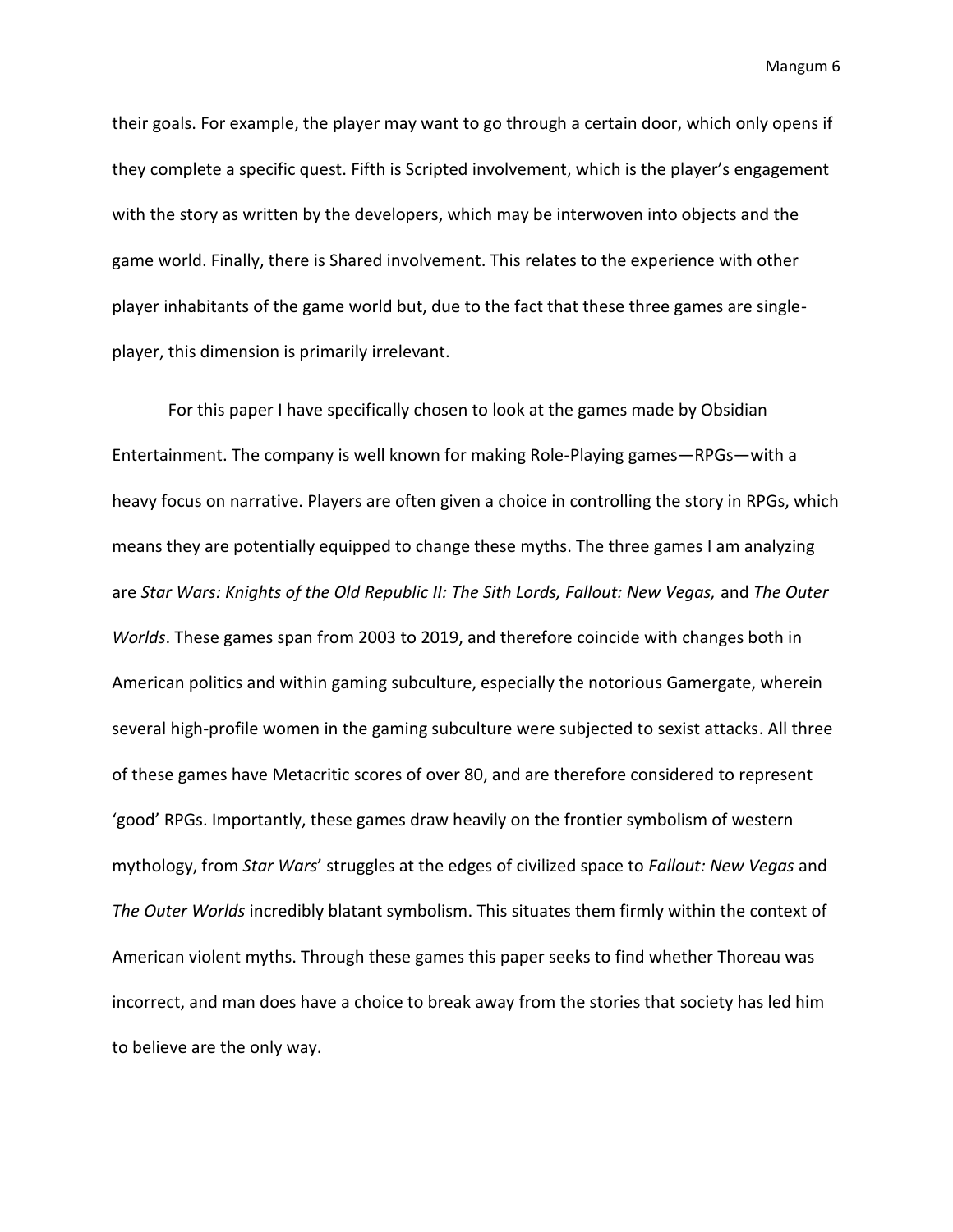Within Obsidian's games choices are an important method of player control. The narrative itself is intertwined with gameplay, and looking at them from purely a ludic or narratological stance would lead me to only viewing an incomplete picture. Calleja's framework allows for a broader perspective of these games, and a lens through which to identify alternatives to playing with masculinity.

# **2.** *Star Wars: Knights of the Old Republic II: The Sith Lords*

Obsidian formed from the game company Black Isle, developers of *Baldur's Gate II* and *Fallout 2*, after parent company Interplay entered financial straits. Several developers from Black Isle left to form Obsidian Entertainment, which contracted itself out to various game publishers. Their first published game was developed in partnership with Lucasarts and was notorious for being rushed to launch, with only 15 months of development. This was *Star Wars: Knights of the Old Republic II: The Sith Lords,* released in 2004 (Schreier).

## *2.1 The Star Wars: Battle and Conflict in* Knights of the Old Republic II

The player character of *Knights of the Old Republic II*—referred to in-game as The Exile—was shaped by war. Before the narrative, two conflicts—the Mandalorian Wars and the Jedi Civil War—occurred. The first of these, the Mandalorian Wars, saw violence across the galaxy which the Jedi refused to help stop. The player followed two fallen Jedi, Darth Malak and Darth Revan, to this war. Subsequently, they were cast out of the Jedi order for their actions. The player's only choices relating to these wars are giving justification for their decision to follow Revan.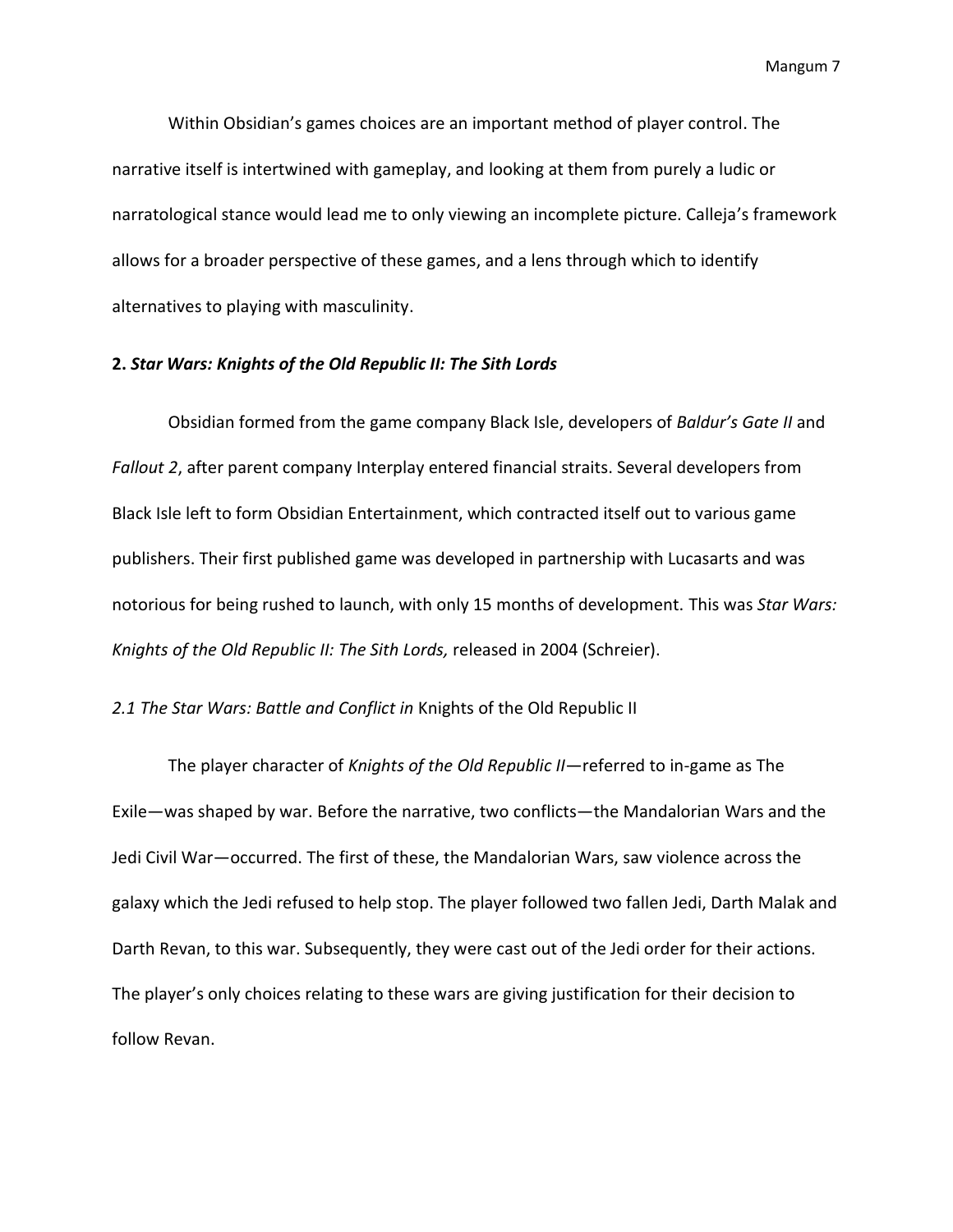One of the earliest moments for this reflection on the relation between Jedi and combat occurs when the player meets Atris, one of the last remaining Jedi and part of the council responsible for the player's exile. The player and Atris discuss this, and the player may defend their actions. The light side option has the player justify their engagement by saying, "I went to war to protect others, not for battle" (*Knights of the Old Republic II*). Atris then responds by criticizing the player's actions by saying meeting aggression with aggression is "not the Jedi way" (*Knights of the Old Republic II*). This assertion is a simplistic view of violence and the Jedi.

Atris' argument is built on the belief that the Jedi are a pacifistic order, but this is not the case. Despite being called peacekeepers, the Jedi engage in violence. They subscribe to a theory of 'just war,' wherein certain combats are justified. Michael Walzer adopts the theory that war is justified in "defense of a political community against aggression" (qtd in Norman 203). In *Knights of the Old Republic II*, the Jedi the player gathers on Dantooine confirm their belief by saying "Now that [the Sith] have attacked Onderon, we can act." Not only do the actions of the Jedi within *Knights of the Old Republic II* indicate a just war doctrine, but so do their actions throughout the *Star Wars* canon. Of the films, McDowell writes, "Defense against an aggressor is observably the main reason underpinning the violent hostilities in and throughout the saga." Through going to war, specifically to protect others against the violence of the Mandalorians, the player was in-line with established doctrine. Atris' both expose hypocrisy and invite a new kind of reflection as the player continues through the game, one which asks them to consider the Sith's aggression in contrast to Jedi defense.

Unlike the latter games discussed in this paper—*Fallout: New Vegas* and *The Outer Worlds*—*Knights of the Old Republic II* has far fewer options for avoiding combat. There are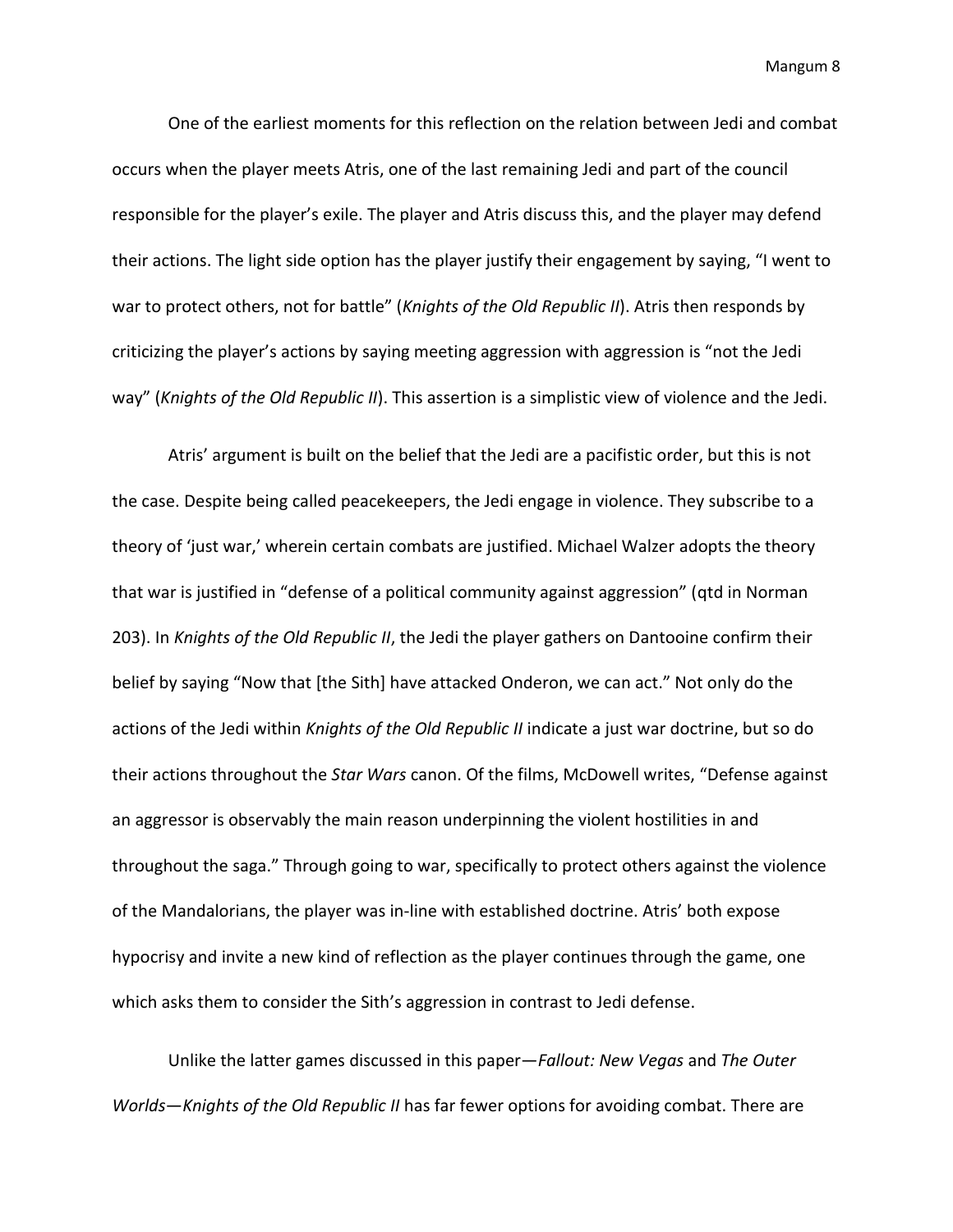many fights that the player is forced to participate in. The destruction of the three titular Sith lords—Darth Traya, Darth Nihilus, and Darth Sion—is mandated to finish the game. A pacifistic approach during these fights is impossible. In particular, Darth Traya's fight is the most impactful of the three. Darth Traya—also known as Kreia—is the player's former mentor, a counterpart to the Obi-wan Kenobi of the original trilogy. She is also the final boss of the video game. On confronting her, the player may offer her redemption, to which Darth Traya responds by saying, "I do not want your mercy. I want you to break" (*Knights of the Old Republic II*). From there the final fight may only be initiated by the player. Otherwise, they are to remain in dialogue with Darth Traya and are unable to complete the video game.

Despite appearing to be an obvious example of Redemptive Violence, this combat prompts a greater engagement with the game's themes. Victoria Lagrange et al. write that those exposed to a highly violent story where they have no choice are often more dissatisfied. Appropriately, the inability of the player to resolve the fight with Darth Traya peacefully indicates a decrease in enjoyment of the game. Through forcing the player to commit violence, the game is actually indicting the experience. Speaking on another game, *Spec Ops: The Line*, Murray says, "But *The Line* shows how this dissonance between the ideals of a humanitarian mission and the use of excessive violence can be maximized, the apparent hypocrisy mined as constitutive of the main character, instead of being a flaw of the game design." Similarly, the player must contend with the cognitive dissonance of playing both a peacekeeping Jedi who offers redemption and being actively forced into fights where only total destruction is an option.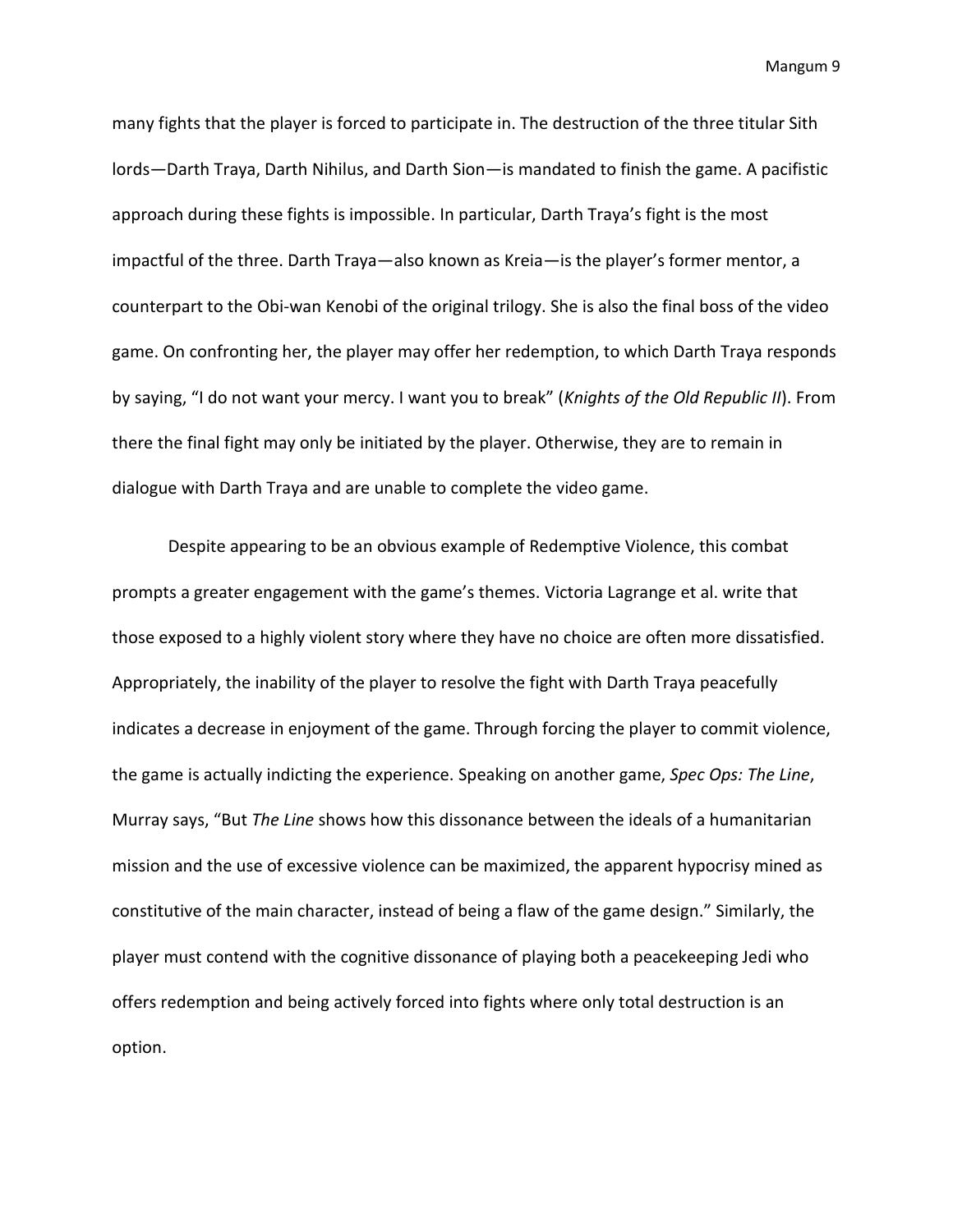Combat within *Knights of the Old Republic II* is a modified version of the Star Wars D20 system (Hudson et al.). The game rolls hypothetical dice to see whether the attacks of both the player and opponents land, and how much damage they do. Once combat is initiated, all the player can do is select one of a few options (Force powers, for example) and grow frustrated as the character misses their attack. This combat system feeds into the technocratic narrative of geek masculinity. The player dominates the game through rationally understanding mechanics and working within them to become as powerful as possible. Although the visceral satisfaction of a combat grounded in a simulation of violence is not present, *Knights of the Old Republic II*  still taps into the same aggressive machismo.

Since this combat is often a necessity in *Knights of the Old Republic II*, instances where the player may turn from it are vitally important. One such instance is on the Sith world of Korriban, where the player may enter a cave and confront a series of visions. One of these visions sees Kreia confronted by the player's companion Atton, who tries to kill her. Steadily, *all*  the player's companions arrive and threaten Kreia. The player is then left with the choice to attack Kreia or help her—or do nothing.

This choice was one I struggled with the most: do I betray my companions by helping Kreia, or betray her by siding with my companions? I chose to do nothing, which I realize mirrored the actions of the Jedi council. When my choice was made, every single character said, "Apathy is death" and attacked me (*Knights of the Old Republic II*). I subsequently lost the fight, and gained dark side points for my action—which was frustrating due to the fact that I had increased skills from having the maximum amount of light side points. The only way to gain light side points is to protect Kreia against your companions. Though the game offers binary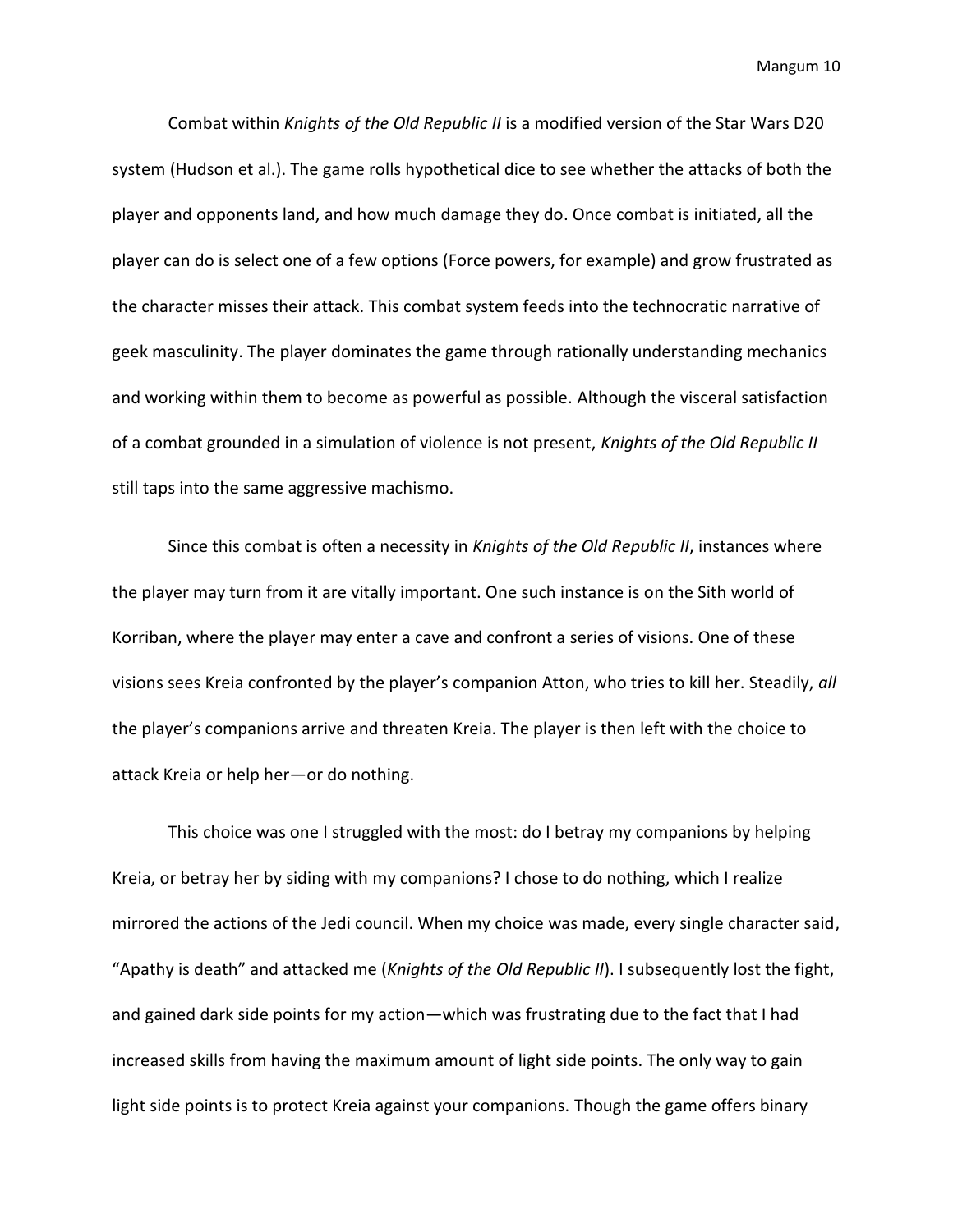points for the choice—which seems to remove nuance—the three distinct options allow for a greater chance for the player to reflect on their actions (Knoll 219).

## *2.2 An Elegant Weapon: Lightsabers and Firearms*

Unsurprisingly, *Knights of the Old Republic II* features lightsabers, one of the most iconic weapons in fiction. The lightsaber is a sword whose blade is made from energy used by both Jedi and Sith. As a former Jedi, great emphasis is placed on the player's ownership of a lightsaber. Unlike the blasters one can use, the lightsaber is constructed by the player to their specifications. They may choose the type of blade—single or double—the color, and other modifications to the weapon. Characters even point out that the player and their lightsaber are fundamentally intertwined. Bao-dur, a soldier who served under the player during the Mandalorian wars, says, "A lightsaber is part of who you are. Without it, you're not complete" (*Knights of the Old Republic II*).

Throughout the game the player character is asked to consider the role of the lightsaber within the trappings of the Sith and Jedi. One conversation with Bao-dur sees the player vouches for the lightsaber by claiming it as "a symbol of the Jedi. It inspires others and gives them hope" (*Knights of the Old Republic II*). The player draws the distinction between Sith and Jedi use by stating the lightsaber is "a Jedi tool and a Sith weapon" (*Knights of the Old Republic II*). Despite this assertion, gameplay sees the lightsaber used only offensively, even for the most light-aligned character, with its only other application the ability to cut through doors.

The lightsaber functions for both Jedi and Sith as a symbol of masculinity. Kreia sums up the very obvious by saying "for the male it [their lightsaber] has an inordinate importance"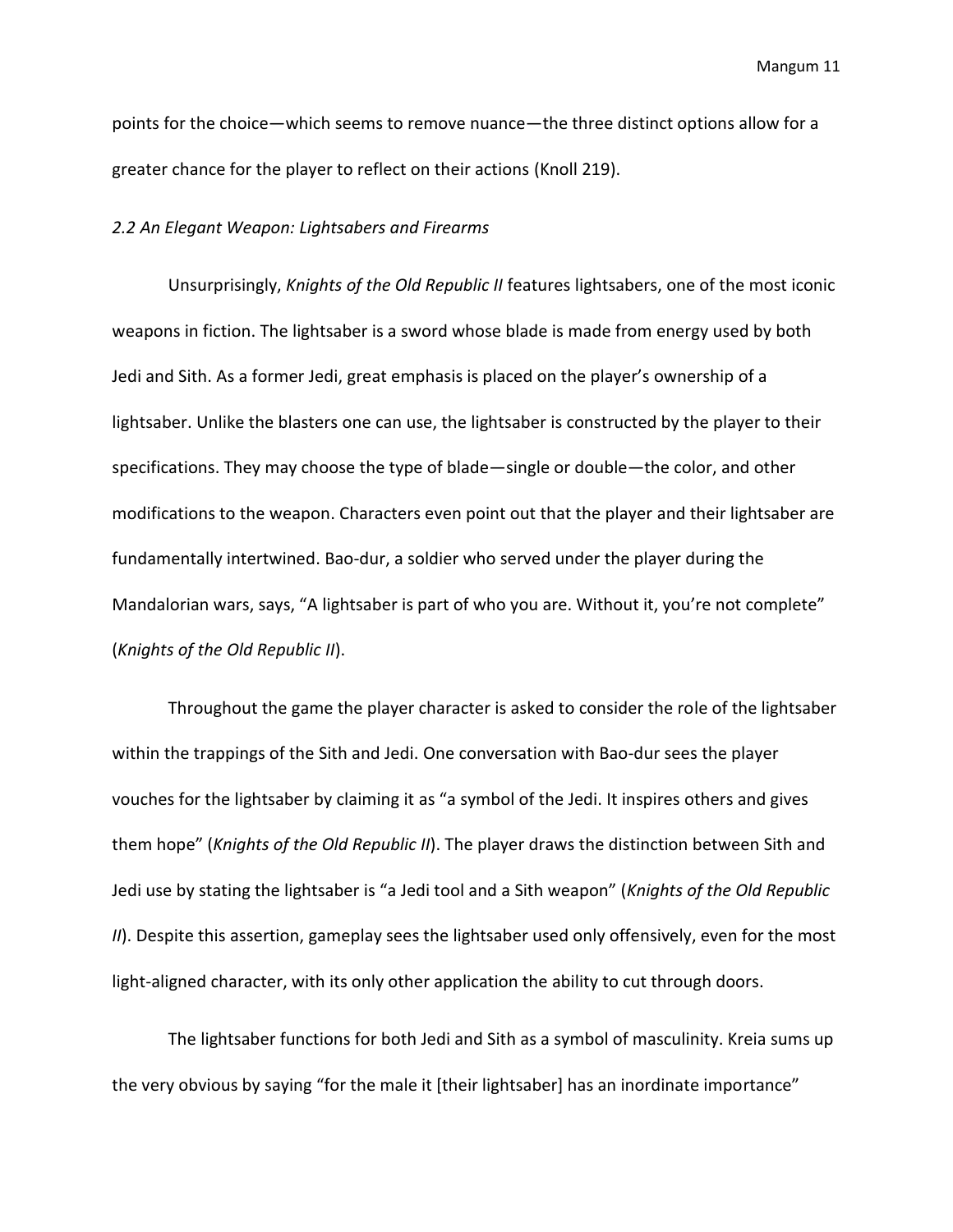(*Knights of the Old Republic II*). However, the masculinity of the lightsaber runs even deeper, and mirrors gun rhetoric in America. In an ethnography of gun ownership in rural America, Gahman collected interviews that sound nearly identical to the player's lightsaber advocation, such as one individual saying, "They [guns] are just tools, they can be used for good or bad."

The heroic use of the lightsaber to protect the innocent mirrors the paternal masculinity of gun ownership. In a study of prospective gun owners, Warner found that "Despite being significantly less fearful than women, men were more open to owning a gun in the future, and expected higher levels of empowerment were they to acquire a gun at some point" (17). Gahman finds a similar opinion in his paper: guns empower a man by allowing him to protect his family. Similarly, the ideal Jedi's "life is sacrifice" and it therefore stands to reason that the lightsaber is not to protect their own wellbeing but that of others (*Knights of the Old Republic II*). Through this usage, it becomes a symbol of masculine dominance, a method of protecting that which is dear.

Lightsabers also represent imperialism, much like guns. Audiences were first introduced to the lightsaber in 1977's *Star Wars*, later subtitled 'A New Hope.' Obi-wan Kenobi describes it as "an elegant weapon for a more civilized age," a line that is later referenced in *Revenge of the Sith* (Lucas *A New*). Following his defeat of General Grievous using a blaster, Obi-wan Kenobi calls the weapon, "So uncivilized" to contrast it with his lightsaber (Lucas *Revenge*). The lightsaber is tied to the imposition of law across the galaxy, acting as an agent for a civilizing force. One other common theme in Gahman's ethnographies was the relation between the gun and the frontier, noting the connection between gun ownership and xenophobic 'us versus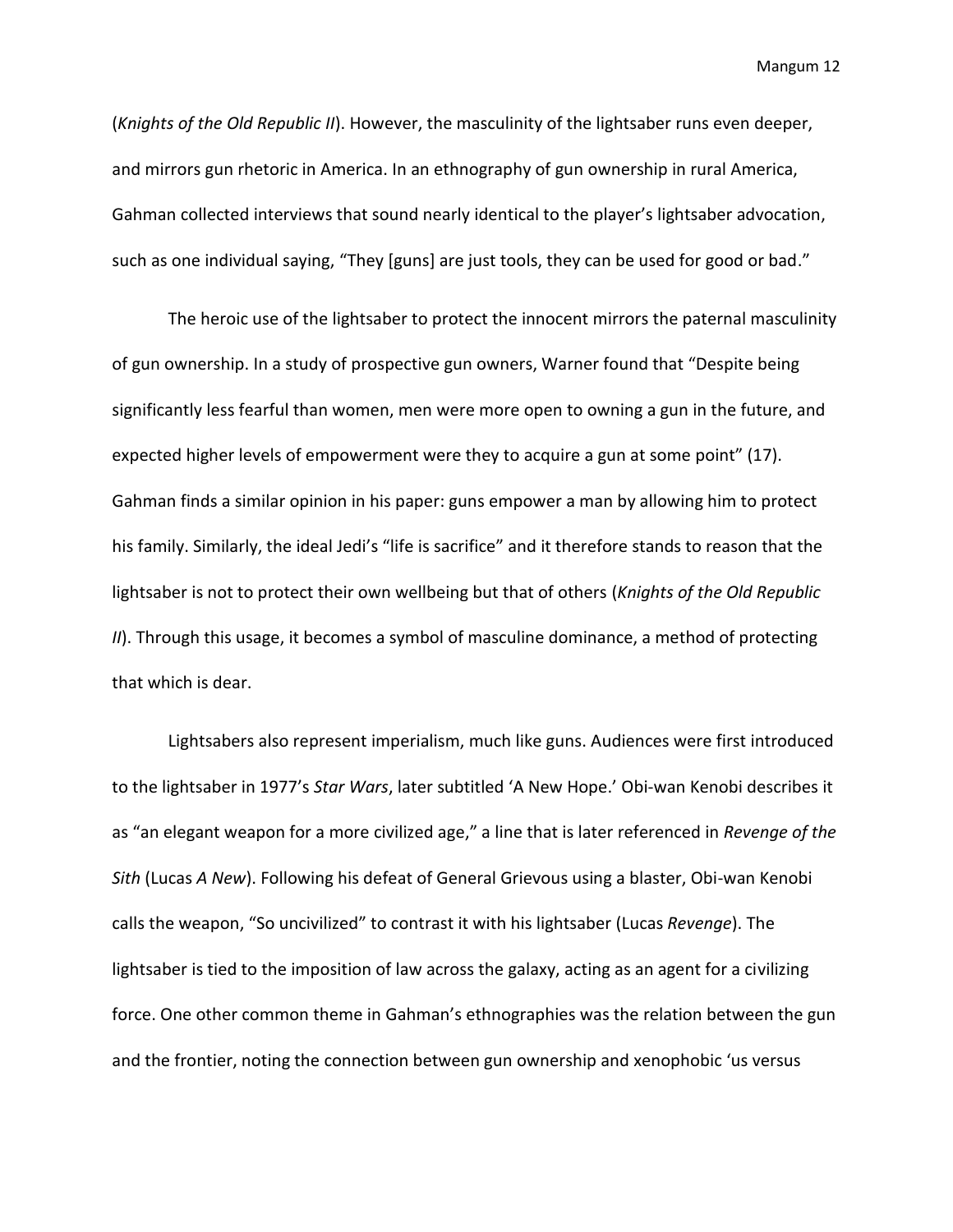them' discourse. Guns offer a connection to the past through father-son hunting trips and as a symbol of protecting settler interests on the frontier (Gahman).

Firearms are used to protect the status quo and maintain control, despite tying into rhetoric of freedom and individuality. "Historical pillars of colonialism, capitalism, and patriarchal nationalism… create 'individuals' who in perceiving themselves as such, are paradoxically much more likely to unknowingly submit, conform, and obey," Gahman writes of gun owners*.* Paradoxically, both sides in *Knights of the Old Republic II* fight for this same aim. A dark side player may side with General Vaklu, the head of the military on the planet Onderon. Vaklu aims to join the Sith and maintain independence from the Republic so that he can maintain Onderon's culture (*Knights of the Old Republic II*). Conversely, in everything they do a light side player fights for the Republic, who for all its ideals is still a stagnant governing body which dominates every corner of the galaxy. There is no option for a lightsaber wielder to truly shake up the galaxy and fight for a completely novel cause, and so they must be an agent for imperialism.

Finally, lightsabers never need to be used by the player character within *Knights of the Old Republic II*. Instead, they may rely on blasters and explosives. In my experiences I attempted to play the game using only ranged weaponry. Unfortunately these made the game far more difficult and whenever I fought opponents wielding lightsabers of their own, my blasters became worthless. When my lightsaber was completed, it had a high damage output and boosted my wisdom stat which allowed my Force attacks to connect with greater frequency. A player who chooses not to use a lightsaber is intentionally crippling themselves and creating a much harder experience.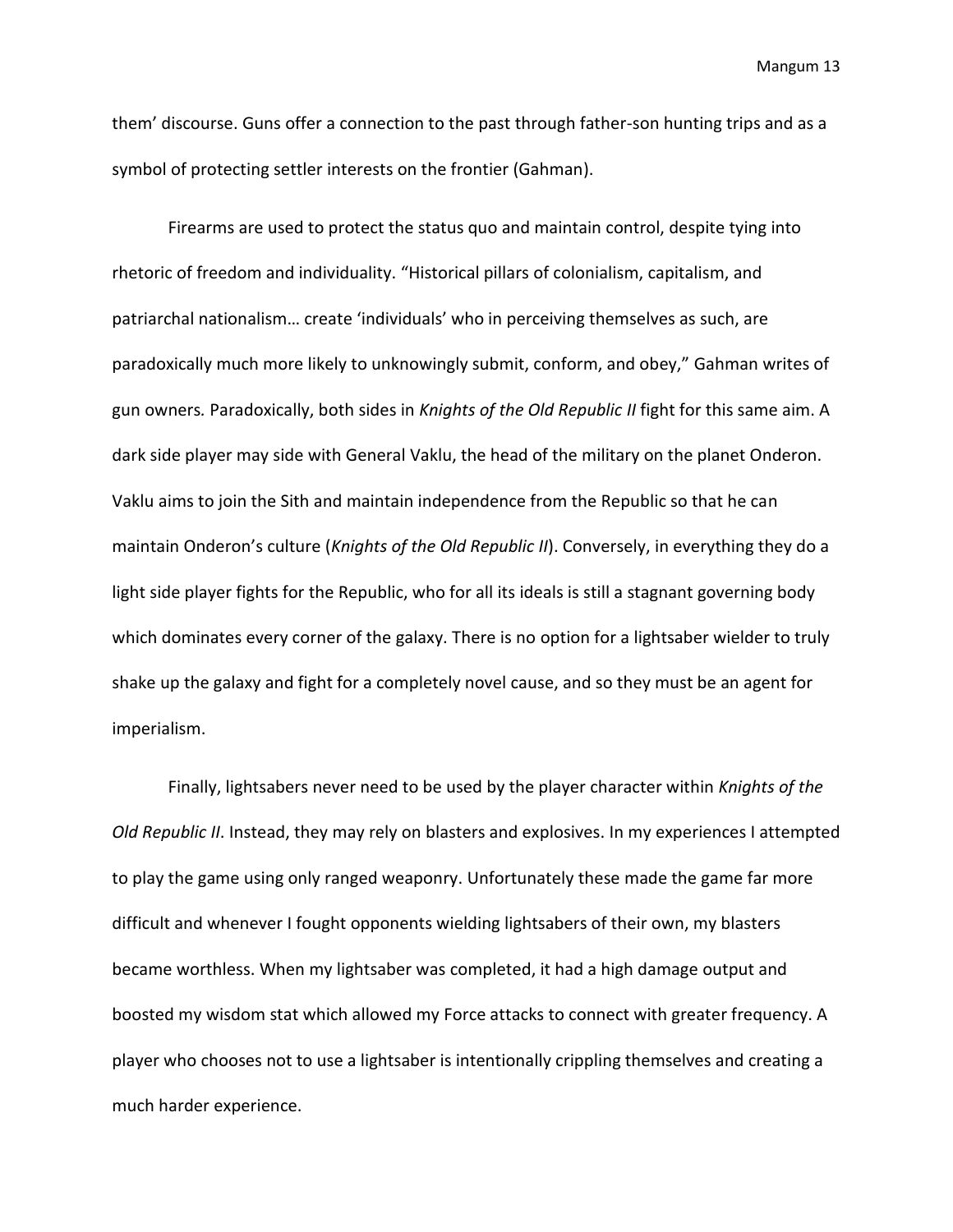#### *2.3 Using the Force: Paradoxes in the Utilization of The Force*

The Force is an unseen energy that moves through all life in the galaxy. It is used by both the Jedi and Sith. The Force is that which Obi-wan Kenobi says "gives the Jedi his power" (Lucas *A New*). This slots it firmly into masculine rhetoric, as power represents the "ability to dominate or influence others" (Hearn 56). Like its wielders, The Force exists on a spectrum of light and dark, which the game affirms through its mechanics. Within gameplay, the Force is primarily used as a weapon. Many actively destructive Force abilities are restricted to the dark side, and used by Sith, such as Force lightning and Force screams. However, other offensive abilities exist, such as Destroy Droid, which are not restricted.

Although one cannot miss the pseudo-mystic aspect of The Force, which scholars have likened to religions ranging from Abrahamic beliefs, to the Tao, and even to Aztec concept of *teotl* (MacMullan), rarely is the actual power of the Force in focus. Within *Knights of the Old Republic II*, the Force is oftentimes presented as an alternative to aggressive combat. The game has six character attributes: Strength, Dexterity, Charisma, Intelligence, Constitution, and Wisdom. Strength governs melee weapon damage and Dexterity governs a character's ability to both land and dodge attacks. Meanwhile, Charisma determines the potency of Force powers while Wisdom increases the likelihood of Force powers landing successfully. As can be seen from this, a character could feasibly have abysmal skill with weapons but have incredible Force powers.

Although the player is ostensibly given the option to choose an alternative to the masculinity of combat, Force use merely presents a different mode of masculinity. One of the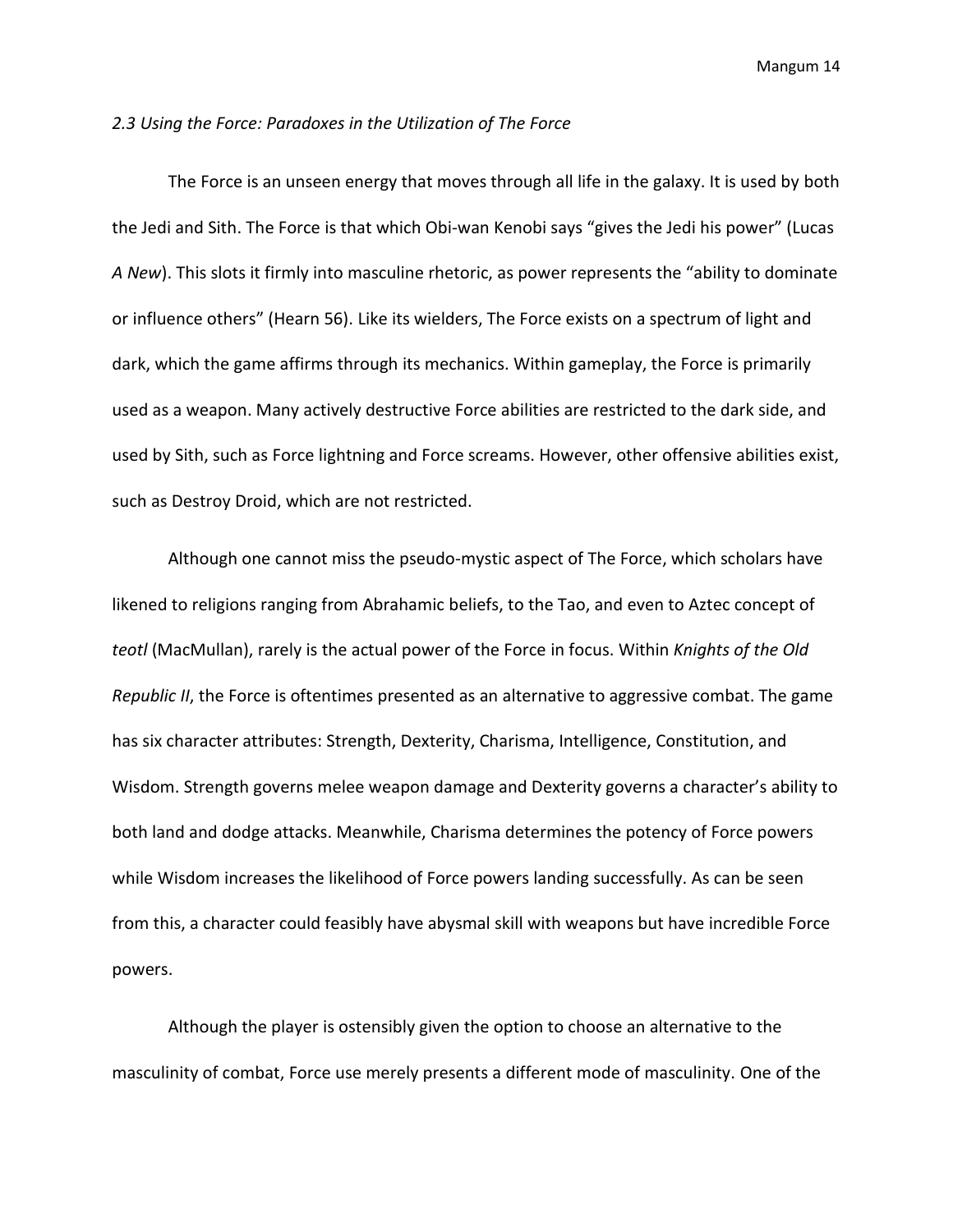most notable powers of the Force is persuasion, once again embodied through Obi-wan telling Stormtroopers "These aren't the droids you're looking for" (Lucas *A New*). The player may unlock the ability to choose Force Persuasion options in dialogue by selecting two powers available to all Force users, both light and dark. The weaker power is named Affect Mind and, quite tellingly, the other is Dominate Mind. This is a seemingly peaceful and subversive option, which allows for a de-escalation of conflict. For example, at one point the player may use Force Persuasion to deescalate a confrontation where soldiers are harassing a journalist (*Knights of the Old Republic II*). But using the power of Dominate Mind is an action that relies on domination. Beyond simply the name of the power, the player is performing actions highlighted by the Auburn Differential Masculinity Index as masculine, exerting both "power over other people" and being in control of a social situation (Burk et al. 16). Although the player can certainly rationalize their actions as avoiding greater violence, the choice to use Force Persuasion still sees engagement with masculinity. Even characters within the game point out the unfortunate nature of Force Persuasion, with companion Atton highlighting that the Jedi and Sith *both* invade people's minds (*Knights of the Old Republic II*). It is entangled into the false binary of the Force, an illusory choice.

A driving goal for the player in *Knights of the Old Republic II* is the quest to both regain their connection to the Force and discover why they lost it in the first place. To do this, the player must reassemble the remaining members of the Jedi council, who are hiding on worlds across the galaxy. When they are brought together, the player learns that they cut off their connection to The Force following the battle of Malachor V, the last battle of the Mandalorian Wars. There, a superweapon was deployed which killed nearly all life on the planet. The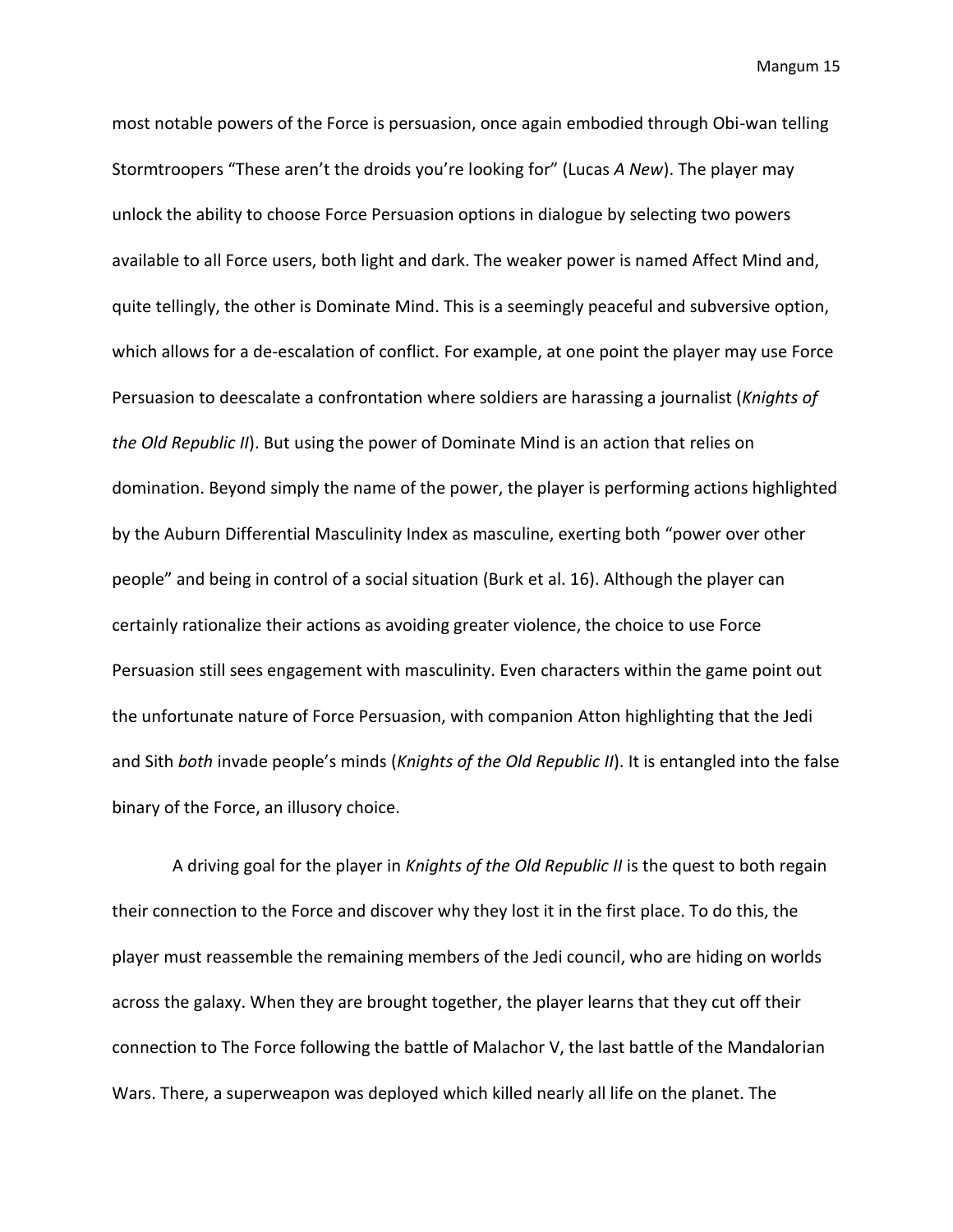player—who is able to form empathetic connections through The Force—needed to sever their connection, lest they die. They became a wound in The Force (*Knights of the Old Republic*).

In this meeting, the Jedi enclave inadvertently reveals the player's connection to antagonist Darth Nihilus, one third of the titular Sith Triumvirate. A *Wookieepedia* article discusses how Darth Nihilus was another survivor of Malachor V, much like the player, but he lost everything there. Driven by hunger, Darth Nihilus scoured entire planets of life, such as the home world of player companion Visas (*Knights of the Old Republic II*). The player's strength comes from the same place as Darth Nihilus. The council marvels at, "All the death you've caused to get here" and point out that the player has grown stronger through killing (*Knights of the Old Republic II*). This is a clever diegetic explanation for the ostensibly ludic experience points the player has gained throughout gameplay.

But these incidents also serve to highlight the narrative of Regeneration through Violence. Through slaughtering his way across the galaxy, the player has literally regenerated himself. With every level earned, he regains his connection to the Force. Even the severance from the Force itself is regenerative, with "the alternative of facing the frontier… always steeped in violence, conquest, and domination" at Malachor V (Mejeur 207). Kreia even tells the player that through losing The Force, they have become whole (Mejeur 207). Kreia's worldview sees "confrontation [as] the only soil fertile enough for people—and peoples—to bear fruit" (Hanuszkiewicz 266). For her, conflict is the way the world evolves and people grow. As seen from the revelations at the Jedi Enclave, she is correct. The player needed conflict to grow, and throughout the *Star Wars* franchise this war is an inevitability (Mejeur 208).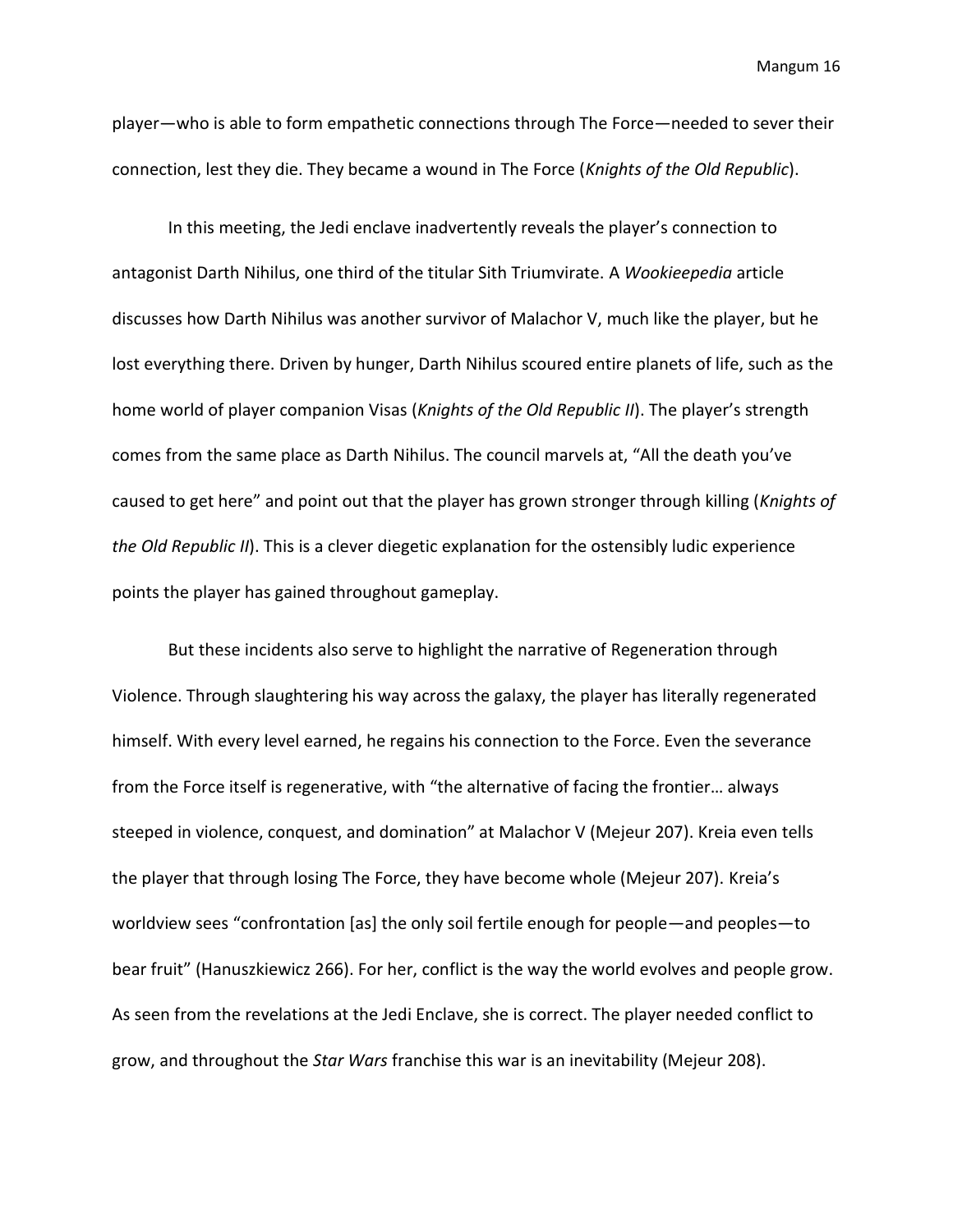One last revelation from the enclave connects the player to another Sith Lord: Darth Revan. Revan was the player character of *Knights of the Old Republic,* and characters within the sequel constantly wonder how they accumulated such a vast following. The Jedi enclave reveals that the player is naturally empathetic, and others flock to them. "Your actions affect others more than you know. You draw others to you, especially those strong in the force," one of the Jedi masters tells the player (*Knights of the Old Republic II*). The mere presence of the Jedi enclave insinuates a light-side playthrough; a dark aligned player has the option to fight and kill the Jedi masters before the meeting (*Knights of the Old Republic II*). Despite this, even a lightside player shares abilities with Revan. The constant overlap between light and dark actions provides legitimacy to the musings of Kreia, who sees "the factions [of Jedi and Sith] for what they are—sides of a coin, parts of a whole pretending to be the whole" (Hanuszkiewicz 267).

The existence of this Force empathy reveals that the player is unwittingly performing masculinity. Rugged individualism is a part of masculinity, so engaging with this party system would appear a subversion of masculinity (Burk et al. 14). However, the revelation that the player subtly influences those around them invites the question of just how willing their companions are to follow. For example, Visas—a former servant of Darth Nihilus—says, "When I tell you my life for yours, it is my choice" (*Knights of the Old Republic II*). However, this is not entirely clear for other party members. Ones such as Mandalore and Goto, who are darkaligned and have interests opposed to the player's, may not be going along willingly. The player's relationship with their companions moves from an arrangement of mutual benefit, to one that can not shake the specter of control.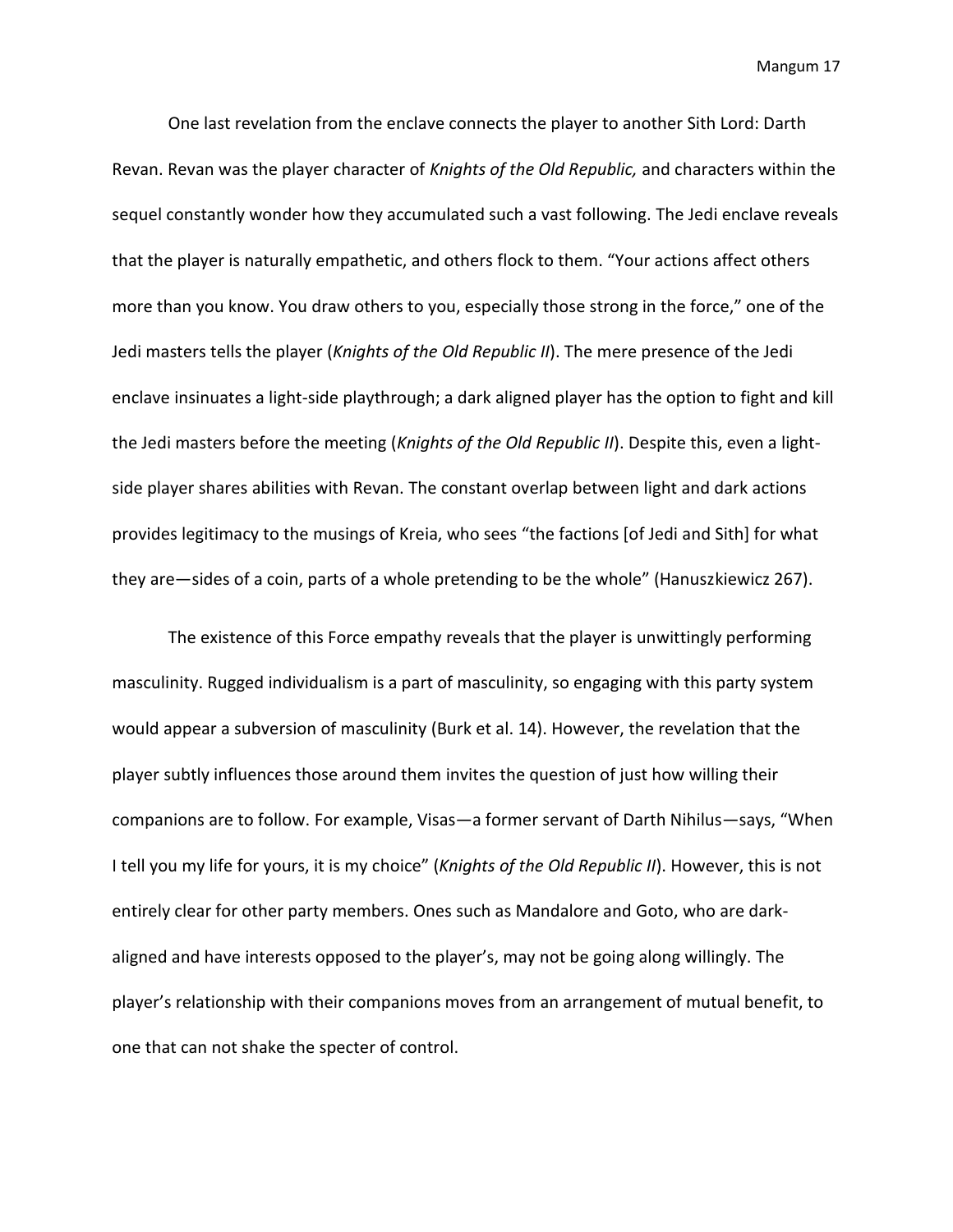The game's presentation of choice in regards to violence is quite robust. Frequently the player is presented with situations where there is no good answer, choices that encourage the player to engage with the narrative itself (Domsch 135). As Kreia and Atton's observations indicate, the Force is divided into a binary when it is only part of a larger galaxy. There exists an underlying thread of peering beyond this binary, but oftentimes this compresses down into a singular option. Darth Traya must be defeated; the Sith's quest for power and the Jedi's defense of the innocent both demand it—as do the game mechanics. However, perhaps through this necessity a fundamental flaw of the *Star Wars* universe is revealed: *est perpetua.*  War is unending within *Star Wars* (Mejeur 208). The cycle of regenerative violence and the Jedi choosing to fight to protect what is theirs only breeds more war, and only through leaving this cycle behind can it be broken.

#### **3.** *Fallout: New Vegas*

*Fallout: New Vegas* released in 2010 and came after a short stint of critical failures for Obsidian and failed publishing deals. Bethesda, who just developed *Fallout 3*, approached Obsidian about developing their own *Fallout* video game. Many of the employees at Obsidian had experience working on *Fallout 1* and *2* and felt the game would be familiar ground. Despite high ratings, *Fallout: New Vegas* was rushed as well, and ended up being criticized for a plethora of bugs and crashes at launch (Schreier).

3.1 The Empires Strike Back: Constructing Masculinity in the Factions of Fallout: New Vegas

Presenting itself as a western from the opening, *Fallout: New Vegas* begins with the player being shot and left for dead in a graveyard, and from there the game follows them on a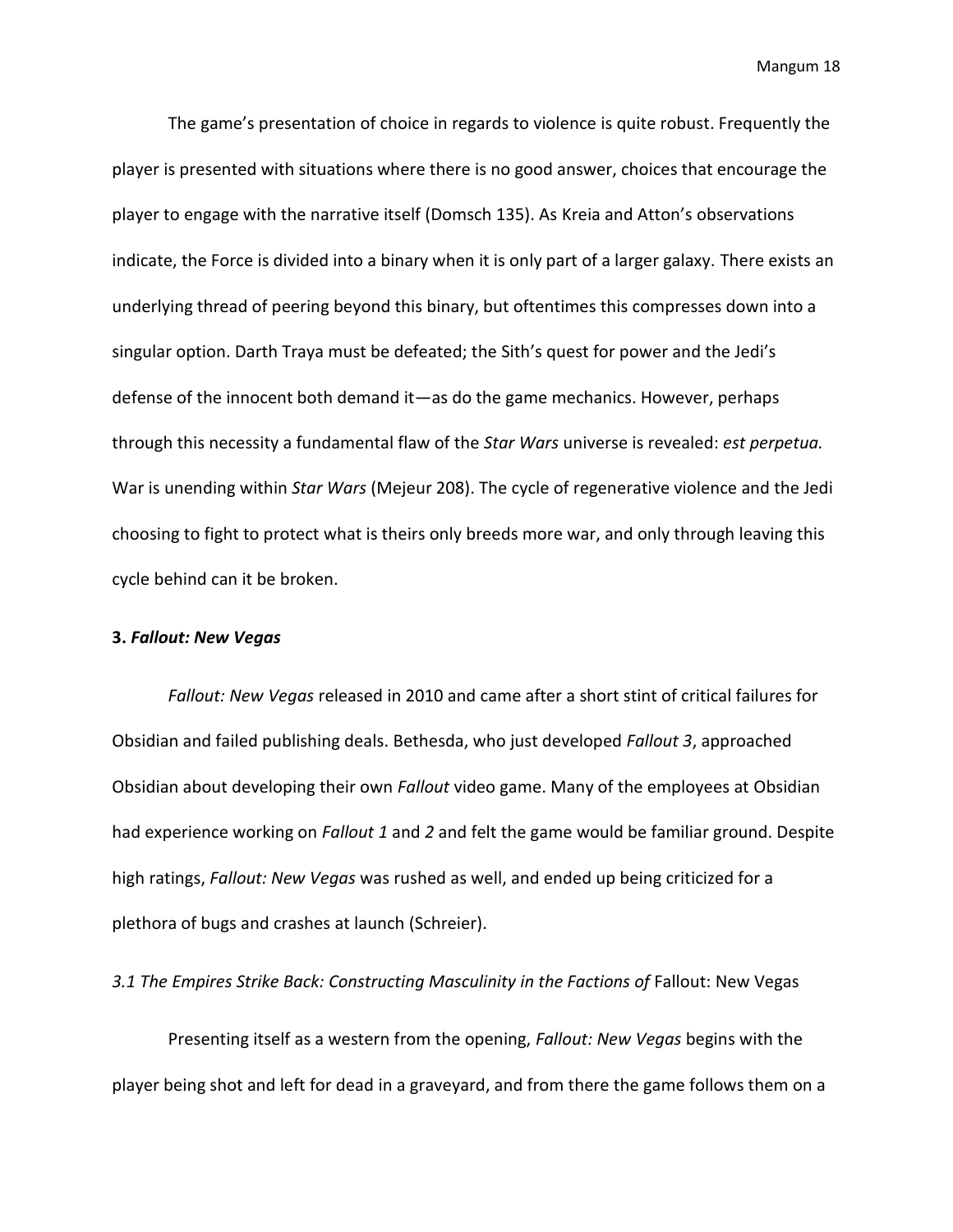quest to find their attempted killer. Along the way they stumble into a complex web of factions vying for control of the Mojave Wasteland and New Vegas itself, various factions which they can choose to support or hinder. The whole time the western atmosphere never vanishes. Groups unaligned to the major factions are 'tribals,' obviously evoking Native Americans. Songs on the in-game radio include the quintessential Vegas sounds of Frank Sinatra, but also a cover of 'Big Iron' from Marty Robbins' *Gunfighter Ballads and Trail Songs*. The player is primed for an experience that utilizes the tropes of the western.

The three key factions are empires consistently constructed as an extension of masculinity. Caesar's Legion is a patriarchal society literally named for its male leader: Caesar. They keep sex slaves and, most notably, believe women are incapable of fighting. If playing as a female, the player is barred from entering the Legion's arena, being told by its gatekeeper Otho, "Know your place woman... only men are allowed to fight in the arena" (*Fallout: New Vegas*). Sawyer, lead designer of *Fallout: New Vegas*, says of that Caesar's Legion actually uses sex slaves to outbreed their opponent, which he describes as, "'Follow these gender roles for army min-maxing'" (qtd *Caesar's Legion*), with min-maxing being the practice of abusing a game's system to become as powerful as possible. This blending of the rational prowess of the masculine gamer with the active aggression of the archetypical warrior sees the Legion straddle multiple modes of masculinity.

Another faction is Mr. House, a Howard Hughes-pastiche who controls the New Vegas strip and formerly headed RobCo Industries. Already presenting as a patriarchal figure through the 'Mr' epithet, he maintains similar control over women as Caesar's Legion. The player meets Jane, a robot with the personality of a human girl Mr. House once knew. She tells the player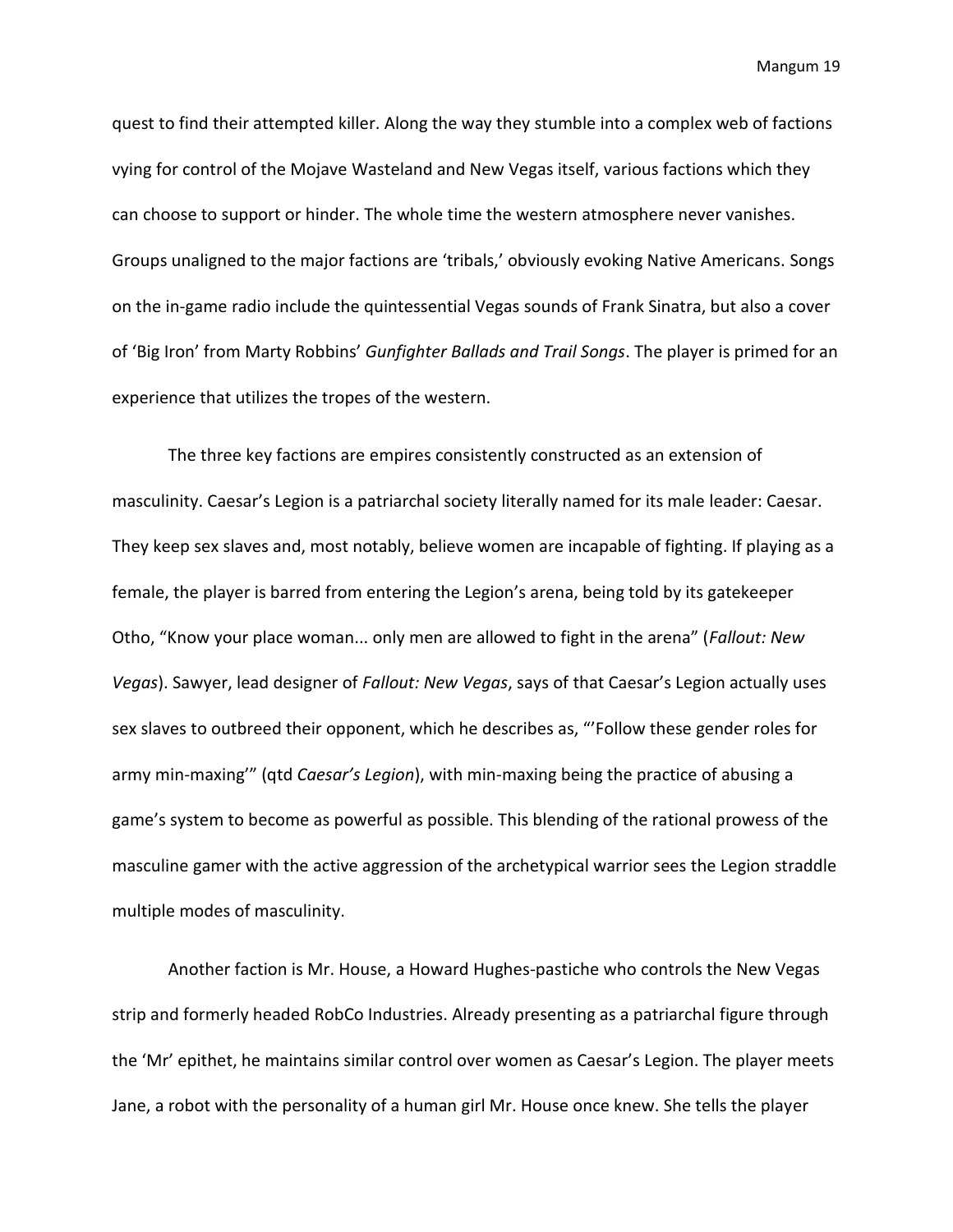"I'm Jane, one of Mr. House's girls. We keep him... entertained," which indicates that Mr. House also uses them for something similar to sex and views them as his property (*Fallout: New Vegas*). Mr. House similarly represents the same Empire as Caesar's Legion. Both Neocolonialism and corporatism are linked, as the "relations of the state, the nation, the multinational corporation" are often complex and the lines between empire and company blur (Luke et al. 2). Therefore, Mr. House is effectively both a nation state and a multinational corporation; a victory for Mr. House sees him control merely Vegas and not the Mojave, unlike the other two factions. Though an imperial power, his state does need other bodies to thrive via transnational exchange (Luke et al. 3).

The third faction presents the most nuanced case of the three. The New California Republic, or NCR, is a democratic society which is actually coed. Many of the major quest-givers are female, such as Colonel Cassandra Moore, who is in charge of all NCR operations at Hoover Dam. Despite this, the NCR is still constructed as a masculine entity. Cass, one of the player's possible companions, refers to the NCR's conquests via masculine terms, thus connecting their expansion to manhood—literally. When pressed about the NCR, she says, "They [NCR] try to put their stake in everything they see. Nobody's dick's that long, not even Long Dick Johnson, and he had a fucking long dick," which likens expansionism to overcompensation (*Fallout: New Vegas*). Despite greater diversity amongst its members, the NCR still functions as a masculine body governed by masculine thoughts of conquest.

Agency is one of the main weapons in the player's arsenal, and they are presented with the choice to side with either of these three factions in the coming battle—or take a fourth option, which will be discussed shortly. Consalvo et al. found that players often claim ownership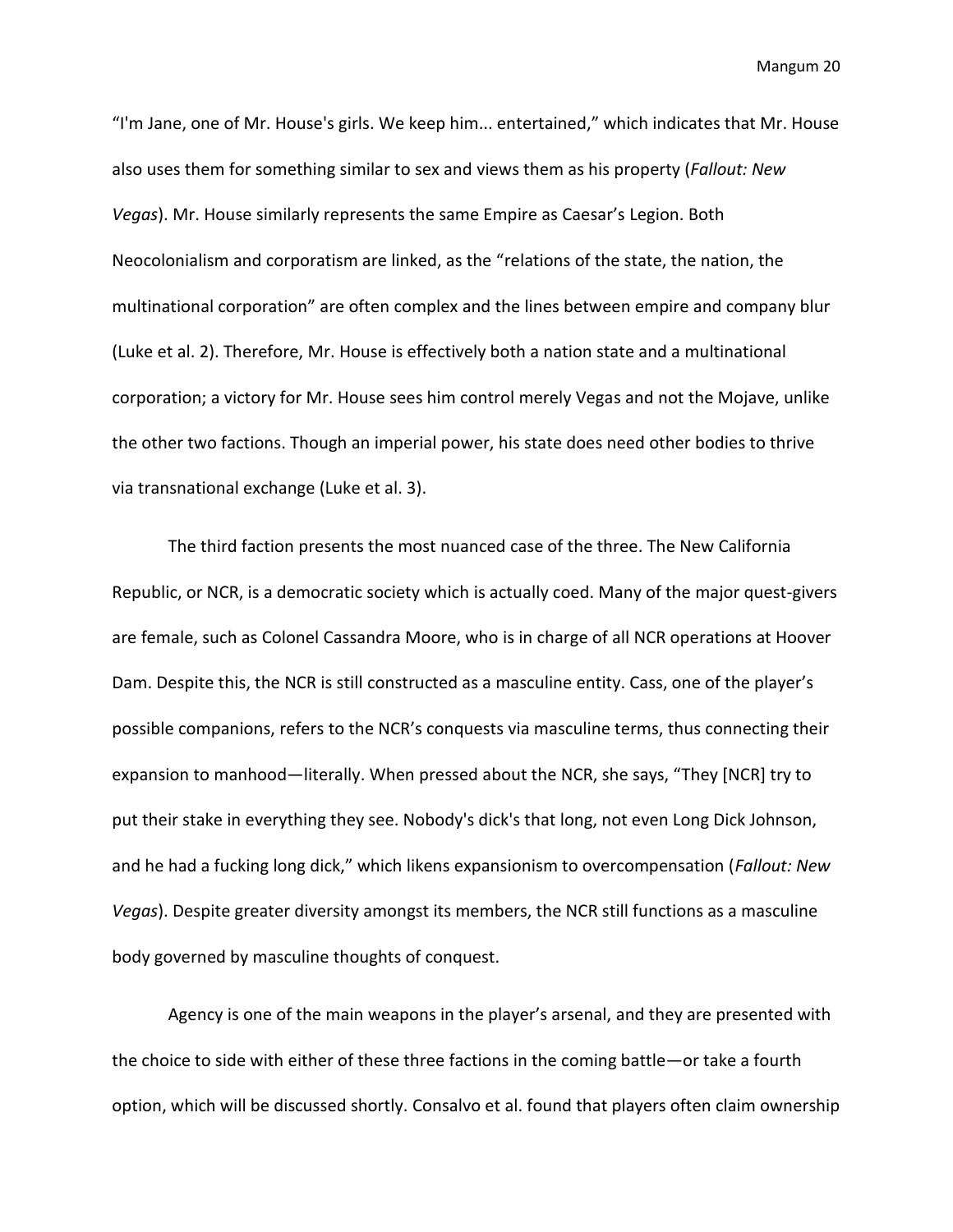of their choices as an extension of their own beliefs or a rationalized decision of their character. The player has some level of engagement with their choice of faction, rationalizing it either within a constructed game narrative ("this is what she's seen… this is her experience") or their own ethos ("this is me, I have made the decisions that made this character who I am") (Consalvo et al. 227, 225). Therefore, try as the player might to avoid engaging in masculinity, the ending forces it. The final battle, taking place at Hoover Dam, embodies the masculinities of nationalism. The Legion wants to avenge their defeat at Hoover Dam, the NCR wants to reenact it, and Mr. House wants to expand his control. The game invites the player to perform nationalism springing from "masculinized memory, masculinized humiliation and masculinized hope" (qtd in Nagel 244). Up until the ending, the player may have been able to avoid combat, but the Battle of Hoover Dam sees them thrown into a battle with little option for pacifism. They've essentially enrolled in the army. For men, this act of going to war is a chance to experience adventure and be part of something generation defining; it is a chance to prove their manhood (Nagel 259).

# *3.2 The End of Worlds: The Failure of War to Change the World*

As a game set in the aftermath of a nuclear apocalypse two centuries prior, the landscape of *Fallout: New Vegas* is dominated by ruined symbols of America. "America sleeps in the Divide," Ulysses tells the player as the player moves to confront him in the Divide—an even more recent wasteland littered with ruined missile silos and slices of small-town Americana. These ruins, Watts writes, "serve as a tangible manifestation of the parallel destruction of the social structures of that society" and represent freedom from its bonds (249). Therefore, the collapse of America should have triggered a reordering of society within the game. It did not.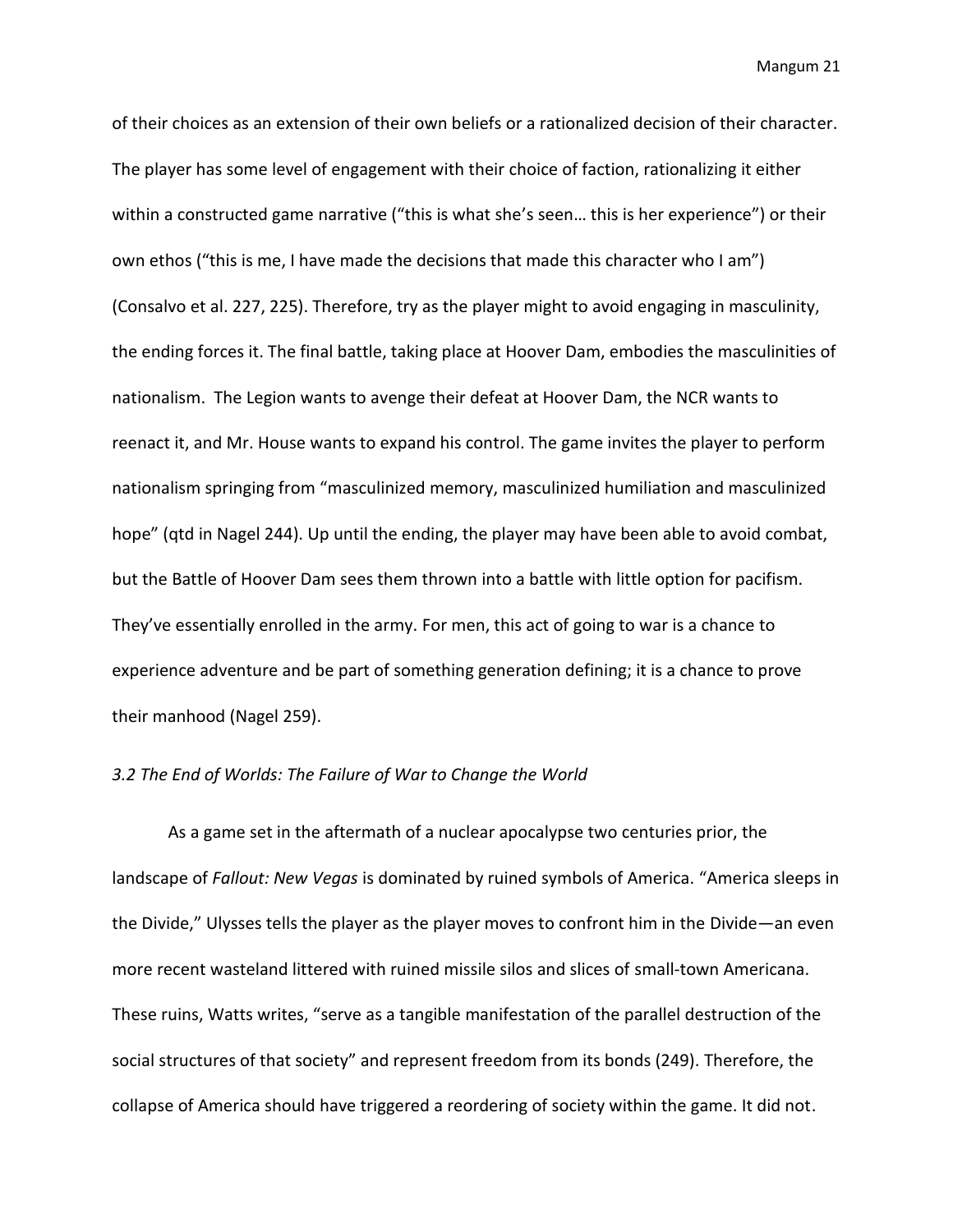An old-world terminal within the massive solar plant HELIOS ONE warns workers not to blab to their wives about their work, for "a woman's tongue is the devil's plaything" (*Fallout New Vegas*). The old world was male-dominated, with women playing only secondary roles. The new wasteland, and the factions vying for control of it, have not changed anything and remain just as male-dominated as before.

*Fallout: New Vegas* presents a narrative wherein the violence of war is insufficient to enact significant change. The famous line "War. War never changes" is spoken by the narrator at the end of the Lonesome Road DLC (*Fallout: New Vegas*). Throughout the story of Lonesome Road, Ulysses has consistently proven this axiom true. Ulysses attempts to launch nukes at both NCR and Caesar's Legion, a chilling reflection of the Great War, in which China and America bombed each other. War itself has not changed, nor has it changed the hearts of men. Just as Ulysses repeats history, the various factions the player can side with all represent bygone elements of the past. Mr. House is corporate oligarchism, the Legion is a distorted Roman Empire. Even the NCR is unable to decouple itself from the past. Their flag, a two-headed bear, is intended to represent the flag of California and their money resembles United States currency. Democracy is shown to have failed within the *Fallout* universe, due to the destruction of the Great War.

However, Lonesome Road provides a new ending to the quote, "War never changes. But men do, through the roads they walk." The Player has the choice to prevent or direct nuclear annihilation just as they have the choice to talk Ulysses down. In speaking about *Fallout: New Vegas*'s precursor, *Fallout 3*, Watts says "The demolished social structures of gender are in this case not necessarily those within the game world, but those that govern action within it" (259).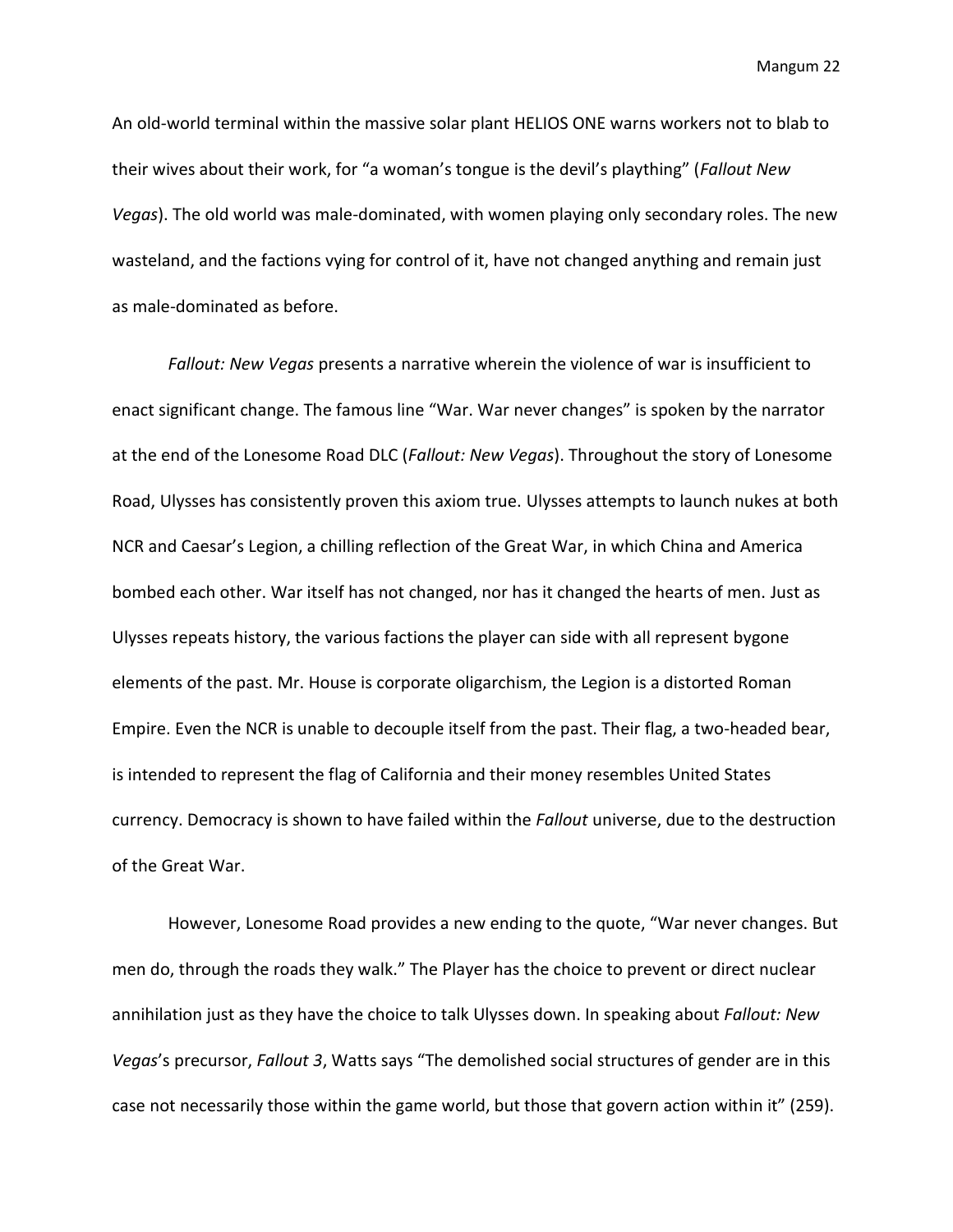The quote directly reflects this. The ruins of the Divide—and the rest of *Fallout: New Vegas* represent the player's ability to escape the actions of the Old World and find a better way. The reordering of society is still in progress, and the ruins tell the player to "Let go, and begin again" (*Fallout: New Vegas*).

*Fallout: New Vegas* does present a paradox, that while one can break from the preordained social order, the alternatives are no better. For example, the game has a 'Wild Card' ending with an independent New Vegas, which is no less violent than supporting Empire. The slides for this ending differ depending on whether the player upgraded the New Vegas army of Securitron robots. The slides say either, "Anarchy ruled the streets. When the fires died, New Vegas remained…" or "Chaos became uncertainty, then acceptance, with minimal loss of life" if they were not upgraded or were, respectively (*Fallout: New Vegas*). Both scenarios involve violence, the first calling to mind the fires of violent rebellion and the second downplaying the loss of human life. While the Wild Card ending presents an alternative to the masculinity of nationalism, it merely shifts the onus onto the player's masculinity. The ending cards make it clear that independence is shaped by the player, with a good karma player supporting "the ideals of independence" while a player with bad karma supported "all the chaos that comes with independence" (*Fallout: New Vegas*). A player engages the dominance of their own masculinity by exerting power over all the other denizens of the Strip. Even the title of the final quest for the Wild Card ending, 'No gods, no masters' echoes the ADMI statement of "I am my own master" (Burk et al. 15).

Much like the issue of Empire, the questline 'The Courier' must resolve in violence. If the player is unable to talk Ulysses down from launching the bombs, has not played all of ED-E's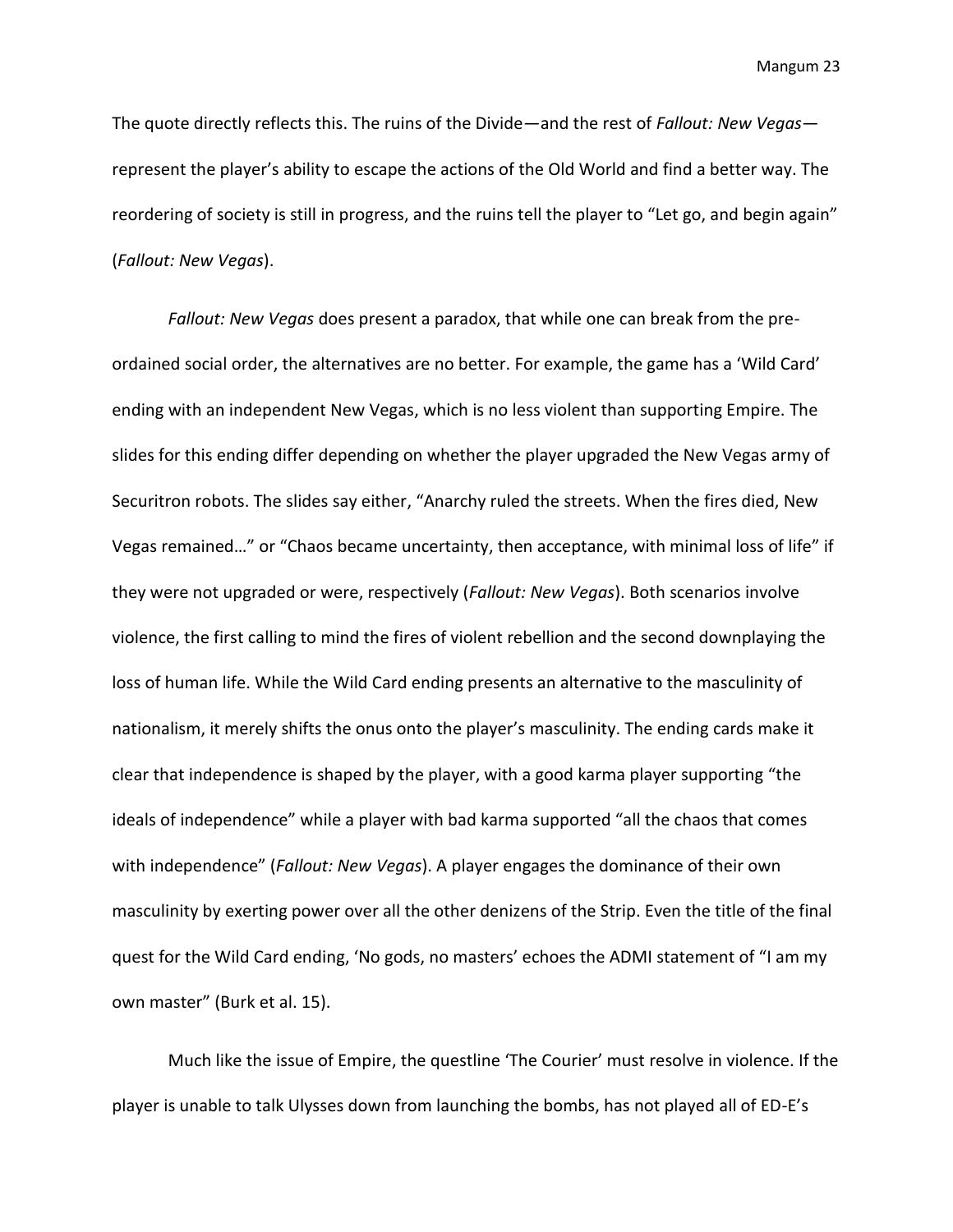tapes, or collected all of Ulysses' audio logs, the two couriers must do battle. If Ulysses is talked down, however, Marked Men—zombified NCR and Caesar's Legion soldiers—flood into the room and the player must work with Ulysses to fend them off. This ending sees the player's goal change from attempting to violently stop Ulysses to working with him to mutually protect each other. Instead of performing the Myth of Redemptive Violence, the player has switched to another form of masculinity, forming an in-group where relations "are characteristically those of protection rather than aggression" (Spaaij 386). Despite finding an ostensibly peaceful resolution to the conflict between themselves and Ulysses, the player is still forced to engage in a display of violent male bonding to seal the deal; there is no escape from this.

We can see in this ending an interplay of the myth of Regeneration through Violence and pacism. Ulysses has travelled to the edge of the world (The Divide) in a fight against the player. Due to the nature of gameplay, Ulysses can never truly win unless he adopts the power of his opponent, in the same way Slotkin theorizes that the frontiersman adopts the strategies of his native captors. A player must choose non-aggression to spare Ulysses, the same nonaggression that Ulysses adopts towards the player. Only through this does Ulysses emerge stronger. This perversion of peace and violence is disturbing but is not out of character for the rest of the game.

# *3.3 Patrolling the Mojave: Refuting Masculinity Through Gameplay*

*Fallout: New Vegas*' game systems all coalesce together into a subversive construction of masculinity. The game may be played as either a first-person or third-person shooter, where much of the action involves gunning down opponents. However, one effective strategy for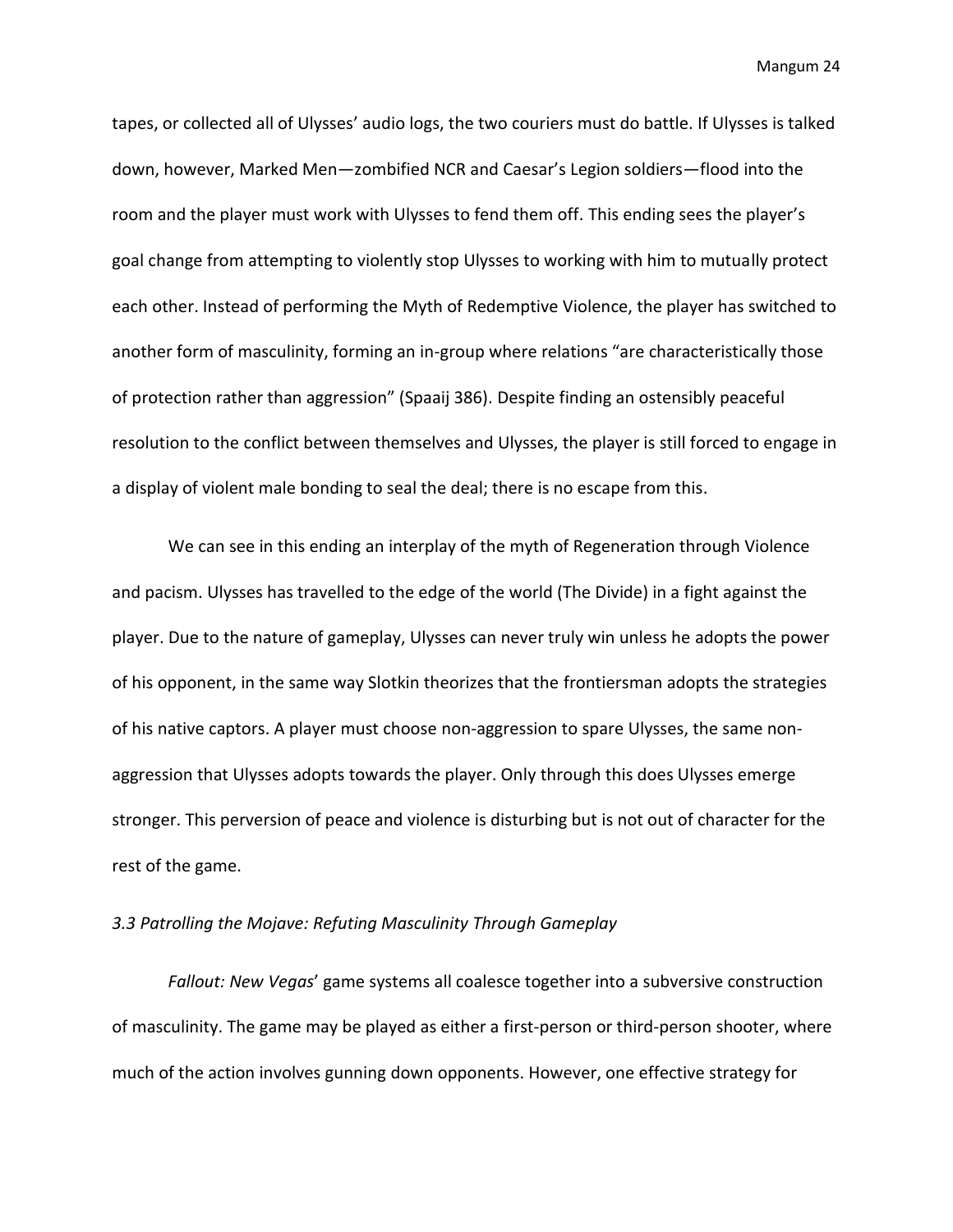success is employment of the V.A.T.S. system. Essentially, this freezes the action and allows the player to target induvial body parts on opponents with each shot having a percent chance to hit. The strategy may help players without aiming skills, but it also serves to alienate the player from their character (McClancy). The agency is stripped away from the player, and "it can be infuriating to watch V.A.T.S. continue to shoot at an enemy who has hidden behind a wall or behind an ally" (McClancy). V.A.T.S. indicates a violent act committed without any control. While it seems to fall into the rhetoric of violent actions being taken because one has 'no choice,' it instead removes the power of the player. The empowerment offered by a weapon is removed as it potentially betrays the player, and no longer infuses them with control.

"Patrolling the Mojave almost makes you wish for a nuclear winter," NCR soldiers will often repeat, a line which pretty much accurately sums up exploration in *Fallout: New* Vegas. Exploration, especially in games, is linked to masculine actions (Fuller *Nintendo*). In addition, it is fundamentally tied in with Empire. *Fallout: New Vegas* itself highlights this link with imperialism through the Explorer perk. This perk reveals every location on the map, with the icon clearly evoking colonial garb (*Fallout: New Vegas).* The *Fallout* franchise has been praised as one of the best open world franchises (PCGamer *Best*) (Wald *Best*). However, exploration in *New Vegas* is cited as being quite terrible, with locations rarely having any interesting items for the player to obtain. A Reddit thread asking about the weakest aspects of *Fallout: New: Vegas*  had several posters criticize the exploration, with user notsomething13 saying "There's nothing particularly interesting to find, and they didn't really stick much hidden away for the persistent explorers to find. Sometimes the Mojave even managed to feel incomplete if you did try to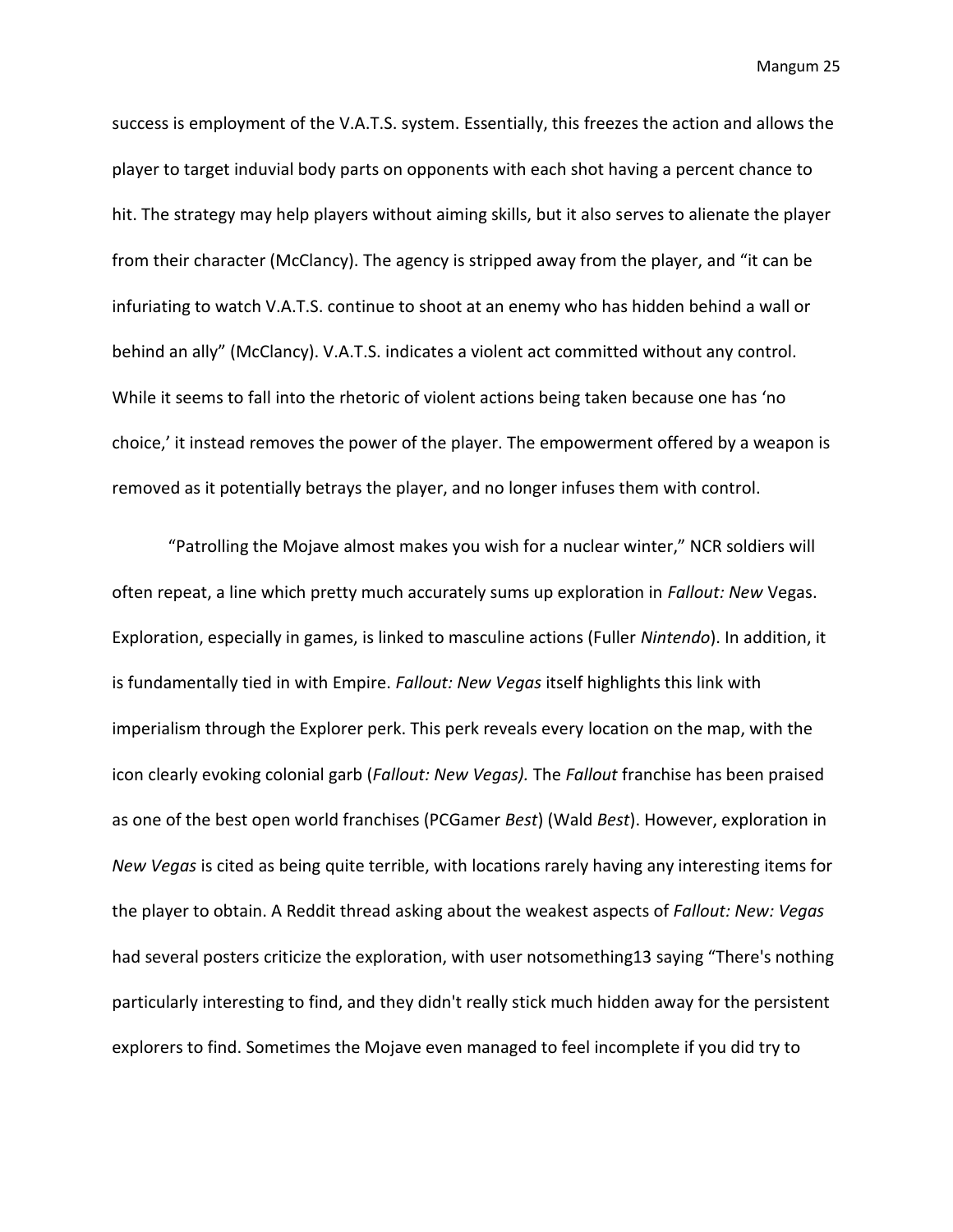explore around" (Guts0247 *What*). As infuriating as this approach to exploration may be, it succeeds at denying the player the masculine pleasure of exploration.

A ludic analysis of pacifism shows that it is completely possible, but a very difficult alternative to mere violence. One experience I had saw me trying to convince a faction of tribals—the Great Khans—to support the NCR and abandon Caesar's Legion. About midway through this quest two legionnaires confronted and attempted to murder me. Refusing to kill them was difficult, and consisted of letting them chase me for a while and then leaving, so they would not block anything important (*Fallout: New Vegas*). Similar events happened to me a few times during the course of gameplay: pacifist actions that made me feel as if I had manipulated game systems. These experiences raised several questions for me, such as whether the developers intended this and whether I was breaking the game. Leino dismisses some of these questions in his analysis of glitches in *Fallout: New Vegas*. "Unless I am doing game design research, my object of study is not the 'ideal game': i.e. the assumed designer's assumed intentions fallibly manifested in the playable artifact, but the playable artifact as it exists in the world," Leino says of his experiences with *Fallout: New Vegas*. Therefore, it is folly for me to approach these experiences and consider what they could or should be. Instead, they exist as they are. Pacifistic approaches do exist within the game, and the only thing truly separating them from violent actions is a greater deal of effort. Only my response is different—the experience feels 'incomplete.'

*Fallout: New Vegas* sees masculinity loom in the background through the course of the game as a catalyst behind the expansion of the Mojave factions and Ulysses' plan to launch nukes in The Divide. The narrative often sees masculinity performed, as every ending sees the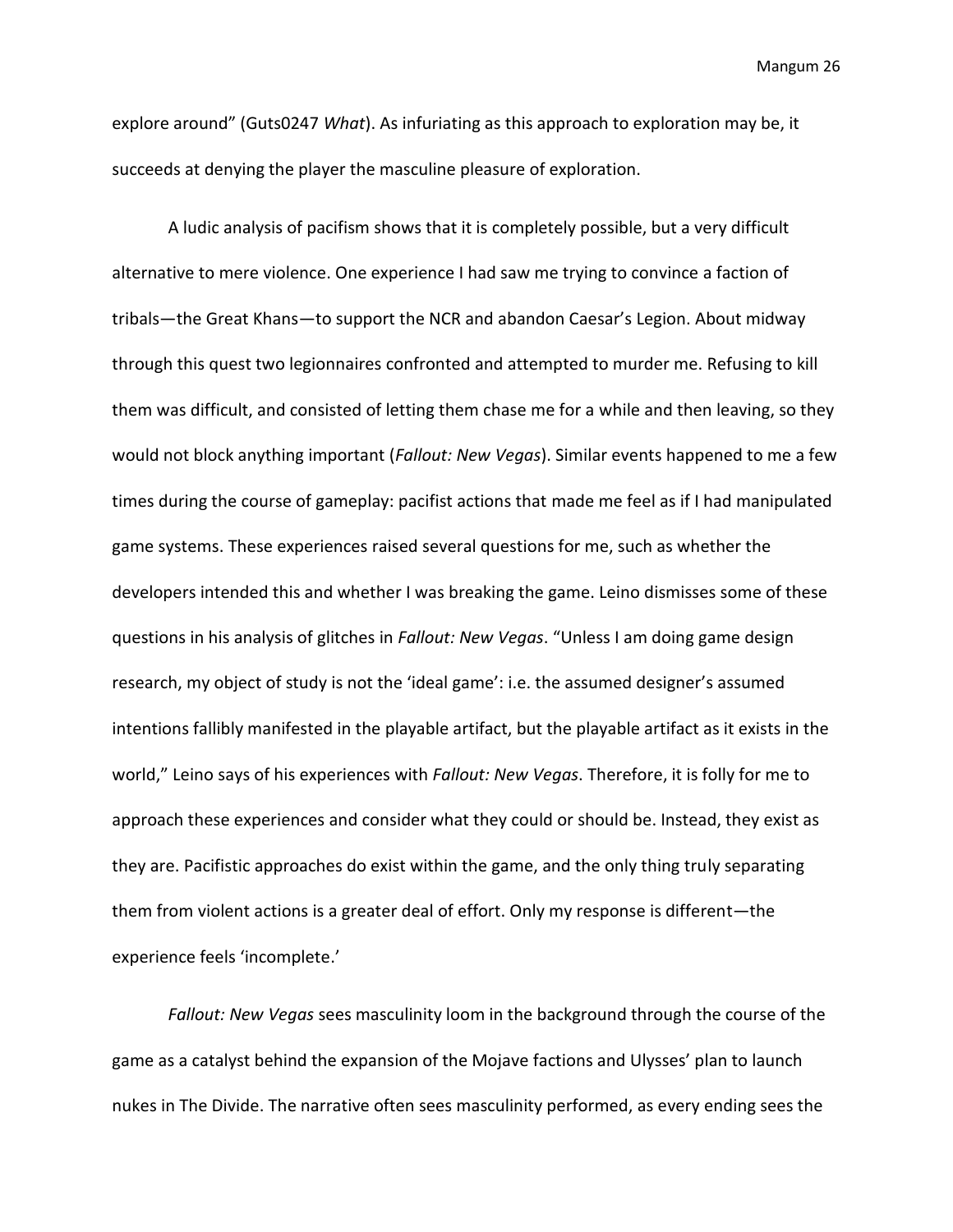player reaffirm masculinity, and the most ideal outcome with Ulysses is a display of violent male bonding. However, there consistently remains a subtle hope that myths of violence and masculinity will be broken. The player may show Ulysses the error of his ways, and drive the opposing factions from the Mojave without a fight. Although war and violence may never alter the status quo, people can.

# **4.** *The Outer Worlds*

*The Outer Worlds* is one of Obsidian's most recent games, released in 2019. Two important events occurred before the game's release. First, major game publisher Xbox acquired Obsidian, meaning they were no longer a contractor. Even more important, the game came out after the beginning of Gamergate, one of the most notable events in modern video game culture. Gamergate itself is a massive event, but primarily involved the targeted harassment of women in the field of video games. Questions of masculinity and female representation were thrust to the forefront of gaming discourse following the event (Dewey). With these two occurrences, the stage is set for *The Outer Worlds*.

## *4.1 The Final Frontier: Violence in the Outer Worlds*

Taking place in the year 2355, *The Outer Worlds* is set in the far-flung colony of Halcyon. The colony is ruled by a conglomerate of corporations called the Halcyon Holdings Board, often abbreviated as just 'The Board.' The Board left the colony ship the *Hope* to drift for years, which is where the player comes in. Phineas Welles, eccentric scientist, rescues them from the *Hope*, and sends them on a quest around the system to free the rest of the *Hope* colonists. Along the way the player has an option to turn him over to The Board.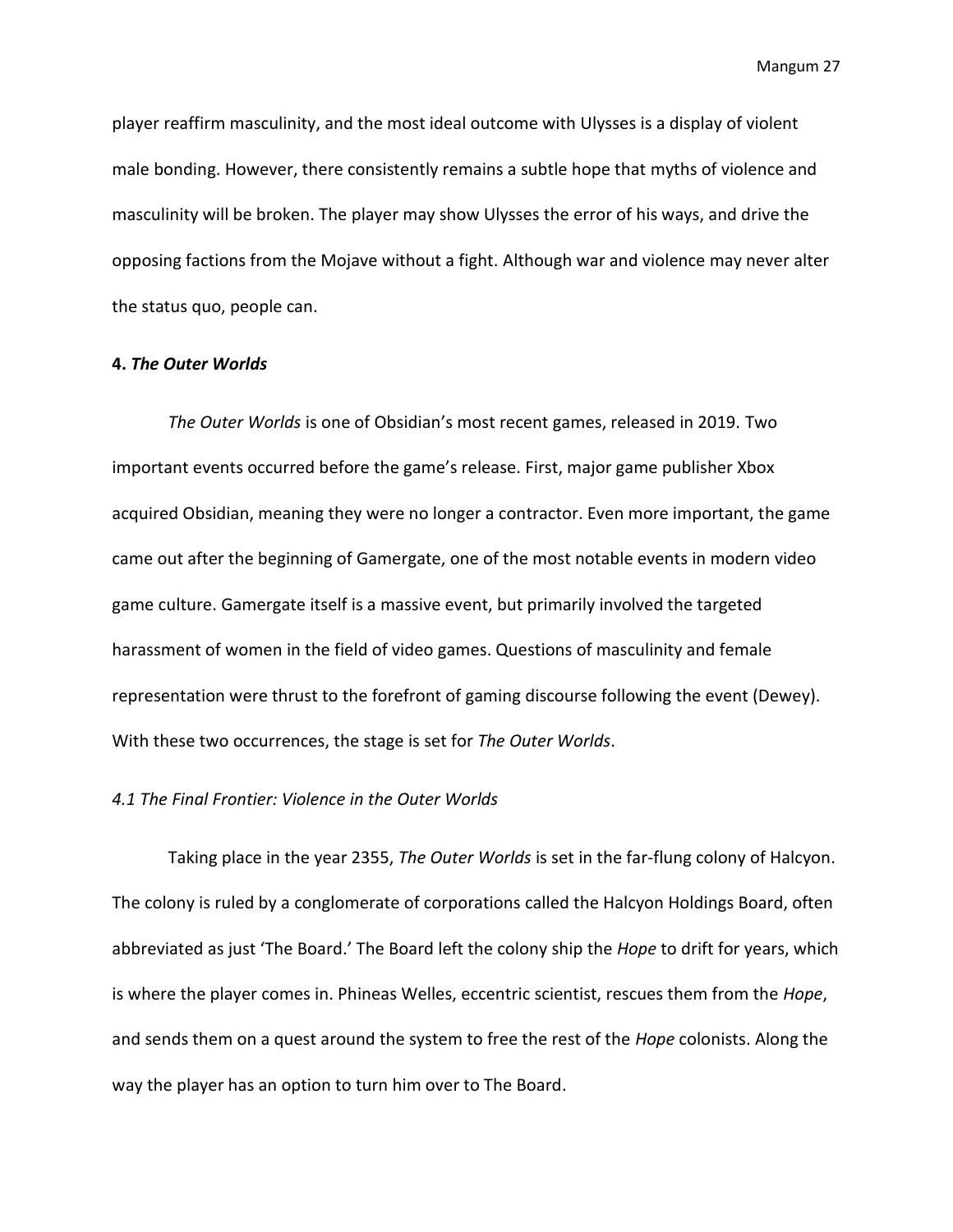*The Outer Worlds* is styled as a space western. The video that opens the game, a diegetic recruitment tool for colonists, starts by asking, "Why stay earthbound when prosperity is guaranteed in the colonies?" which calls to mind Manifest Destiny of the American west. Even more specifically, the game calls to mind the hybridization of science fiction and western tropes referred to as 'space western.' The game overtly references *Firefly*, considered the seminal space western, through the cast of characters: a violent preacher, a female engineer, a strong female black gunslinger who in turn all built on tropes from the existing western genre (Wills 10). While *Fallout: New Vegas* saw many female characters fill traditionally masculine roles, *The Outer Worlds* expands on this even farther. As mentioned above, the player's engineer and gunslinger are both female, as are several CEOs. Although the greater female presence can be attributed to changes in real-world outlook, they also mirror the western's twisting of gender norms, as seen in stock characters such as Calamity Jane (Wills 5).

On entering the game, the player finds themselves at first situated between the savage and the metropolitan. The oppression of the Board—the metropolitan—casts an omnipresent shadow over the world from the start, with characters in the starting town of Edgewater being forced to repeat corporate slogans in their dialogue (*The Outer Worlds*). Meanwhile, the savage exists in the marauders, roaming bands of enemies that can not even be reasoned with, whom the player must engage with in their very first mission. Thus, the marauders fill the role of 'The Other.' Their actions consistently show them to be aggressive, as they invade the spaces set aside for civilization in the wilderness: the community center in Edgewater, the broadcasting station on Monarch, the ruins of Cascadia, and others (*The Outer Worlds*). Even the game distances them from humanity, with one character saying, "legend has it they crawled out of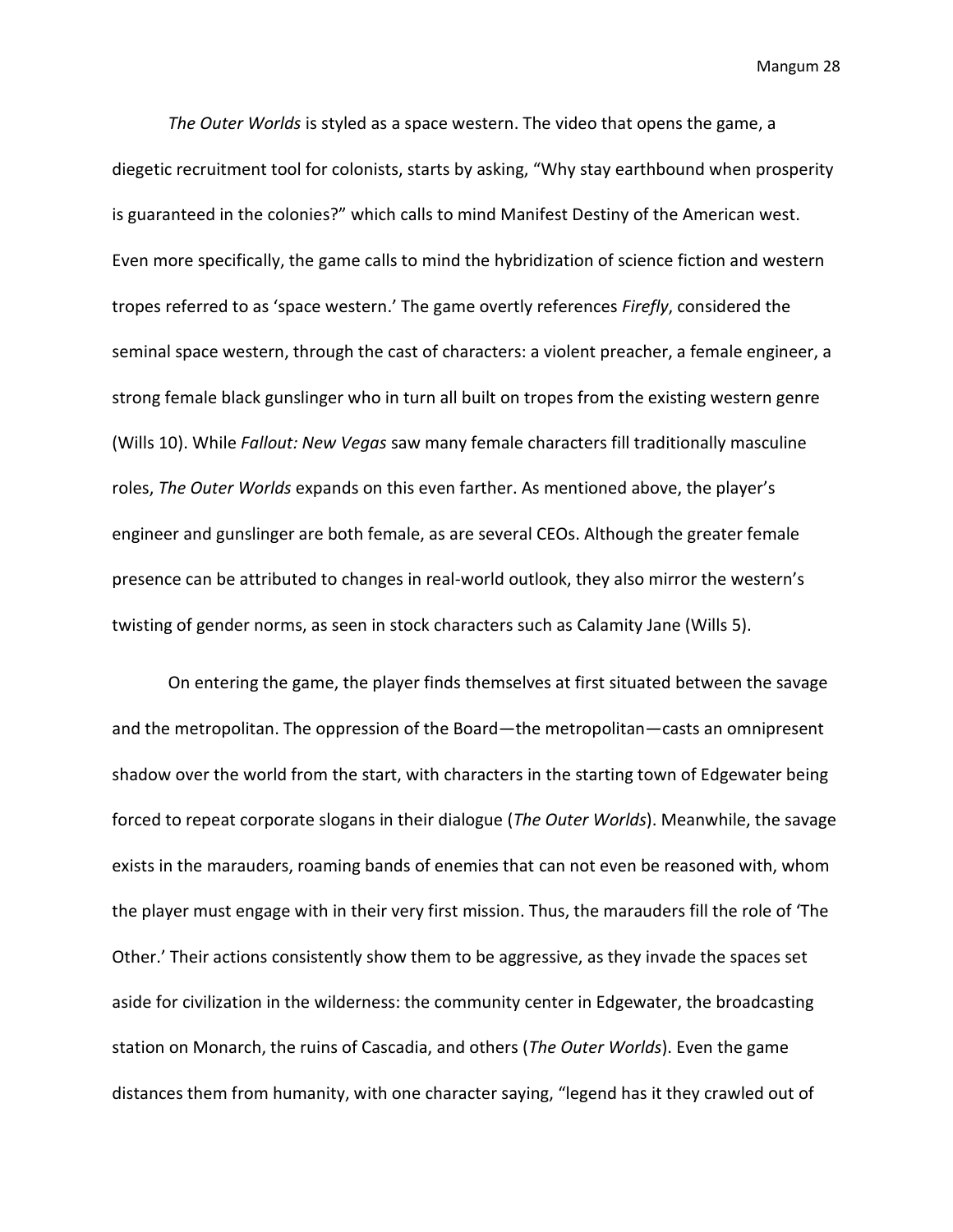the mines one day. Heard one fella suggest they might be aliens" (*The Outer* Worlds). The criteria for a regeneration through violence are laid from the beginning, and the player is fully ready to engage in war with the marauders.

This war never comes. As Slotkin describes, the fear of the savage is partly constructed to prevent class warfare between the ruling agents of America and the underprivileged (*Gunfighter Nation* 20, 21). The marauders make no actions against the player, and thus the lens of conflicts turns purely onto the Board, and the player is set on the path to enact the Myth of Redemptive Violence. As Wink outlines, ultimate evil must be overcome, and the Board certainly presents as evil. It would not be wrong to compare some of their actions to genocide. One quest reveals that employees are randomly selected to be pampered as part of an Early Retirement Fund. In reality, they're executed by robotic gunfire (*The Outer Worlds*). In an essay on what made World War II different than the reviled war in Vietnam, Walzer says of society, "We see it [Nazism]-and I don't use the phrase lightly-as evil objectified in the world, and in a form so potent and apparent that there could never have been anything to do but fight against it" (4). The Board conjures up the image of Nazism, and the audience is therefore conditioned to accept them as a total evil, ready to receive a just war.

The actions of the Board are brought into a completely new light about halfway through the game. A twist reveals "the shocking truth about the colony": Halcyon's soil does not provide enough nutrients for plants (*The Outer Worlds*). Therefore, the abuses of the Board were all attempts to manage the colony's impending famine. While forgiving the sins of the Board is up to the player's own opinions, there is at least a split-second moment where one is open to the Board's perspective. After this point, the player visits Tartarus, the Board's prison to liberate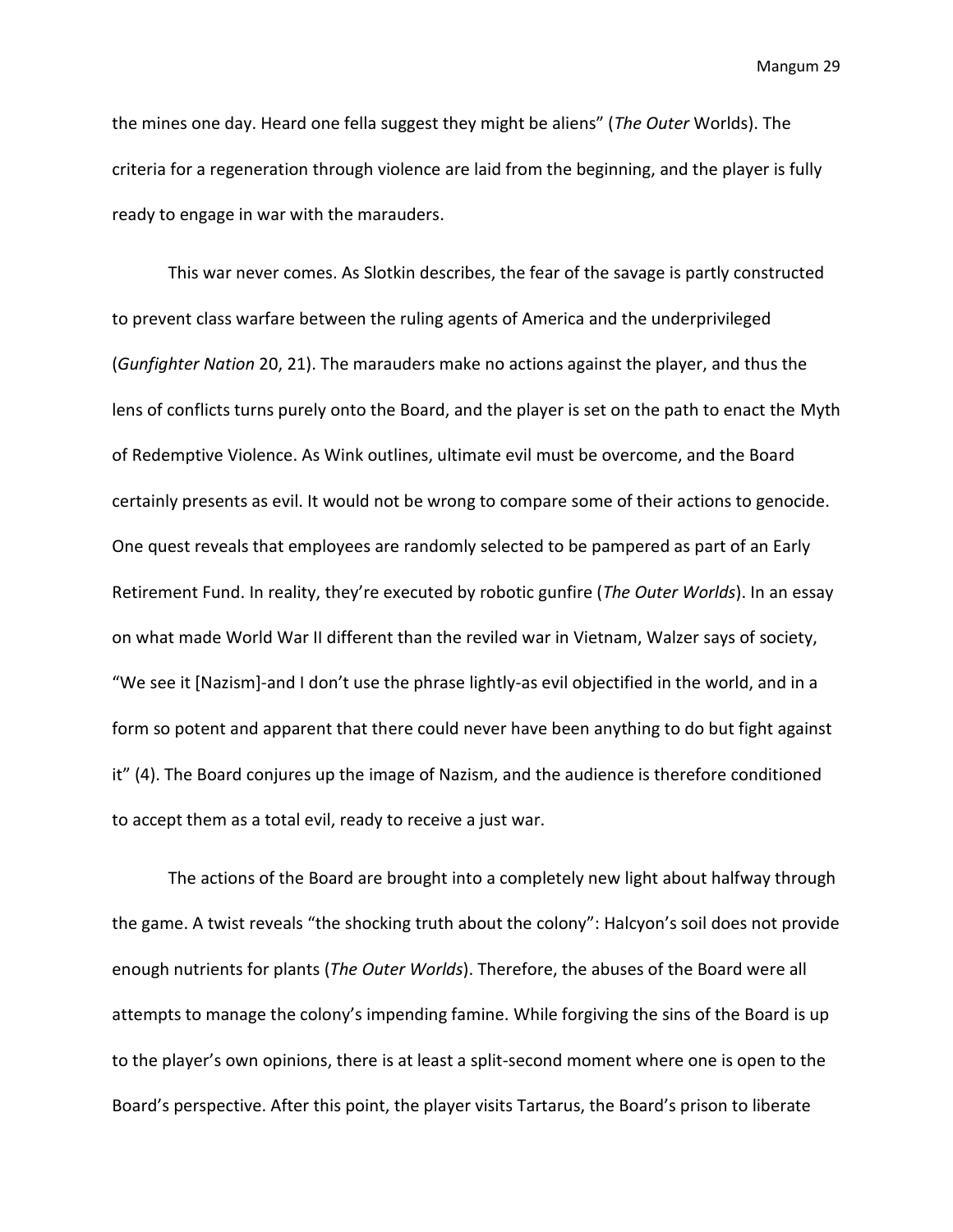Welles. Therein, the player is faced with several choices: forgiving the leaders of the Board. Chairman Rockwell and Adjutant Akande may both be preserved by a player aligned with Welles. Unlike *Fallout: New Vegas* above, where the game's final bosses can be peacefully persuaded to leave the Mojave, the ending of *The Outer Worlds* sees the forgiven Board members actively integrated into Welles' efforts to save the colony. The endings of the game even imply that Akande did change following the events at Tartarus: "There is another theory, which suggests that Sophia's encounter with you changed her, and she deliberately retreated from public view. However, she continued supporting the colony in secret" (*The Outer Worlds*). The player may straddle the border between civilization and the wilderness as Slotkin theorizes, but they use their knowledge to subvert both societies by choosing pacifism and forgiveness (*Gunfighter Nation* 14).

Unfortunately, this approach of pacifism does not continue through the entire game. A player has to witness at least one death to complete the game. The middle segment of the game occurs on the world Monarch, formerly Terra 1. Monarch is a moon dominated by two factions: Monarch Stellar Industries (MSI), a company with revolutionary ideas such as giving workers bathroom breaks, and the Iconoclasts, a group of religious zealots who have broken all ties with the Board and corporations (*The Outer Worlds*). The moon is a bit of a hellscape, marked by deadly wildlife and a highly sulfuric atmosphere. Prior to the events of the game, the Board cordoned off Monarch as a no-go zone through the Hazard Clause (*The Outer Worlds*).

Both MSI and the Iconoclasts present opportunities for rumination on choices and violence. Sanjar, the CEO of Monarch Stellar Industries, is presented as a pacifist who wants to get MSI back into the Board's good graces. To assist him, the player is sent off on a quest to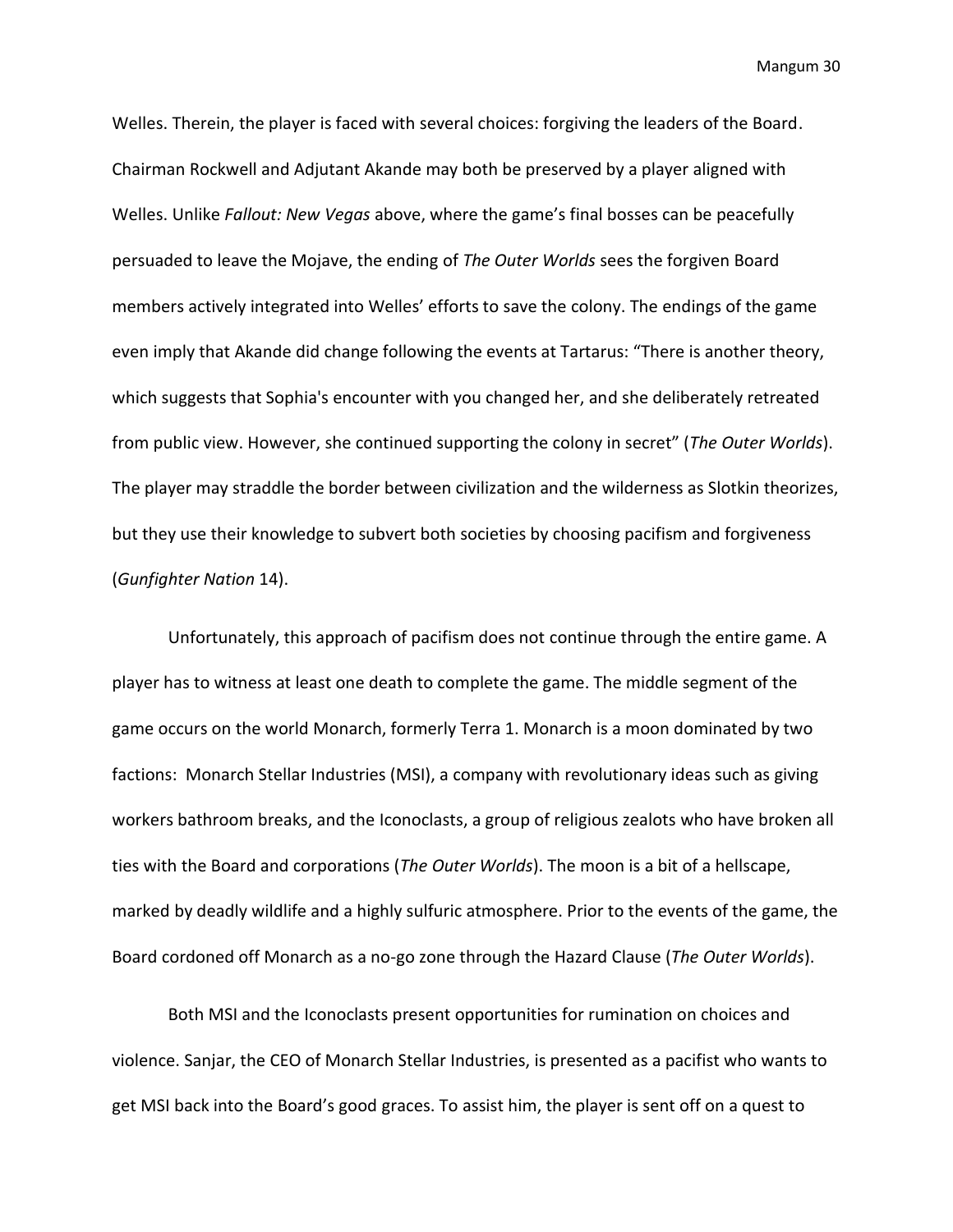retrieve the BOLT-52, which is made out to be a weapon that can single-handedly force the Board to lift the Hazard Clause and accept MSI once more—calling to mind nuclear devastation and mutually assured destruction. On return to Sanjar, it is revealed the BOLT-52 is actually an incredibly complex document which can be used to legally blackmail the Board. When the player expresses surprise at this Sanjar says, "The world isn't changed with guns and speeches… but rather with meticulous documentation" (*The Outer Worlds*). While Sanjar is the game's poster child for pacifism, he is made out to be toothless. Instead of attempting to overturn the corporate status-quo, he merely wants to perfect it and make it more reasonable. Pacifism has been critiqued as an irrational stance due to pacifists believing in a right to life but not "force in defense of that right at least on some occasions" (Sterba 22).

We move across the aisle now and into the wilds of Monarch to the Iconoclasts. Sanjar's counterpart and former friend in the Iconoclasts is Graham. Graham runs the Iconoclasts as a commune which has broken the chains of the corporations and aims to completely upend the status quo. The Iconoclasts evoke various movements, from Anabaptists to Luddites, but their invocation of the in-game Marauders is particularly notable. Location and aesthetic tie the Iconoclasts and the Marauders together. Ten years before the events of *The Outer Worlds*, pirates stormed the MSI offices at Amber Heights and killed almost everyone present there, leaving Sanjar the highest-ranking member of MSI. The Iconoclasts have now claimed the ruins of Amber Heights, situating themselves on top of the memories of the pirate invasion. The armor of the Iconoclasts is not dissimilar to the Marauders. Just as American history presents a "cycle of *separation* and *regression*," so too does *The Outer Worlds* (Slotkin *Gunfighter Nation*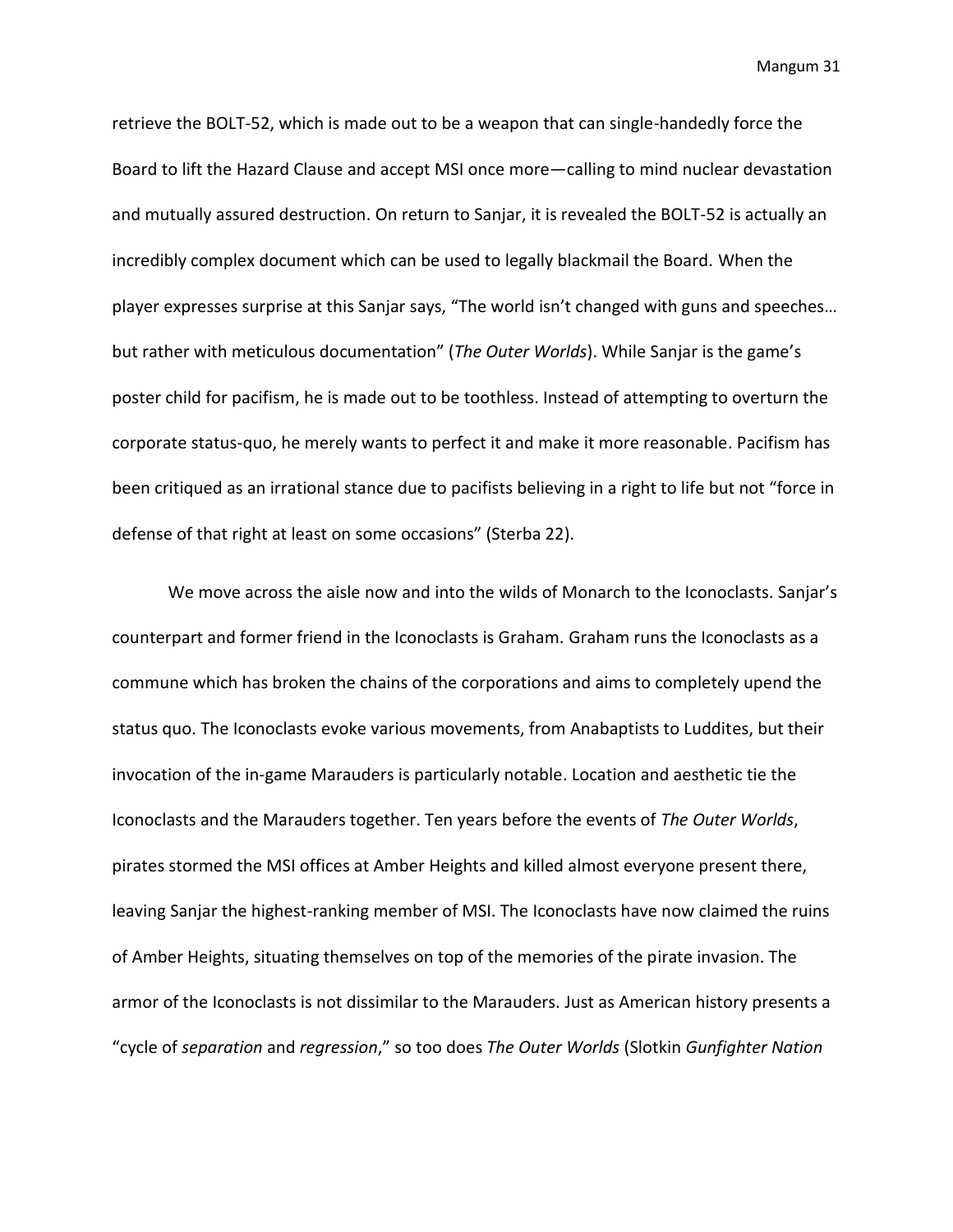11). MSI and the Iconoclasts represent a microcosm of the struggle between the metropolitan and the savage, respectively, and the player must act as an emissary between both.

Through a side quest (with world-shaping ramifications) Graham is cast in a brand-new light. The player discovers evidence that Graham let the pirates into Amber Heights, and the blame for the massacre is partially on his shoulders (*The Outer Worlds*). On confrontation, Graham expresses guilt but deflects his own responsibility by saying, "The massacre of Amber Heights… presented the slim possibility of saving the souls of Terra 2" (*The Outer Worlds*). A similar approach to violence is expressed during the research of Brookman et al. into street violence, wherein many of those interviewed claimed they had 'no choice' in their actions, presenting a narrative that actions were outside their control (22). Graham employs the same tactic by claiming that he had to take the slim possibility of religious salvation, absolving himself of responsibility and acting in accordance with a greater code. The same code is foisted onto the player, with Graham ruminating on the power of free will by claiming it "is a double-edged sword… Whether your choices are helpful or harmful to the cosmos is not up to you" (*The Outer Worlds*).

Here it is important to pause and analyze *The Outer World's* outlook on choice. Vicar Max, one of the player's companions, initially follows a religion with a similar belief to Graham. This belief is 'The Plan,' which represents the various paths followers can take to reach the same end. He explains that people do have free will, but says The Plan is "Like an unbreakable elastic band. The further it is stretched, the more violent the correction" (*The Outer Worlds*). Accordingly, the choices one makes cause the path to become either more or less difficult (*The Outer Worlds*). All of these conversations are reminiscent of the nature of free will while playing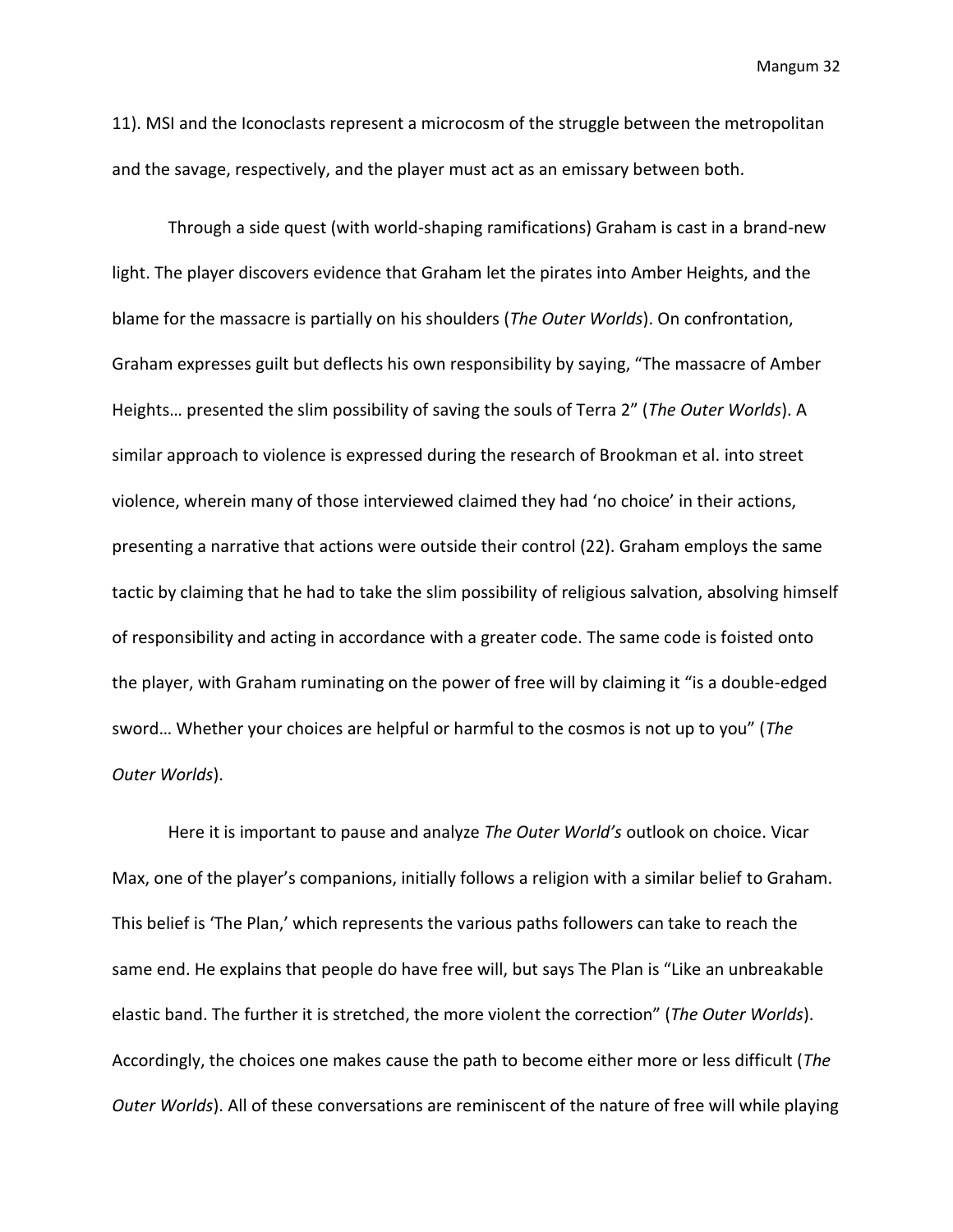a video game. *The Outer Worlds* presents a plethora of ways to progress through quests but they lead to the same conclusion, creating an illusion of player agency (Domsch 90, 91). Therefore, avoiding killing opponents in the games makes the path harder, but ultimately leads to the same conclusion. As Sanjar attempts to reintegrate MSI into the Board, he must abuse loopholes in documentation, just as the pacifist player must stretch the elastic band of the game systems (such as reloading an earlier save when an enemy spots them) to avoid killing. At this point one must step back and realize that many of the techniques for pacifism, which will be discussed shortly, in *The Outer Worlds* do not apply to real life. Sanjar states that the world is not changed through guns or speeches—the two main tools of a player—but instead with documents. Rarely do we have opportunities to express pacifism in everyday life, but the process to register as a conscientious objector is a decent framework. The Selective Services website states that, "A registrant making a claim for conscientious objection is required to appear before his local board to explain his beliefs" and may even provide writing describing his beliefs and the history of them. While many video games are often cited as power fantasies, *The Outer Worlds* offers the chance to play out a peace fantasy through accomplishing worldshattering goals in a pacifist manner.

On Monarch, these tensions between the Iconoclasts and MSI finally come to a head when a Board ship crash-lands on the moon. Both factions want the ship's targeting computer, and task the player with retrieving it. The Iconoclasts want it to strike back against the corporations, and MSI needs it to protect themselves. Here, the player is poised to either engage in an extermination of The Other or turn their eyes on the metropolitan and enact class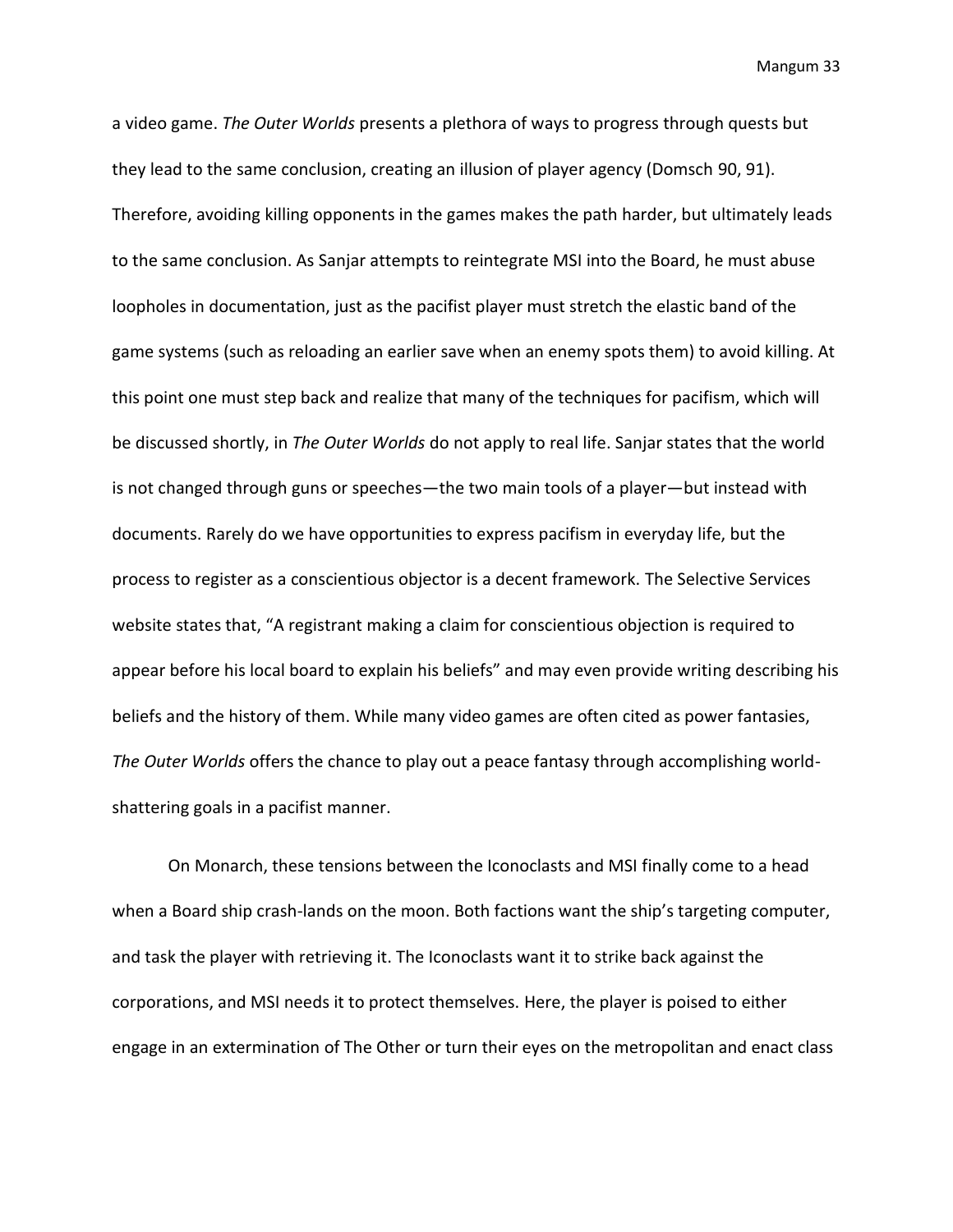warfare (Slotkin, *Gunfighter Nation* 20, 21). However, a third option is presented, one to avoid most bloodshed.

The conditions for this peaceful resolution are difficult. First Sanjar wants a performance review of Graham's second-in-command Zora (with whom he would be willing to work out a deal), but for the Iconoclasts the requirements are even more steep. Graham refuses to seek a peaceful resolution, while Zora does. Zora and the player confront Graham with the knowledge they gained of Amber Heights and attempt to force him to step down. Refusing to back down, Graham says, "If you want to lead them, you'll have to kill me" (*The Outer Worlds*). For what it's worth, Graham does have to be killed. It would not be an understatement to call the moment incredibly tragic; Zora says that death is often difficult and "This time… it's especially wrong" (*The Outer Worlds*). The impact of this decision resides solely in narrative consequences, for game rewards are never outlined to the player, and the "meaning of that choice is of the highest importance" (Domsch 135).

The long-term consequences for this confrontation are positive. Later on, MSI and the Iconoclasts broker peace. Even farther down the road, they assist the player at Tartarus and, in the ending, help the townships that may have "fallen into the cracks" (*The Outer Worlds*). However, none of these change the fact that immediately, Graham is dead. Killing him to secure Zora's promotion eerily echoes the events at Amber Heights. The player does learn a new consciousness from Graham and the occupants of the wilderness, which he puts to good use (Slotkin, *Gunfighter Nation* 14). Even though this represents the most pragmatic of the endings, those around the player still cast doubt on the wisdom behind it.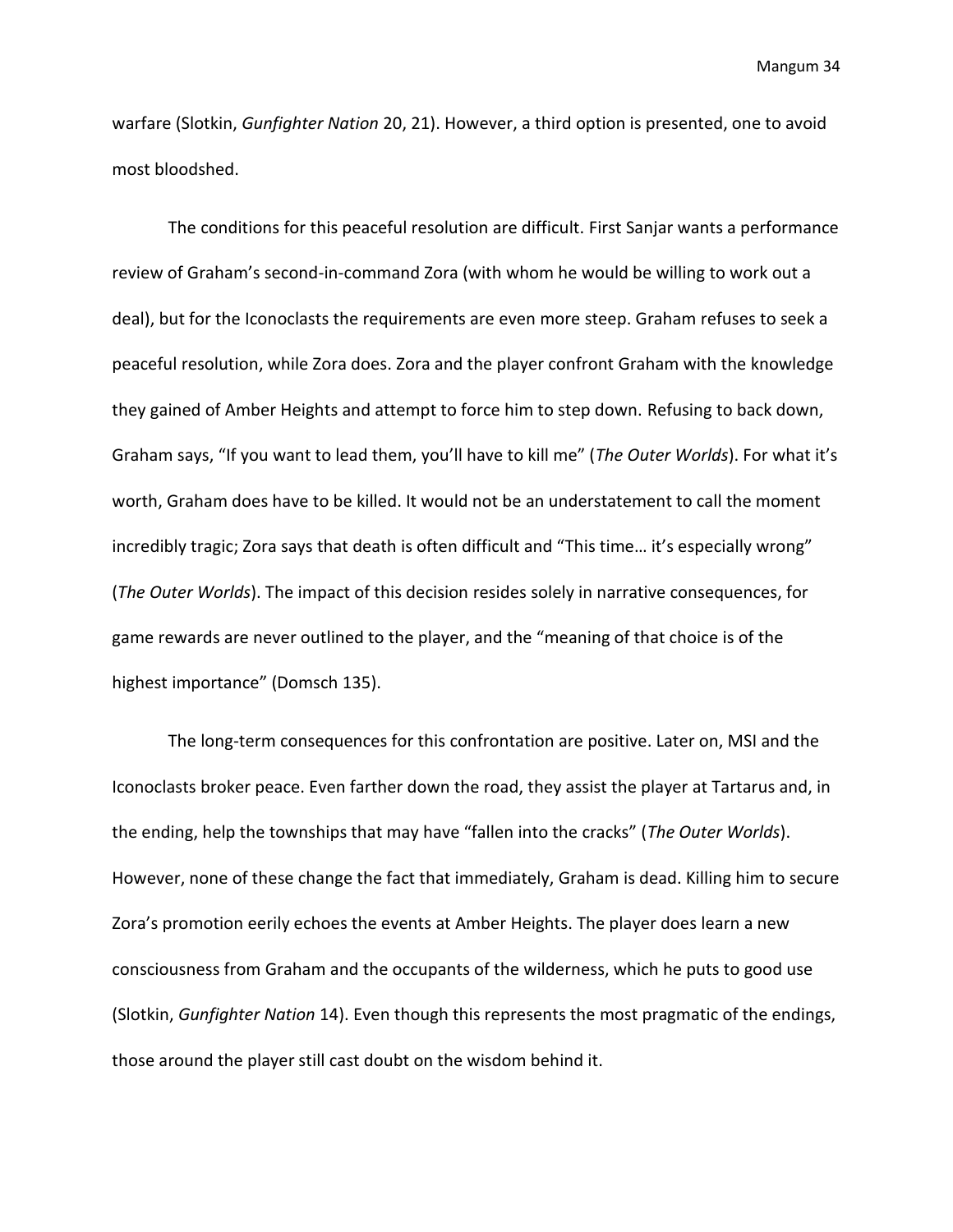#### *4.2 SpaceMen: Companions and Masculinity*

The colorful crewmembers that join the player on their adventures offer intriguing insights into the game's construction of masculinity. First, almost all of them join through their own volition. For example, Felix asks to join by saying, "That's a fine-looking ship. Only thing it's missing is me" (*The Outer Worlds*). Unlike *Knights of the Old Republic II*, seen above, the player does not subtly influence their companions, but invites them aboard as part of a mutually beneficial agreement. This reciprocity is emphasized through the presence of companion quests, wherein the player may help out their companions.

One of the most notable quests sees the player help Parvati, an adorkable female engineer from Edgewater and engage with a non-heterosexual experience. Her quest sees her meeting another female engineer, Junlei Tennyson of the Groundbreaker, a ship independent from the Board, and falling in love. Throughout this quest the player is constantly unable to perform traditionally masculinity. For example, early in the quest Parvati reveals that she is asexual, and five options are available to the player. Four of them involve the player encouraging Parvati ("Everyone's different. Don't worry about it") and the fifth has the player admit to asexuality (*The Outer Worlds*). Any of these options see the player reject masculinity by either accepting a sexual minority or revealing themselves as both a sexual minority and as someone who does not enjoy sex (Levant et al.). This choice both makes the game more accessible to those of other sexualities and creates an asexual experience, where the player never needs to—or can—perform any sort of sexuality to proceed.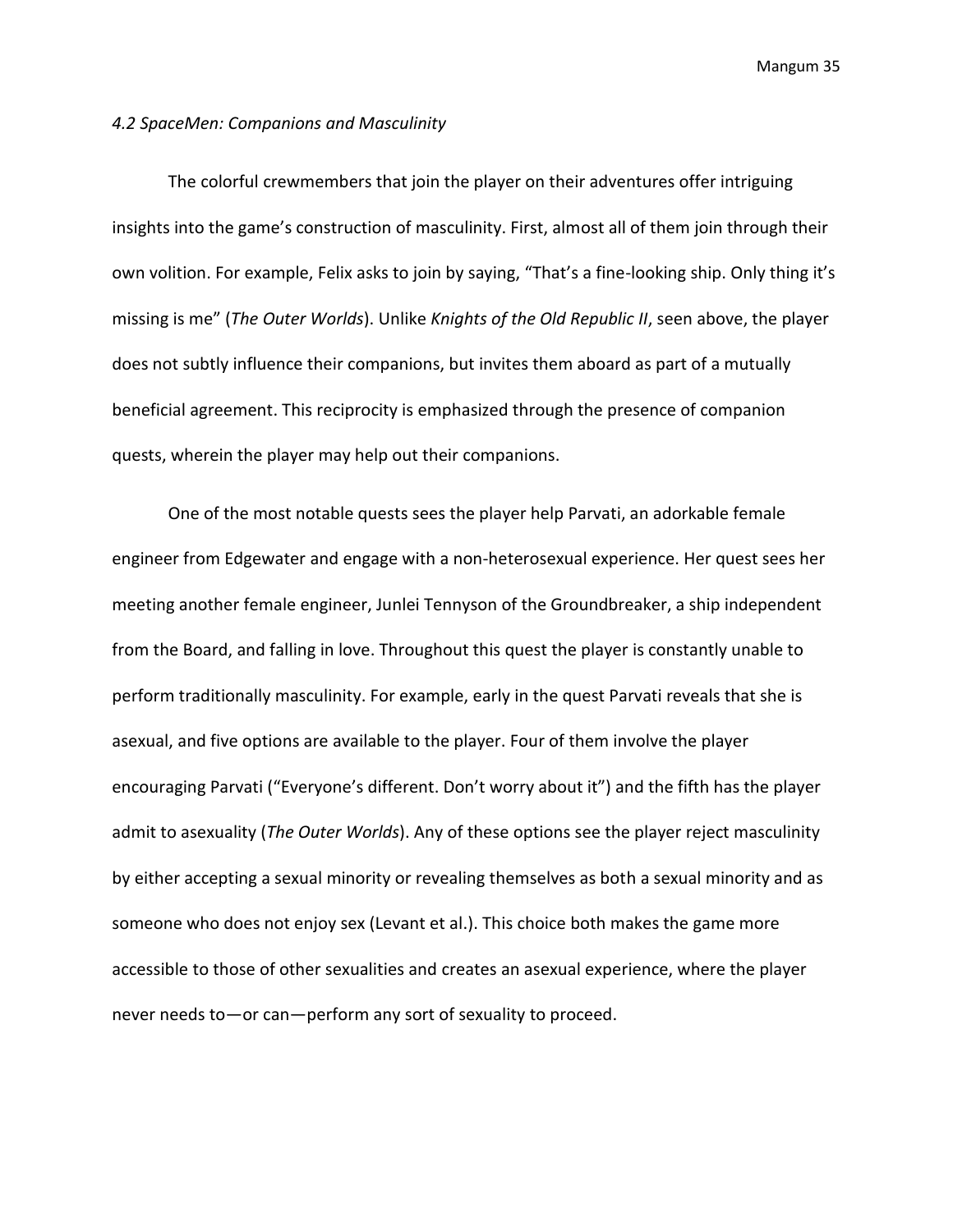On the other end of the spectrum from the likably sweet Parvati is Felix, a young urchin from Groundbreaker who mirrors the constructed image of "the angry, aggressive, White, working-class male as anti-authority rebel" (Katz). Felix is discontented with the corporate status quo and has frequent bouts of rage, such as smashing a "tossball stick" over the head of someone who insulted his favorite sports team (*The Outer Worlds*). Felix parallels the image of the alt-right activist, a man angry at the world and lashing out (Boehme 5). However, the parallel stops here. While the alt-right male is angry at the world and lashing out at minorities and marginalized groups, Felix gets along fine with his crewmates—a group diverse in race, gender, and sexuality. His rage exists without either gender or race, targeted at the corporate entity of The Board. He is mad at society for stagnating, not for changing. His engagement in violence throughout the game codes him as masculine, but Felix meets no other major criteria of masculinity. He is content to be a follower, accepting other sexualities, and not sexually active (*The Outer Worlds*). The game's endings never go well for him—Felix always ends up discontented at best or dead at worst. The only 'happy' ending for Felix sees a player complete his companion quest and then side with Phineas—which a pacificist player is likely to do. Ultimately, Felix realizes "the work of a revolution was done with two hands" (*The Outer Worlds*). In the end, he sheds his final vestige of masculinity to become content with manual labor.

Two other companions have trouble finding any healing in acts of violence. The first is the aforementioned Vicar Max, who is on a quest to discover a religious text which he thinks will help him to unravel the mysteries of the universe and achieve inner peace (*The Outer Worlds*). The book turns out to have been written in French, which Max cannot read. Vicar Max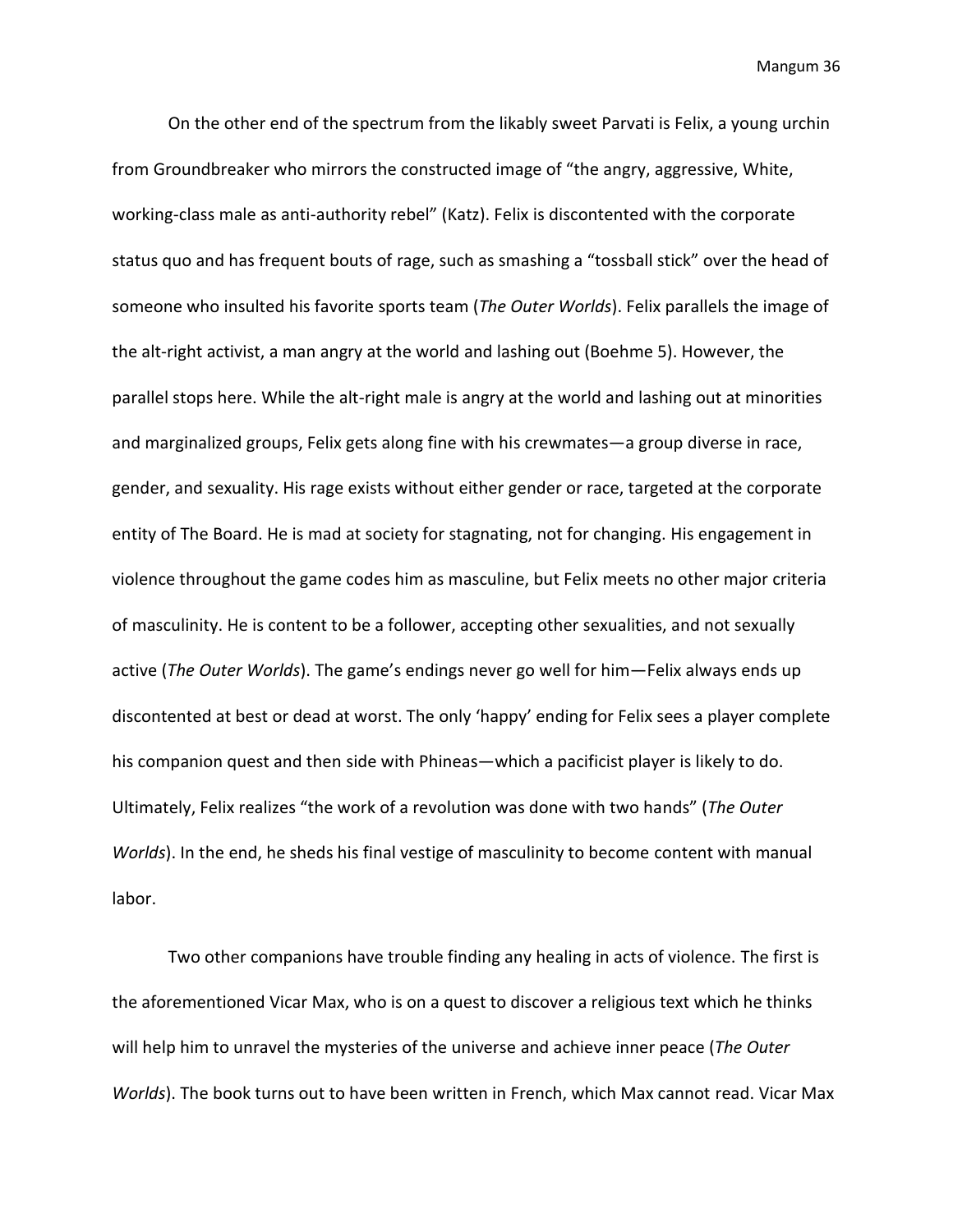wants to take his anger out on the man who sold him the book by beating him (possibly to death). "Will punishing you fix any of that? Of course not, but by Law, it will make me feel a whole lot better," Max says (*The Outer Worlds*). The player has the ability to talk Max down, and peacefully go about the quest. If this option is taken, he thanks the player for preventing him from this course of action, saying "You saved me from myself. I don't know if I could have lived with myself had I gone through with it" (*The Outer Worlds*). Nyoka, the black gunslinger, wants to lay her former friends to rest in their old base, which has unfortunately been overrun by vicious Mantisaurs. Once she and the player clear out the infestation, Nyoka says, "I thought I'd storm in here in a rage and exterminate all these bugs and everything would be alright in the end" (*The Outer Worlds*). Obviously, it was not. The killing itself accomplished nothing, and Nyoka can only truly be happy because the player chooses to help her and offers her a place in their crew. As can be seen, the majority of the player's companions come to terms with violence and realize that it does not make them happy.

# 4.3 Rootin', Tootin', a Good Chance of Shootin': Gameplay of The Outer Worlds

Finally, the gameplay of *The Outer Worlds* introduces the most possibilities of the three games. Dialogue skills (simply Speech in *Fallout: New Vegas*) have been subdivided into three categories: Persuade, Lie, and Intimidate. The player may level all three of these up, and avoiding combat often requires it, as some situations may only be resolved by one of the three (*The Outer Worlds*).

Even more appealing, stealth mechanics have been greatly expanded from the previous two games. While *Knights of the Old Republic II* relied on both an item and stealth skill to avoid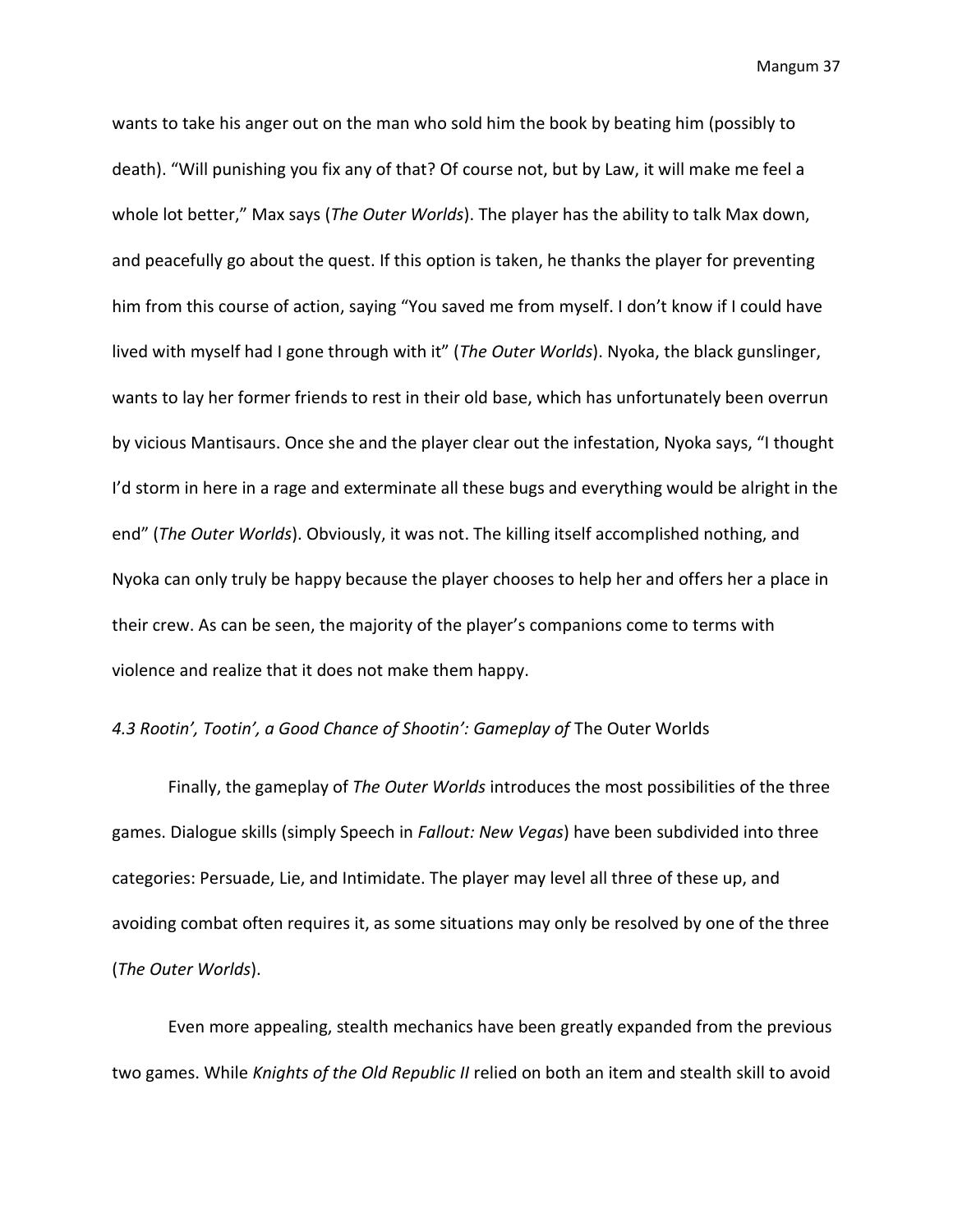combat, *Fallout: New Vegas* merely relied on the skill, which the player could boost through use of aids. *The Outer Worlds* includes a stealth skill but greatly expands the system to make it more robust. Patches of grass may hide the player from prying eyes, and the game gives leeway before the player is spotted by enemies, as opposed to *Fallout: New Vegas*. Unlike *Fallout: New Vegas*, where masculine gameplay is stripped of enjoyment, *The Outer Worlds* strives to provide fun in the act of rejecting masculinity. There is something deeply amusing about taking a stealth approach to the final battle at Tartarus and merely strolling right past dozens of armed guards.

Despite the improved stealth and speech, gunplay has also been greatly improved. Combat remains a tantalizing possibility throughout the gameplay. Violence is cemented as the easy option and is objectively useless. Everything the violent player wants to accomplish can be achieved through stealth and conversation. With the right perks, the player can beat the game with only one death (the aforementioned death of Graham).

One final twist in the gameplay of *The Outer Worlds* is its off-brand VATS. Called TTD (Tactical Time Dilation), it allows the player to slow down time but maintain control over their aiming, unlike VATS. One additional aspect it throws in is a quick tidbit on each enemy targeted. A robot may be overdue for service, or a marauder may enjoy watching a soap opera. Although these facts are often humorous, they serve to construct humanity for the opponents. The violence becomes all-the more disconcerting as empathy is built for the opponents.

*The Outer Worlds* presents a game where non-violence can be achieved through the bounds of gameplay, and not through abusing systems. This non-violence is not merely simple,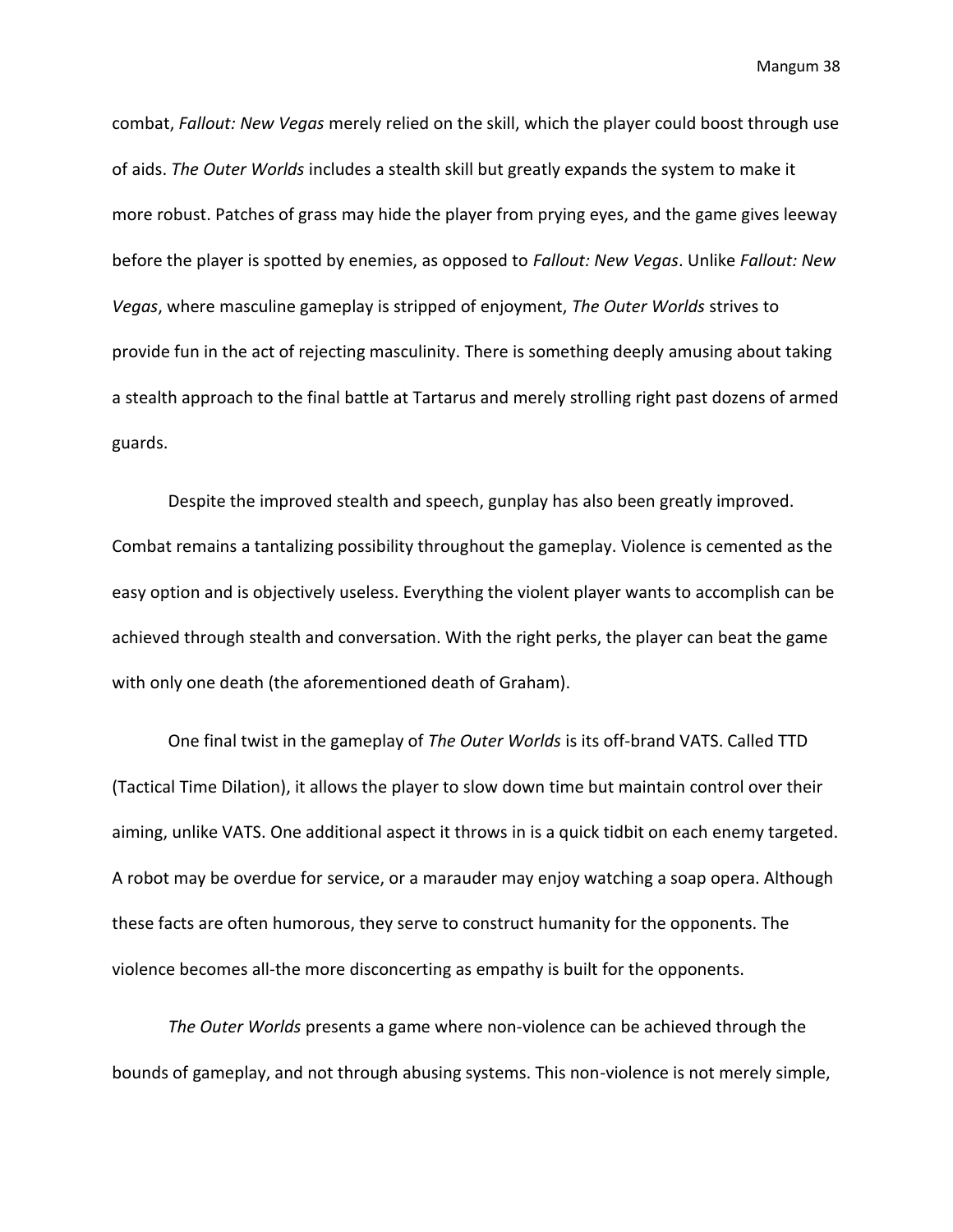but takes a deal of effort on the part of the player, as they must juggle multiple speech skills, stealth, and make peaceful choices. Violence may be an answer, but it is an easy solution. Breaking free from traditional narratives is a difficult task, but completely possible.

# **5. Conclusions**

The games of Obsidian Entertainment had a greater engagement with the nature of masculinity and violence than I expected. It must be noted that the depictions of Wink's framework of Redemptive Violence are, with some exceptions, not present throughout these games. It must be said that with each subsequent game there were greater opportunities for the player to offer forgiveness to their enemies and avoid using violence to achieve their goals. I believe the medium of role-playing games specifically encourages this behavior. While violence is prevalent in games because it provides "a route to a sense of control (agency) that is satisfying," games with robust non-violent mechanics present another form of agency (Lagrange). Mechanics allowing for more robust options in solving quests without confrontation provide a diversity of playstyles for a variety of players, and having the opportunity to broker a deal with the villain gives allows the player to feel in control of the narrative. Even among gamers who prefer to use combat to resolve problems, the existence of pacifism makes the choice of violence more satisfying (Lagrange).

On the other hand, all three games presented completely uncritical depictions of Slotkin's Myth of Regeneration Through Violence. All three games see the player travel to the very edge of civilization, where they encounter enemies. Instead of becoming a reflection of their opponent, the player instead encounters a villain who mirrors them and has the choice to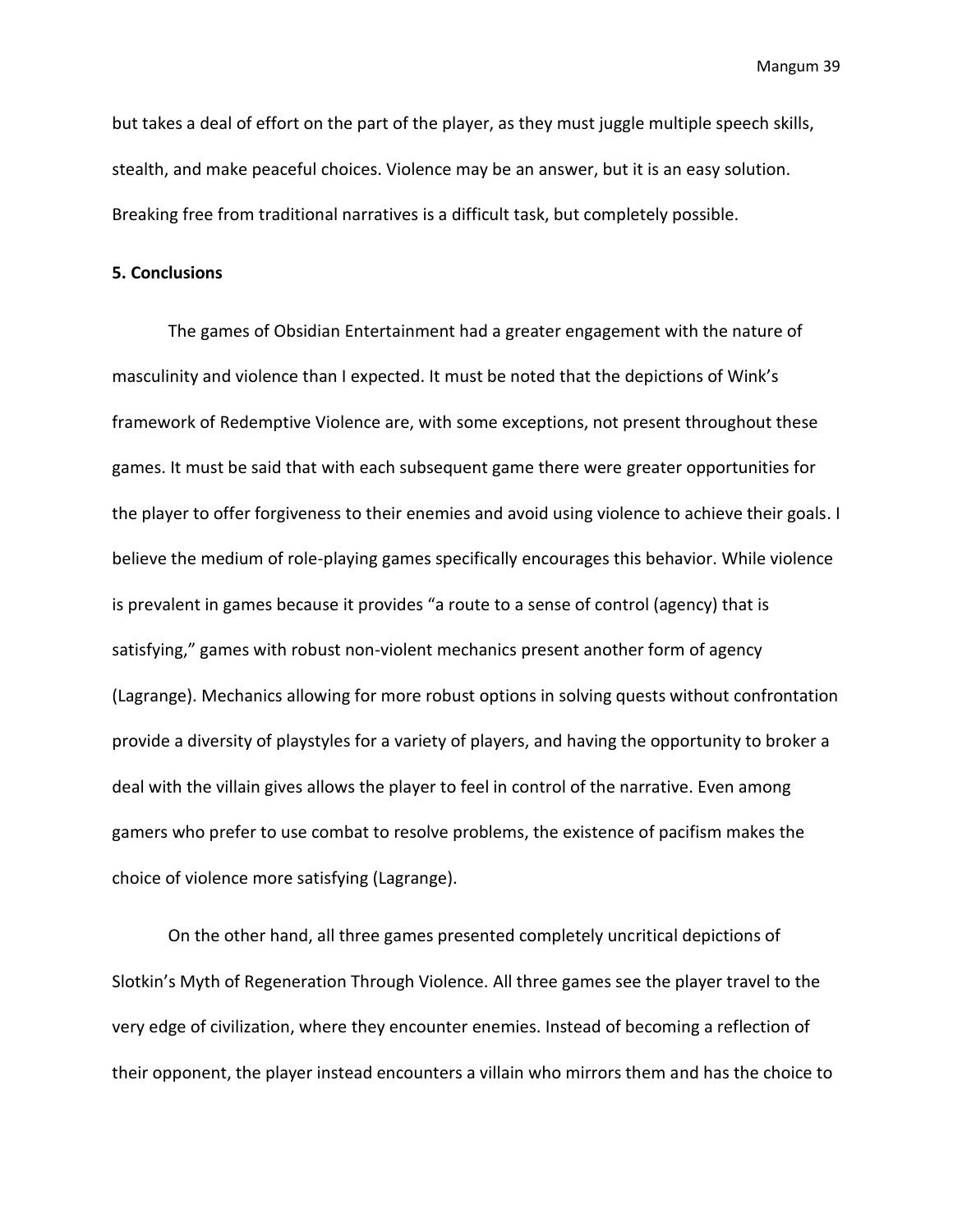close the circle (Slotkin, *The Myth of Regeneration Through Violence* 563). And for all the options seemingly available to the player, there actually is no choice. The player must always mirror this opponent.

In *Knights of the Old Republic II*, the player must always feed off killing, like Darth Nihilus. Ulysses in *Fallout: New Vegas* is a fellow courier like the player, who seeks to replicate the same destruction the player accidentally brought to the Divide. All roads lead to the player and Ulysses becoming doppelgangers. They either fight, with only one surviving, or join together in violence to defeat the Marked Men. Even in *The Outer Worlds*, a game offering so many non-violent options to the player, the circle is closed. The best choice on Monarch requires a violent seizure of leadership from Graham. In the remains of Amber Heights, the player must reenact the horrific events that took place there. At the frontiers of consciousness, there is no other choice but to give over to one's opponents.

Despite the bleakness of these situations, it should be acknowledged that there is an actual attempt to critique American masculinity. *Knights of the Old Republic II* offers the players many situations where masculinity must be performed (dominate this fight or dominate their mind). This illusion of choice is appropriate, as it reflects the illusion of the Force's binary—the same binary behind the Jedi Civil War which ripped apart the galaxy. Similarly, *Fallout: New Vegas* offers an even more scathing critique of manhood. It is indicted as the source of imperialism, oppression, rage, and rape. The very gameplay itself rebukes male pleasure, by pulling the player from the action and withholding meaningful exploration. Although completing the game requires engaging with the masculinity of nationalism, it shows the warfare that bleeds out of this unchecked machismo.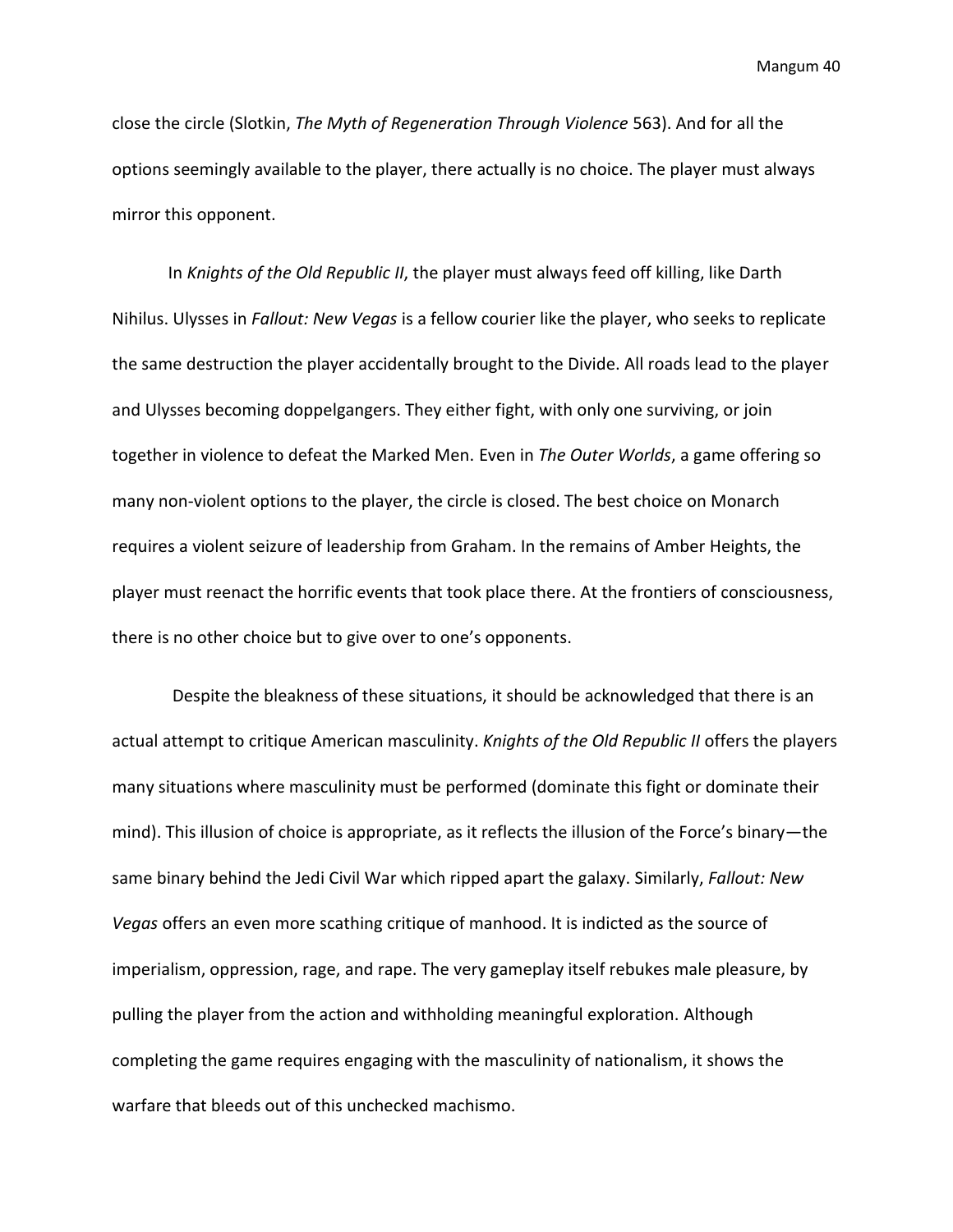Only *The Outer Worlds* allows the player to break from masculinity. Siding with Phineas sees the player as nothing more than a follower. All the player's crewmates come aboard willingly as part of a transactional relationship, and the player character must respect diversity of sexuality. However, the irony is that this is constructed through a game that is clearly postgender. Gender—and race—are little more than character traits like blond or brown hair. Felix is an angry, white male where there is no meaning to his masculinity or whiteness. Female companions are just as—if not more—masculine than the males. The villainous Board is a diverse body, and the final boss of it is even a female. Masculinity is never truly brought into question or criticized by the game, primarily because it isn't a topic the game chooses to address. Only through stripping the discourse around gender does *The Outer Worlds* achieve a world without masculinity.

Obsidian's games have consistently attempted to give the player as much agency as possible, both through narrative choices and within the game-world itself, which does allow the player with greater opportunities to break from both traditional narratives of masculinity and violence. However, despite engaging with themes of violence and masculinity, Obsidian's games never radically overturn them—which may be appropriate, given the context. War never changes—the world must be changed through meticulous documentation. Within the games is no magic solution to masculinity or violence. Rejecting them is a difficult process, requiring time and effort.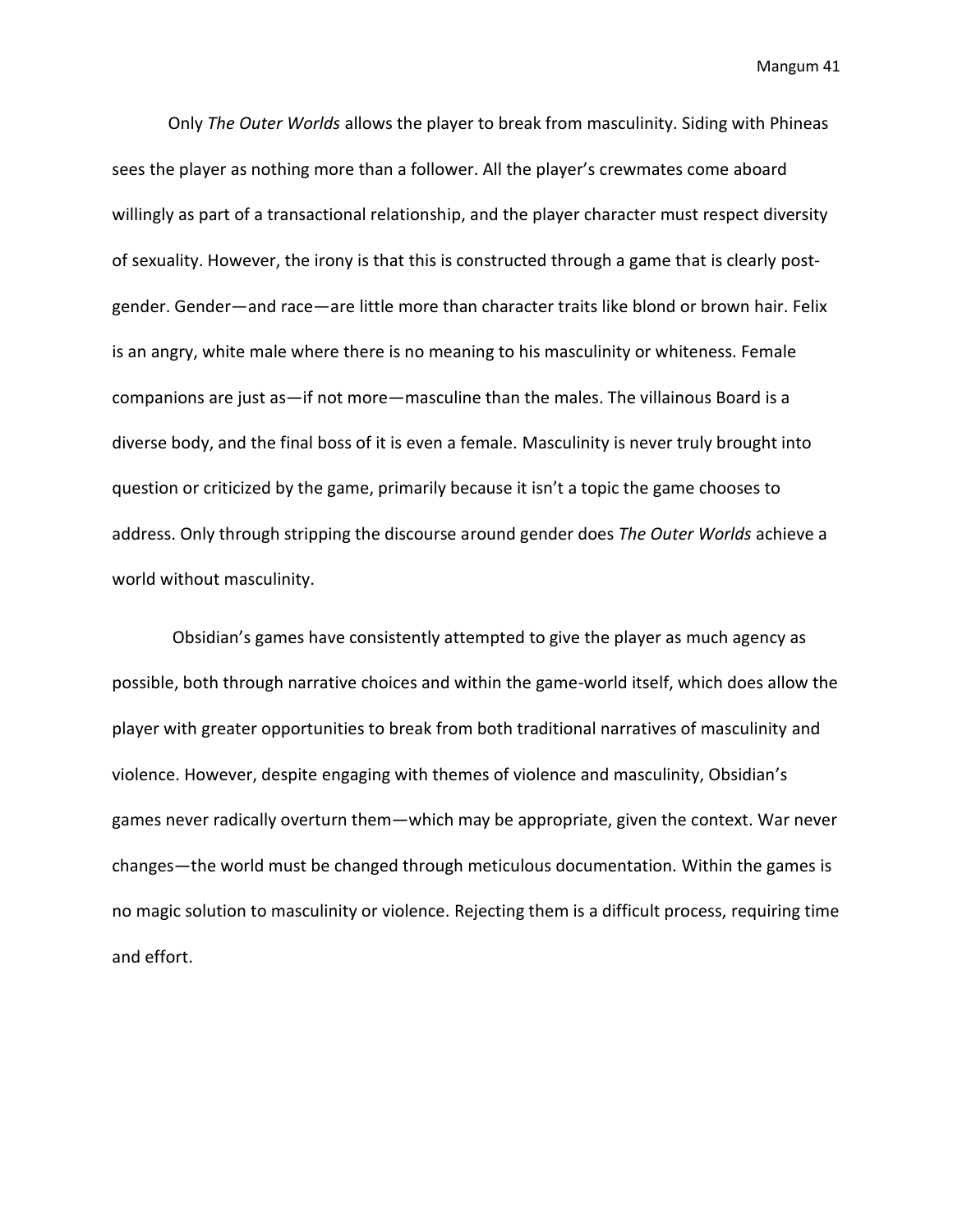## Works Cited

Adam. 'Video Games Appeal to the Male Fantasy.' *Know Your Meme*,

[https://knowyourmeme.com/memes/video-games-appeal-to-the-male-fantasy.](https://knowyourmeme.com/memes/video-games-appeal-to-the-male-fantasy)

Accessed 21 Jan. 2021.

Braithwaite, Andrea. 'It's About Ethics in Games Journalism? Gamergaters and Geek

Masculinity.' *Social Media + Society*, vol. 2, no. 4, 2016.

Brookman, Fiona et al. 'The "code of the street" and the generation of street violence in the

UK.' *European Journal of Criminology,* vol. 8, no. 1, 2011, pp. 19-31.

Burk, Linnea R., et al. 'Construction and Preliminary Validation of the Auburn Differential

Masculinity Index.' *Psychology of Men and Masculinity*, vol. 5, no. 1, 2004, pp 4-17.

Calleja, Gordon. 'Narrative Involvement in Digital Games.' *Foundation of Digital Games 2013 in* 

*Chania, Crete*, Society for the Advancement of Digital Games, 2013, pp. 9-16.

'Caesar's Legion.' *Fallout Wiki*, [https://fallout-](https://fallout-/)

archive.fandom.com/wiki/Caesar%27s\_Legion#Legionaries. Accessed 21 Jan. 2021.

Connell, RW and James R. Messerschmidt. 'Hegemonic Masculinity: Rethinking the Concept.'

*Gender and Society*, vol. 19, no. 6, 2005, 829-859.

Consalvo, Mia et al. 'Playing a Better Me: How Players Rehearse Their Ethos via Moral Choices.'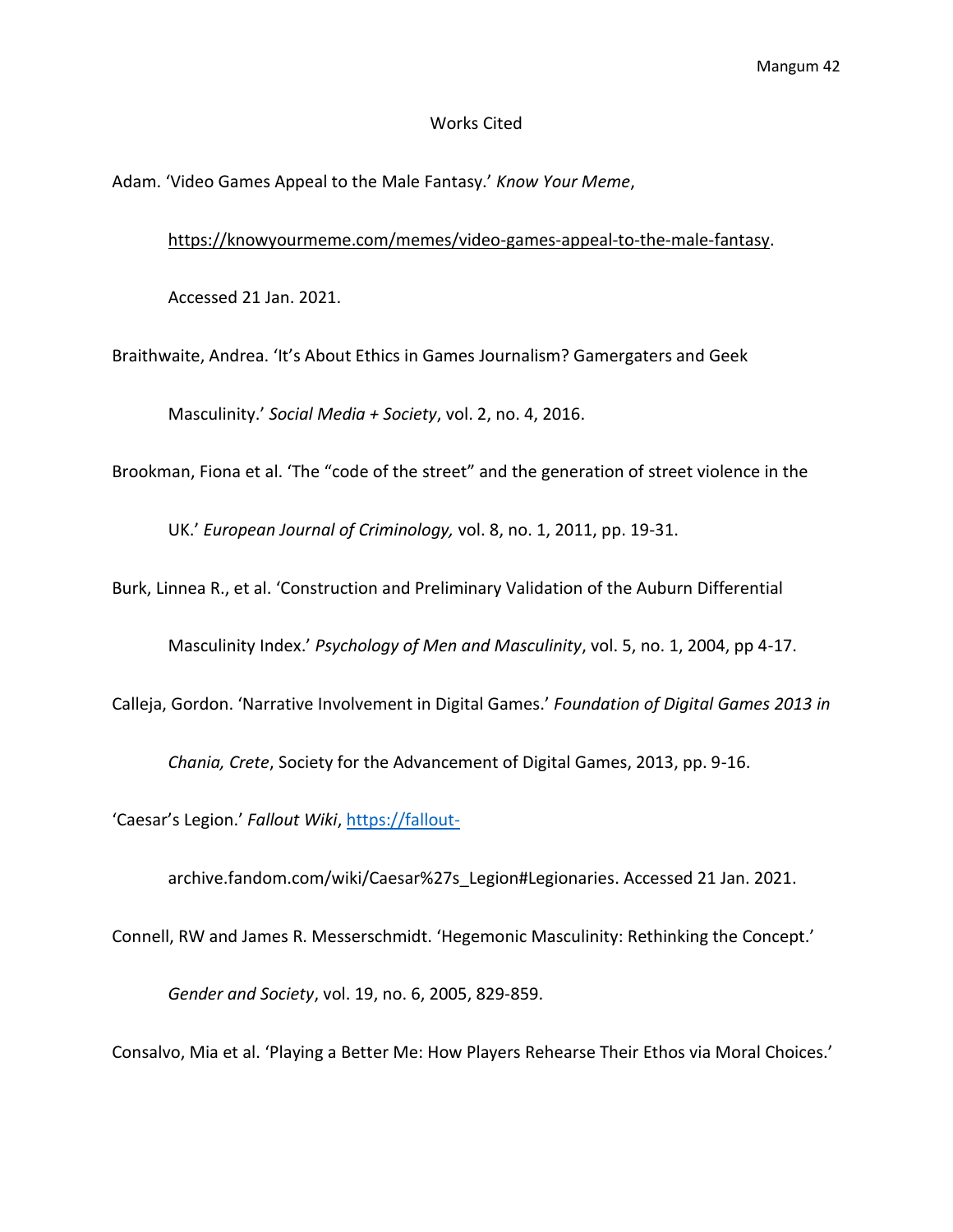*Games and Culture*, vol. 14, no. 3, 2016, pp. 216-235.

'Conscientious Objector.' *Selective Service System*,<https://www.sss.gov/conscientious->

objectors/. Accessed 23 Jan. 2021.

'Darth Nihilus.' *Wookieepedia*,

[https://starwars.fandom.com/wiki/Darth\\_Nihilus#:~:text=Darth%20Nihilus%20%28pron](https://starwars.fandom.com/wiki/Darth_Nihilus#:~:text=Darth%20Nihilus%20%28pron) ounced%20%2F%CB%88na%C9%AA.%C9%99.l%C9%A8s%2F%29%20was%20a%20Huma n%20male,the%20Galactic%20Republic%27s%20war%20against%20the%20Mandaloria n%20Neo-Crusaders. Accessed 11 Jan. 2021.

Delwiche, Aaron. 'Gaming: The New Universe for Reaching Consumers.' *Brinknews,* 15 Nov.

2020. [https://www.brinknews.com/gaming-the-new-universe-for-reaching](https://www.brinknews.com/gaming-the-new-universe-for-reaching-)consumers/#:~:text=%20Gaming%3A%20The%20New%20Universe%20for%20Reaching %20Consumers,you%20see%20a%20big%20difference%20in...%20More%20. Accessed 21 Jan. 2021.

Domsch, Sebastian. *Storyplaying*. De Gruyter, 2013.

*Fallout: New Vegas*. Steam version, Obsidian Entertainment, 2010.

Feasey, Rebecca. *Masculinity and Popular Television*. Edinburgh University Press, 2008.

Gahman, Levi. 'Gun rites: hegemonic masculinity and neoliberal ideology in rural Kansas.'

*Gender, Place & Culture*, vol. 22, 2015, pp. 1203-1219.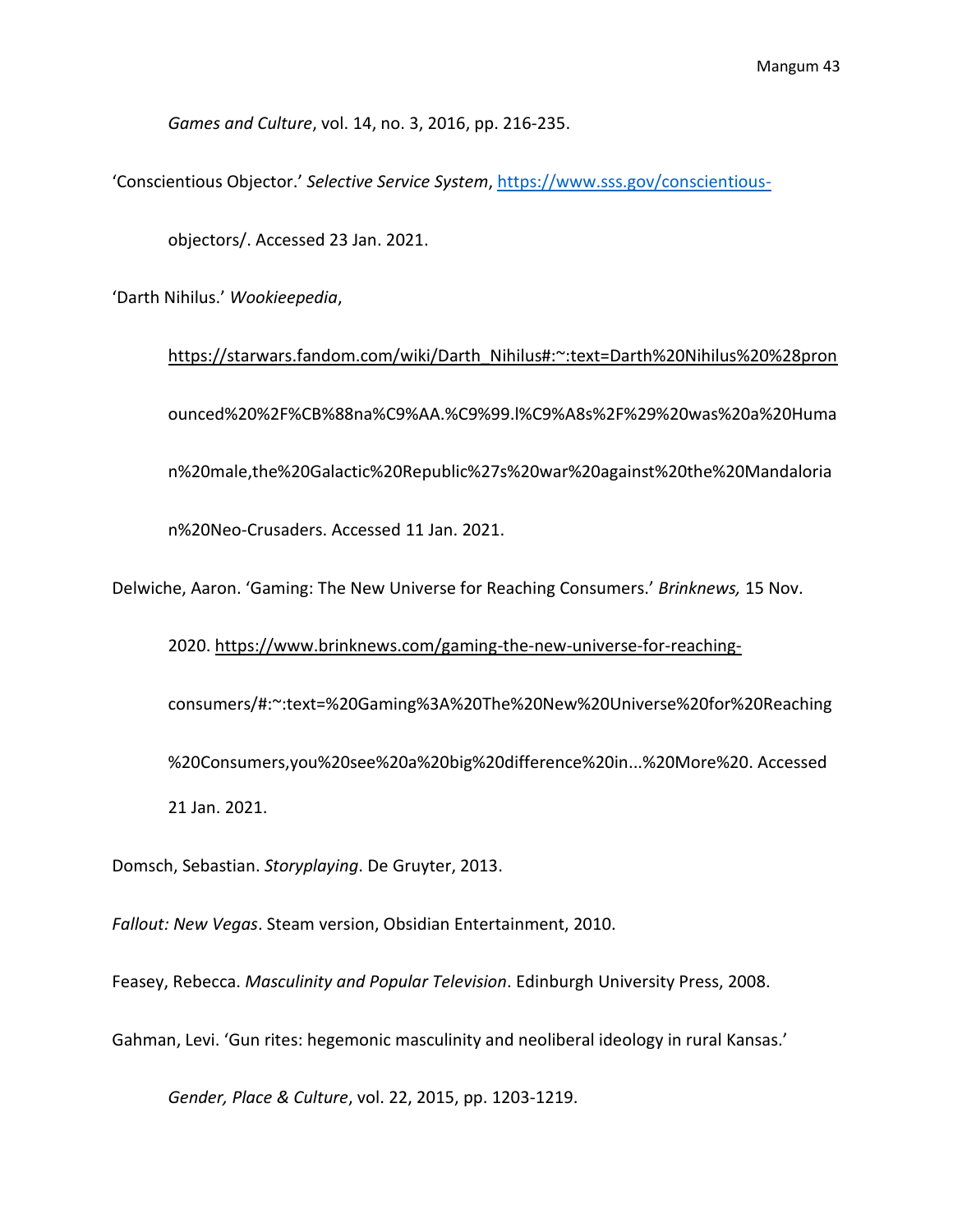Gerbner, George. 'Cultivation Analysis: An Overview.' *Mass Communication & Society*, vol. 1,

no. ¾, 1999, pp. 175-194.

Guts0247. 'What are the weakest Elements of Fallout: New Vegas?' *Reddit.com*,

### [https://www.reddit.com/r/Fallout/comments/avvick/what\\_are\\_the\\_weakest\\_elements](https://www.reddit.com/r/Fallout/comments/avvick/what_are_the_weakest_elements)

of fallout new vegas/. Accessed 21 Jan. 2021.

Hanuszkiewicz. 'The Death of Language: Listening to the Echoes (of Georges Bataille) in Star

Wars: Knights of the Old Republic II—The Sith Lords.' *Text Matters: A Journal of* 

*Literature, Theory, and Culture*, no. 10, 2020, pp. 257-273.

Hearn, Jeff. 'From hegemonic masculinity to the hegemony of men.' *Feminist Theory*, vol. 5, no.

1, 2004, pp. 49-72.

Huang, Eustace. '"Red Dead Redemption 2" smashes opening weekend records, Take-Two stock skyrockets.' *CNBC.com*, 30 Oct. 2018.<https://www.cnbc.com/2018/10/31/rockstars->

red-dead-redemption-2-smashes-avengers-infinity-war.html. Accessed 21 Jan. 2021.

Hudson, Casey et al. 'Classic Postmortem: Bioware's *Star Wars: Knights of the Old Republic.*'

*Gamasutra,* 14 Jul. 2017.

https://www.gamasutra.com/view/news/299385/Classic\_Postmortem\_BioWares\_Star\_ Wars\_Knights\_of\_the\_Old\_Republic.php. Accessed 21 Jan. 2021.

Katz, Jackson. 'Advertising and the Construction of Violent White Masculinity: From BMWs to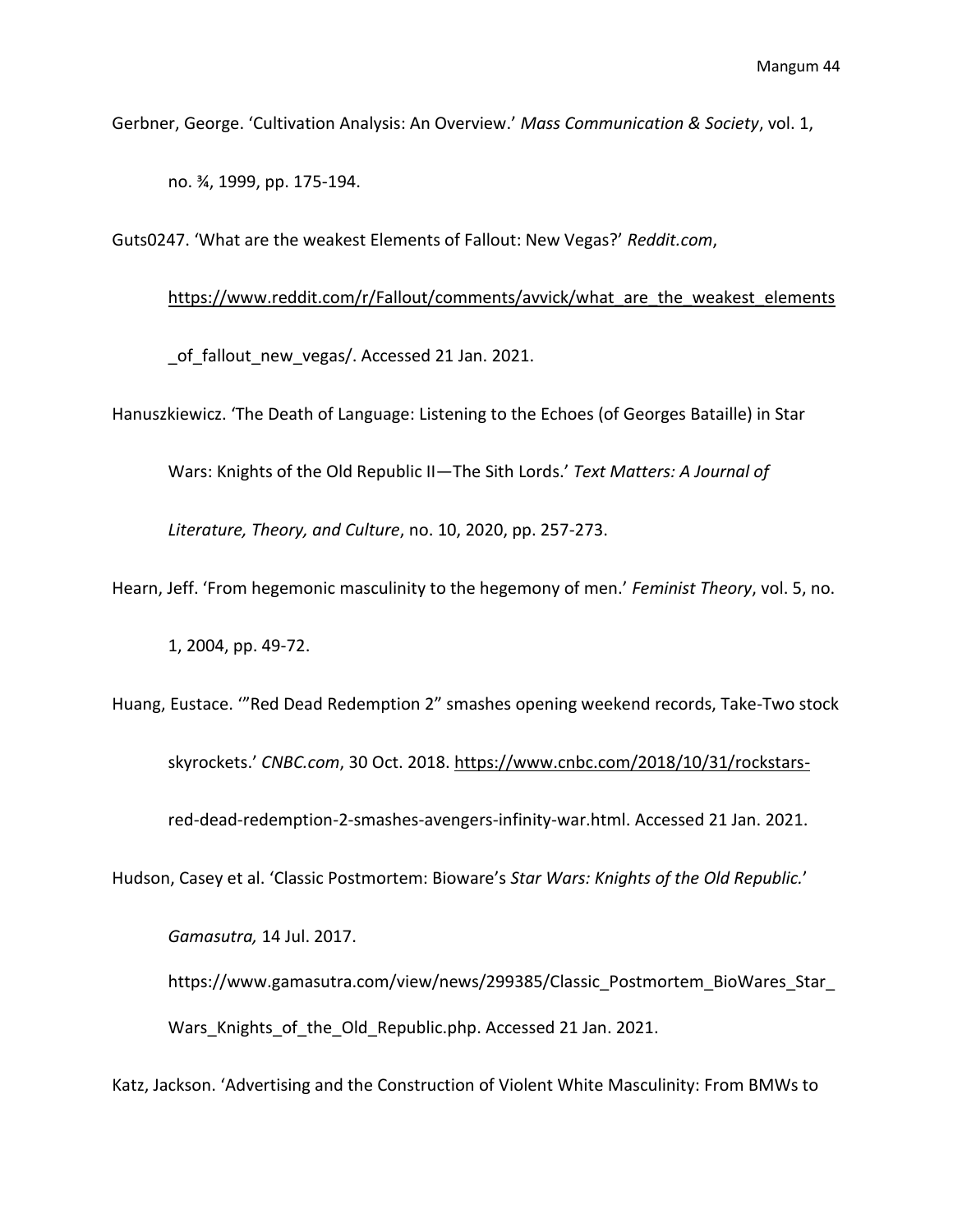Bud Light.' *Advertising and Society Quarterly*, vol. 21, no. 2, 2020.

- Knoll, Tobias. '"Are Those the Only Two Solutions?" Dealing with Choice, Agency, and Religion in Digital Games.'" *Heidelberg Journal for Religions on the Internet*, vol. 7, 2015, pp. 207 226.
- Lagrange, Victoria, et al. 'Choosing and enjoying violence in narratives.' *Plos One*, Dec. 19 2019, https://journals.plos.org/plosone/article?id=10.1371/journal.pone.0226503. Accessed 21 Jan. 2021.
- Leino, Olli Tapio 'Death Loop as a Feature.' *The International Journal of Computer and Game Research*, vol. 12, no. 2, 2012. *Game Studies*,

http://www.gamestudies.org/1202/articles/death\_loop\_as\_a\_feature. Accessed 19 Jan.

2021

Levant, Ronald F., et al. 'Male Role Norms Inventory Short—Form (MRNI-SF): Development,

Confirmatory Factor Analytic Investigation of Structure, and Measurement Invariance

Across Gender.' *Journal of Counseling Psychology*, vol. 60, no. 2, 2013, pp. 228-238.

Lucas, George, director. *Star Wars Episode III: Revenge of the Sith*. Twentieth Century Fox, 2005.

Lucas, George, director. *Star Wars Episode IV: A New Hope.* Twentieth Century Fox, 1977.

Luke, Allan et al. 'Globalism, Corporatism, and Critical Language Education.' *International*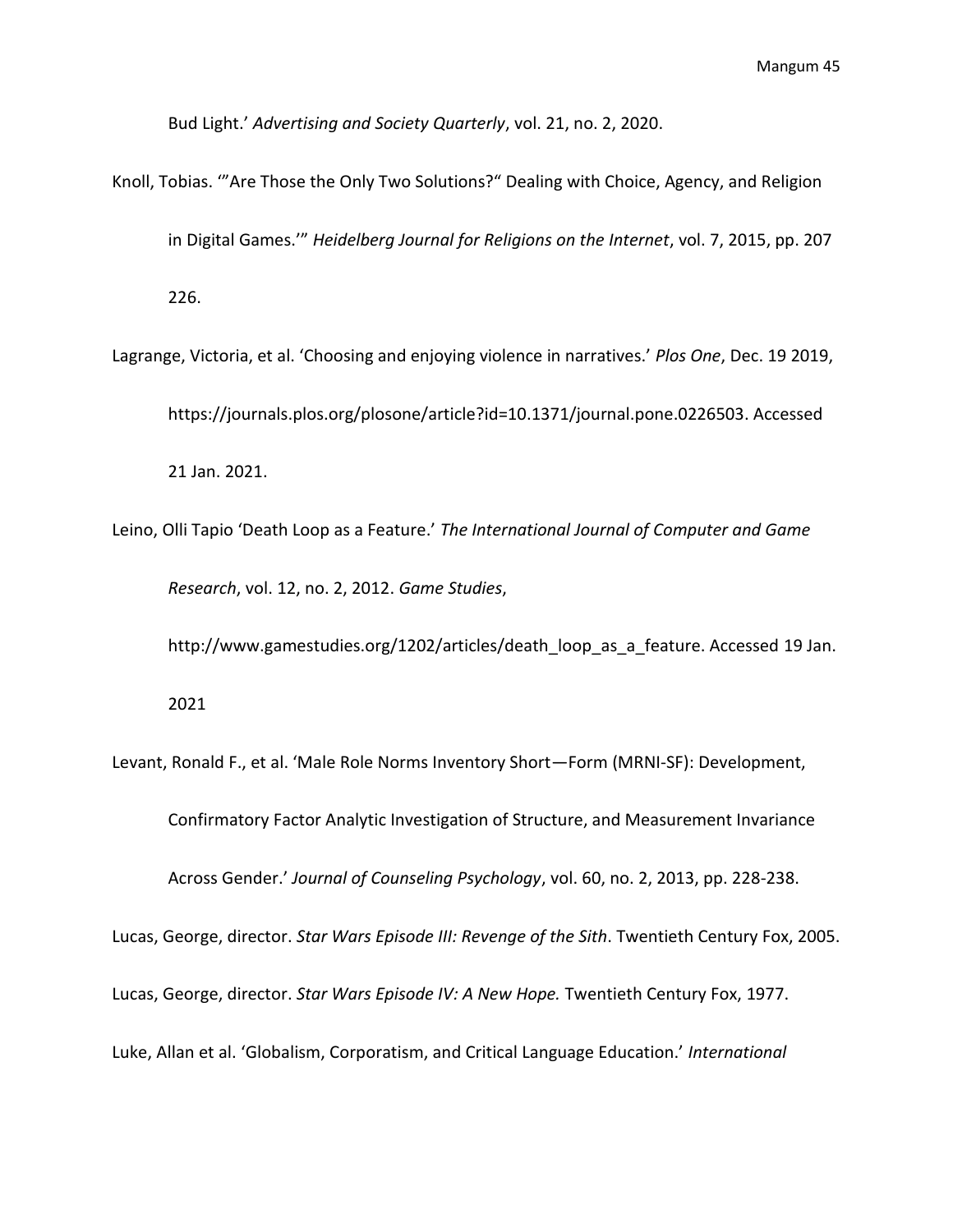*Multilingual Research Journal,* vol. 1, no. 1, 2013, pp. 1-13.

MacMullan, Terrance. 'Balance Through Struggle: Understanding The Novel Cosmology Of The Force In *The Last Jedi*.' *Journal of a Religion and Popular Culture*, vol. 31, no. 1, 2019, pp. 101-113.

McClancy, Kathleen. 'The Wasteland of the Real: Nostalgia and Simulacra in Fallout.' *The* 

*International Journal of Computer and Game Research*, vol. 18, no. 2, 2018, pp

McDowell, John C.. '"Wars Not Make One Great": Redeeming the Star Wars Mythos from

Redemptive Violence Without Amusing Ourselves to Death.' *Journal of Religion and Popular Culture,* vol. 22, no. 1, 2010. *Ebscohost*,

<http://web.b.ebscohost.com/ehost/detail/detail?vid=0&sid=03a14468-9dc7-4a49-81bc->3c50fc314aea%40pdc-v-

sessmgr01&bdata=JnNpdGU9ZWhvc3QtbGl2ZSZzY29wZT1zaXRl#AN=52239233&db=hlh. Accessed 17 Jan. 2021.

Mejeur, Cody. 'Chasing Wild Space: Narrative Outsides and World-Building Frontiers in Knights of the Old Republic and The Old Republic.' *Star Wars and the History of Transmedia Storytelling*. Amsterdam University Press, 2017.

Moore, Todd M., et al. 'Domains of Masculine Gender Role Stress and Intimate Partner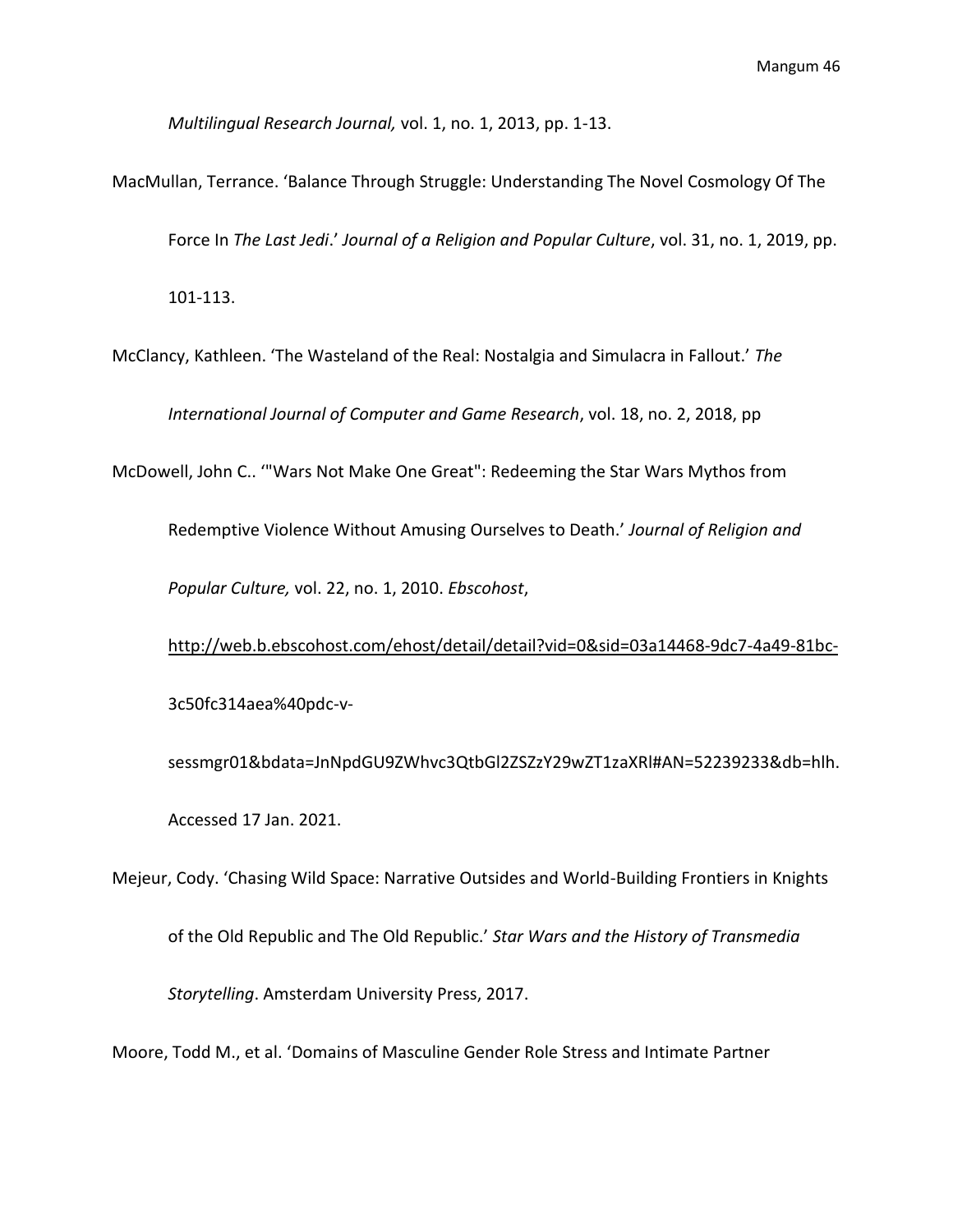Violence in a Clinical Sample of Violent Men.' *Psychology of Men and Masculinity*, vol. 9,

no. 2, 2008, pp. 82-89.

Murray, Soraya. 'Race, Gender, And Genre In *Spec-Ops: The Line*.' *Film Quarterly*, vol. 70, no. 2,

2016, pp. 38-48.

Nagel, Joane. 'Masculinity and nationalism: gender and sexuality in the making of nations.'

*Ethnic and Racial Studies*, vol. 21, no. 2, 1998, pp. 242-269.

Norman, Richard. 'The Case for Pacifism.' *Journal of Applied Philosophy,* vol. 5, no. 2,, 1988, pp.

197-210.

*The Outer Worlds*. Windows 10 version, Obsidian Entertainment, 2019.

PCGamer. 'The best open world games.' *PCGamer*, 17 Nov. 2020,

[https://www.pcgamer.com/best-open-world-games/.](https://www.pcgamer.com/best-open-world-games/) Accessed 21 Jan. 2021.

Salter, Michael. 'From geek masculinity to Gamergate: the technological rationality of online

abuse.' *Crime Media Culture*, vol. 14 no. 2, 2018, pp. 247-264.

Schreier, Jason. 'The Knights of New Vegas.' *Kotaku,* 17 Dec. 2012,<https://kotaku.com/the->

knights-of-new-vegas-5968952. Accessed 21 Jan. 2021.

Smith, Rachel M., et al. 'Deconstructing Hegemonic Masculinity: The Roles of Antifemininity,

Subordination to Women, and Sexual Dominance in Men's Perpetration of Sexual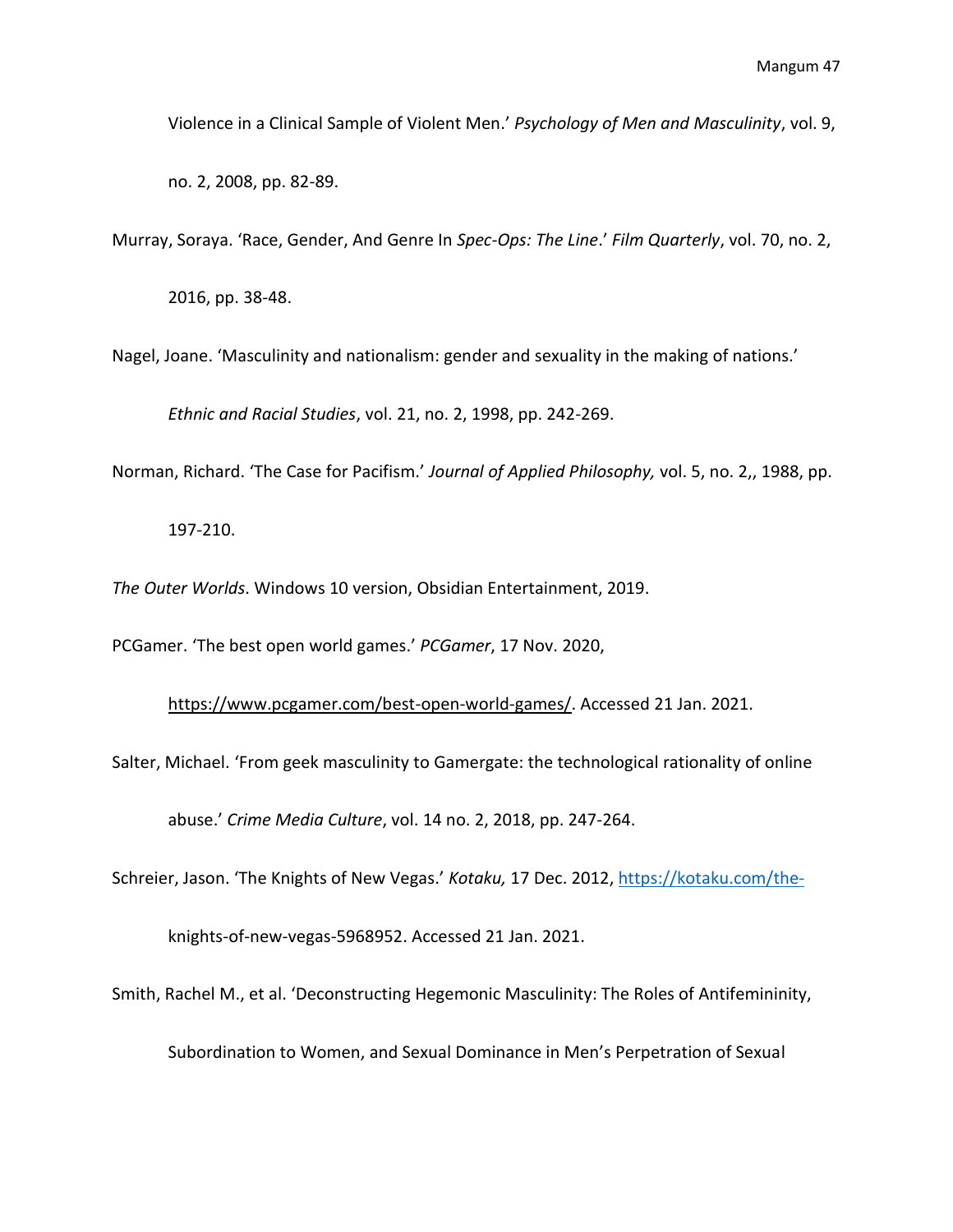Aggression.' *Psychology of Men and Masculinity*, vol. 16, no. 2, 205, pp. 160-169.

Slotkin, Richard. *Gunfighter Nation*. Maxwell Publishing Company, 1992.

Slotkin, Richard. *Regeneration Through Violence: The Mythology of the American Frontier,* 

*1600-1860.* Wesleyan University Press, 1973.

Spaaij, Ramón. 'Men Like Us, Boys Like Them Violence, Masculinity, and Collective Identity in

Football Hooliganism.' *Journal of Sport & Social Issues*, vol. 32, no. 4, 2008, pp. 369-392.

Sterba, James P.. 'Reconciling Pacifists and Just War Theorists.' *Social Theory and Practice*, vol.

18, no. 1, 1992, pp. 21-38.

*Star Wars: Knights of the Old Republic II—The Sith Lords.* Steam version, Obsidian

Entertainment, 2005.

Thoreau, Henry. *Walden.* Oxford World's Classics, 1999.

Wald, Heather and Sam Loveridge. '25 best open world games to play right now and completely

forget real life exists.' *Gamesradar*,<https://www.gamesradar.com/best-open-world->

games/. Accessed 10 Jan. 2021.

Walzer, Michael. 'World War II: Why Was This War Different?' *Philosophy & Public Affairs*, vol.

1, no. 1, 1971, pp. 3-21.

Warner, Tara D. 'Fear, Anxiety, and Expectation: Gender Differences in Openness to Future Gun